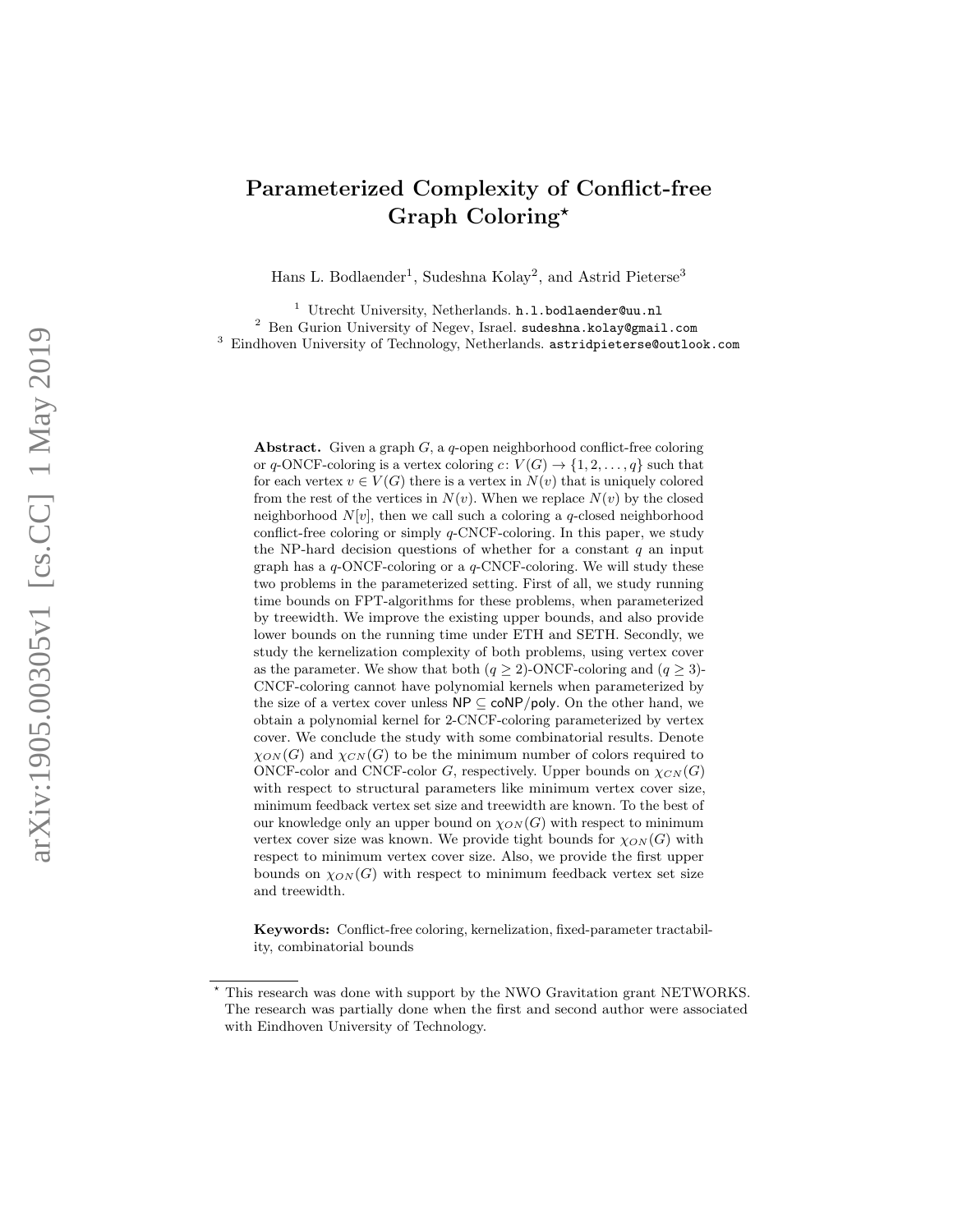# 1 Introduction

Often, in frequency allocation problems for cellular networks, it is important to allot a unique frequency for each client, so that at least one frequency is unaffected by cancellation. Such problems can be theoretically formulated as a coloring problem on a set system, better known as conflict-free coloring [\[7\]](#page-39-0). Formally, given a set system  $\mathcal{H} = (U, \mathcal{F})$ , a q-conflict-free coloring  $c: U \to \{1, 2, ..., q\}$  is a function where for each set  $f \in \mathcal{F}$ , there is an element  $v \in f$  such that for all  $w \neq v \in f$ ,  $c(v) \neq c(w)$ . In other words, each set f has at least one element that is uniquely colored in the set. This variant of coloring has also been extensively studied for set systems induced by various geometric regions [\[2,](#page-39-1)[12,](#page-40-0)[20\]](#page-40-1).

A natural step to study most coloring problems is to study them in graphs. Given a graph G,  $V(G)$  denotes the set of n vertices of G while  $E(G)$  denotes the set of m edges in G. A q-coloring of G, for  $q \in \mathbb{N}$  is a function  $c: V(G) \to$  $\{1, 2, \ldots, q\}$ . The most well-studied coloring problem on graphs is proper-coloring. A q-coloring c is called a proper-coloring if for each edge  $\{u, v\} \in E(G)$ ,  $c(u) \neq$  $c(v)$ . In this paper, we study two specialized variants of q-conflict-free coloring on graphs, known as  $q$ -ONCF-coloring and  $q$ -CNCF-coloring, which are defined as follows.

**Definition 1.** Given a graph G, a q-coloring  $c: V(G) \rightarrow \{1, 2, ..., q\}$  is called a q-ONCF-coloring, if for every vertex  $v \in V(G)$ , there is a vertex u in the open neighborhood  $N(v)$  such that  $c(u) \neq c(w)$  for all  $w \neq u \in N(v)$ . In other words, every open neighborhood in G has a uniquely colored vertex.

**Definition 2.** Given a graph G, a q-coloring  $c: V(G) \rightarrow \{1, 2, ..., q\}$  is called a q-CNCF-coloring, if for for every vertex  $v \in V(G)$ , there is a vertex u in the closed neighborhood  $N[v]$  such that  $c(u) \neq c(w)$  for all  $w \neq u \in N[v]$ . In other words, every closed neighborhood in G has a uniquely colored vertex.

Observe that by the above definitions, the  $q$ -ONCF-coloring (or  $q$ -CNCFcoloring) problem is a special case of the conflict-free coloring of set systems. Given a graph G, we can associate it with the set system  $\mathcal{H} = (V(G), \mathcal{F})$ , where F consists of the sets given by open neighborhoods  $N(v)$  (respectively, closed neighborhoods  $N[v]$  for  $v \in V(G)$ . A q-ONCF-coloring (or q-CNCF-coloring) of G then corresponds to a q-conflict-free coloring of the associated set system.

Notationally, let  $\chi_{CF}(\mathcal{H})$  denote the minimum number of colors required for a conflict-free coloring of a set system  $H$ . Similarly, we denote by  $\chi_{ON}(G)$  and  $\chi_{CN}(G)$  the minimum number of colors required for an ONCF-coloring and a CNCF-coloring of a graph  $G$ , respectively. The study of conflict-free coloring was initially restricted to combinatorial studies. This was first explored in [\[7\]](#page-39-0) and [\[19\]](#page-40-2). Pach and Tardos [\[17\]](#page-40-3) gave an upper bound of  $\mathcal{O}(\sqrt{m})$  on  $\chi_{CF}(\mathcal{H})$  for a set system  $\mathcal{H} = (U, \mathcal{F})$  when the size of  $\mathcal F$  is m. In [\[17\]](#page-40-3), it was also shown that for a graph G with n vertices  $\chi_{CN}(G) = \mathcal{O}(\log^2 n)$ . This bound was shown to be tight in [\[11\]](#page-40-4). Similarly, [\[5\]](#page-39-2) showed that  $\chi_{ON}(G) = \Theta(\sqrt{n}).$ 

However, computing  $\chi_{ON}(G)$  or  $\chi_{CN}(G)$  is NP-hard. This is because deciding whether a 2-ONCF-coloring or a 2-CNCF-coloring of G exists is NP-hard [\[10\]](#page-40-5).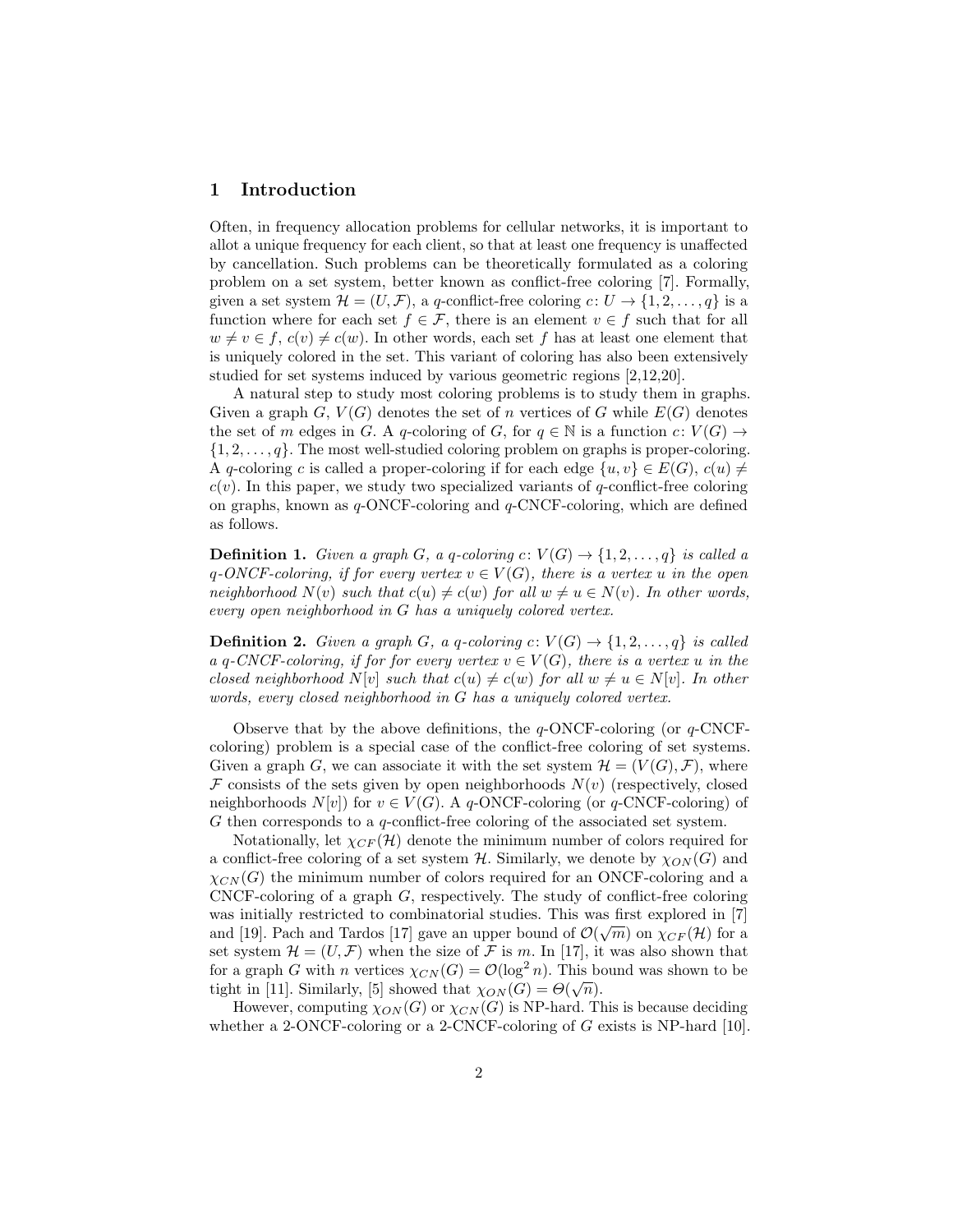This motivates the study of the following decision problems under the lens of parameterized complexity.

q-ONCF-Coloring **Input:** A graph  $G$ . **Question:** Is there a  $q$ -ONCF-coloring of  $G$ ?

The *q*-CNCF-COLORING problem is defined analogously.

Note that because of the NP-hardness for  $q$ -ONCF-COLORING or  $q$ -CNCF-COLORING even when  $q = 2$ , the two problems are para-NP-hard under the natural parameter q. Thus, the problems were studied under structural parameters. Gargano and Rescigno [\[10\]](#page-40-5) showed that both  $q$ -ONCF-COLORING and  $q$ -CNCF-Coloring have FPT algorithms when parameterized by (i) the size of a vertex cover of the input graph  $G$ , (ii) and the neighborhood diversity of the input graph. Gargano and Rescigno also mention that due to Courcelle's theorem, for a non-negative constant  $q$ , the two decision problems are FPT with the treewidth of the input graph as the parameter.

Our Results and Contributions. In this paper, we extend the parameterized study of the above two problems with respect to structural parameters. Our first objective is to provide both upper and lower bounds for FPT algorithms when using treewidth as the parameter (Section [3\)](#page-6-0). We show that both  $q$ -ONCF-COLORING and  $q$ -CNCF-COLORING parameterized by treewidth  $t$  can be solved in time  $(2q^2)^t n^{\mathcal{O}(1)}$ . On the other hand, for  $q \geq 3$ , both problems cannot be solved in time  $(q - \epsilon)^t n^{\mathcal{O}(1)}$  under Strong Exponential Time Hypothesis (SETH). For  $q = 2$ , both problems cannot be solved in time  $2^{o(t)}n^{\mathcal{O}(1)}$  under Exponential Time Hypothesis (ETH).

We also study the polynomial kernelization question (Section [4\)](#page-13-0). Observe that both  $q$ -ONCF-COLORING and  $q$ -CNCF-COLORING cannot have polynomial kernels under treewidth as the parameter, as there are straightforward ANDcross-compositions from each problem to itself. $4$  Therefore, we will study the kernelization question by a larger parameter, namely the size of a vertex cover in the input graph. The kernelization complexity of the  $q$ -COLORING problem (asking for a proper-coloring of the input graph) is very well-studied for this parameter, the problem admits a kernel of size  $\tilde{\mathcal{O}}(k^{q-1})$  [\[14\]](#page-40-6) which is known to be tight unless  $NP \subseteq \text{coNP/poly}$  [\[13\]](#page-40-7). From this perspective however,  $q$ -CNCF-COLORING and q-ONCF-COLORING turn out to be much harder:  $q$ -CNCF-COLORING for  $q \geq 3$ and  $q$ -ONCF-COLORING for  $q > 2$  do not have polynomial kernels under the standard complexity assumptions, when parameterized by the size of a vertex cover. Interestingly, 2-CNCF-Coloring parameterized by vertex cover size does have a polynomial kernel and we obtain an explicit polynomial compression for the problem. Although this does not lead to a polynomial kernel of reasonable size, we study a restricted version called 2-CNCF-Coloring-VC-Extension

<span id="page-2-0"></span><sup>4</sup> This is true for a number of graph problems when parameterized by treewidth. For more information, see  $[6,$  Theorem 15.12 and the example given for TREEWIDTH (parameterized by solution size) in [\[6,](#page-39-3) page 534].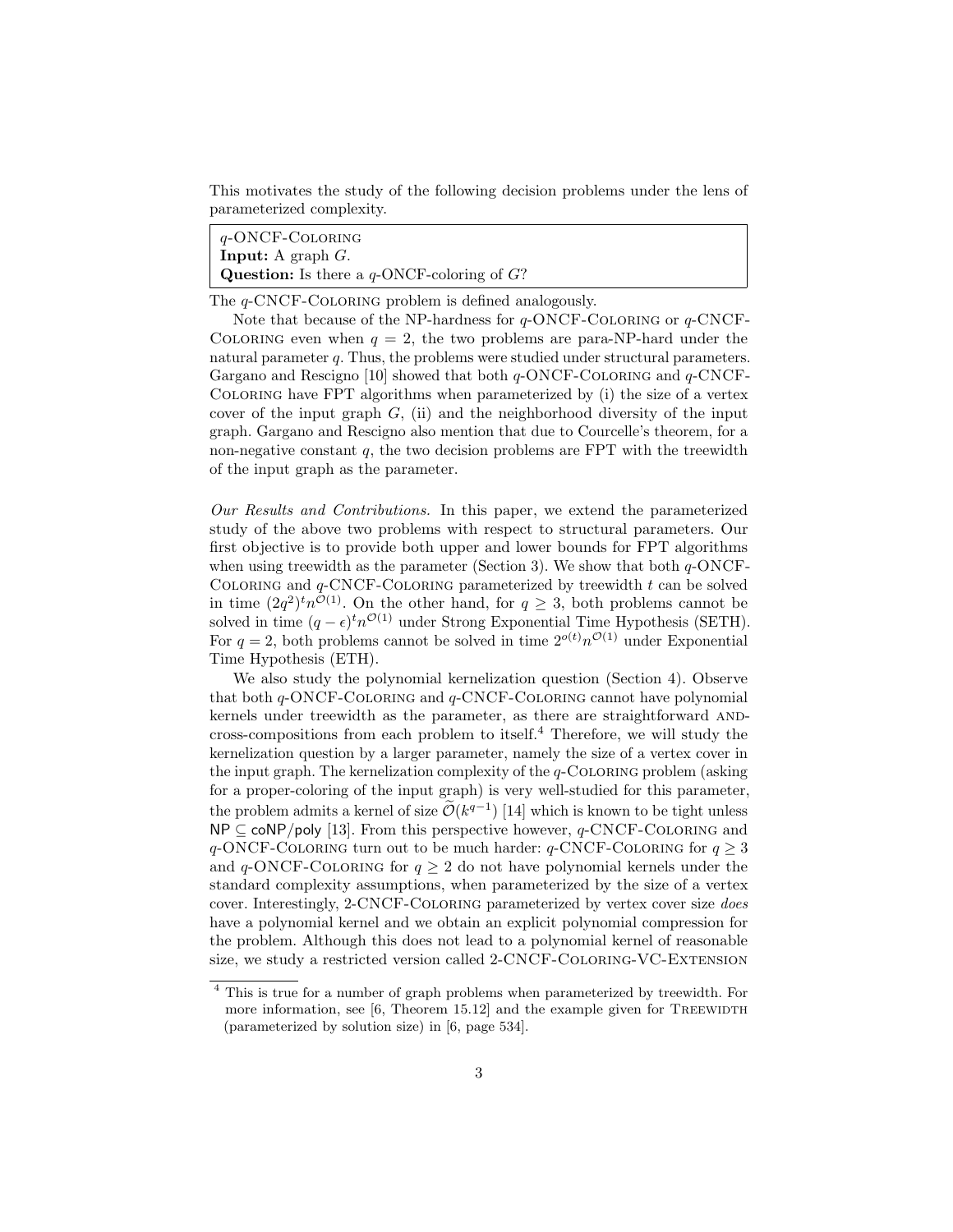(Section [4.4\)](#page-30-0) and show that this problem has a  $\mathcal{O}(k^2 \log k)$  kernel where k is the vertex cover size. Therefore, 2-CNCF-Coloring behaves significantly differently from the other problems.

Finally, we obtain a number of combinatorial results regarding ONCF-colorings of graphs. Denote by  $\chi(G)$  the minimum q for which a q-proper-coloring for G exists. While  $\chi_{CN}(G) \leq \chi(G)$ , the same upper bound does not hold for  $\chi_{ON}(G)$  [\[10\]](#page-40-5). For a graph G, let  $\textsf{vc}(G)$ ,  $\textsf{fvs}(G)$  and  $\textsf{tw}(G)$  denote the size of a minimum vertex cover, the size of a minimum feedback vertex set and the treewidth of G, respectively. From the known result that  $\chi(G) \leq \text{tw}(G) + 1 \leq$  $fvs(G) + 1 \leq v\mathsf{c}(G) + 1$ , we could immediately obtain the fact that the same behavior holds for  $\chi_{CN}(G)$ . However, to show that  $\chi_{ON}(G)$  behaves similarly more work needs to be done. To the best of our knowledge no upper bounds on  $\chi_{ON}(G)$  with respect to fvs(G) and tw(G) were known, while a loose upper bound was provided with respect to  $\mathsf{vc}(G)$  in [\[10\]](#page-40-5). We give a tight upper bound on  $\chi_{ON}(G)$  with respect to  $\mathsf{vc}(G)$  and also provide the first upper bounds on  $\chi_{ON}(G)$  with respect to fvs(G) and tw(G) (Section [5\)](#page-34-0).

Our main contributions in this work are structural results for the conflict-free coloring problem, which we believe gives more insight into the decision problems on graphs. Firstly, the gadgets we build for the ETH-based lower bounds could be useful for future lower bounds, but are also useful to understand difficult examples for conflict-free coloring which have not been known in abundance so far. We are able to reuse these gadgets in the constructions needed to prove the kernelization lower bounds. Secondly, our combinatorial results also give constructible conflict-free colorings of graphs and therefore provide more insight into conflict-free colored graphs. Finally, the kernelization dichotomy we obtain for  $q$ -ONCF-COLORING and  $q$ -CNCF-COLORING under vertex cover size as a parameter is a very surprising one.

## 2 Preliminaries

For a positive integer n, we denote the set  $\{1, 2, \ldots, n\}$  in short with [n]. For a graph G, given a q-coloring  $c: V(G) \to [q]$  and a subset  $S \subseteq V(G)$ , we denote by  $c|S$  the restriction of c to the subset S. For a graph G that is q-ONCF-colored by a coloring c, for a vertex  $v \in V(G)$ , suppose  $w \in N(v)$  is such that  $c(w) \neq c(w')$  for each  $w' \neq w \in N(v)$ ; then  $c(w)$  is referred to as the ONCF-color of v. Similarly, for a graph G that is q-CNCF-colored by a coloring c, for a vertex  $v \in V(G)$ , a unique color in  $N[v]$  is referred to as the CNCF-color of v.

An *edge-star graph* is a generalization of a star graph where there is a central edge  $\{u, v\}$  and all other vertices w have  $N(w) = \{u, v\}$ . A triangle is an example of an edge-star graph.

#### 2.1 Tree decompositions and treewidth

We define treewidth and tree decompositions.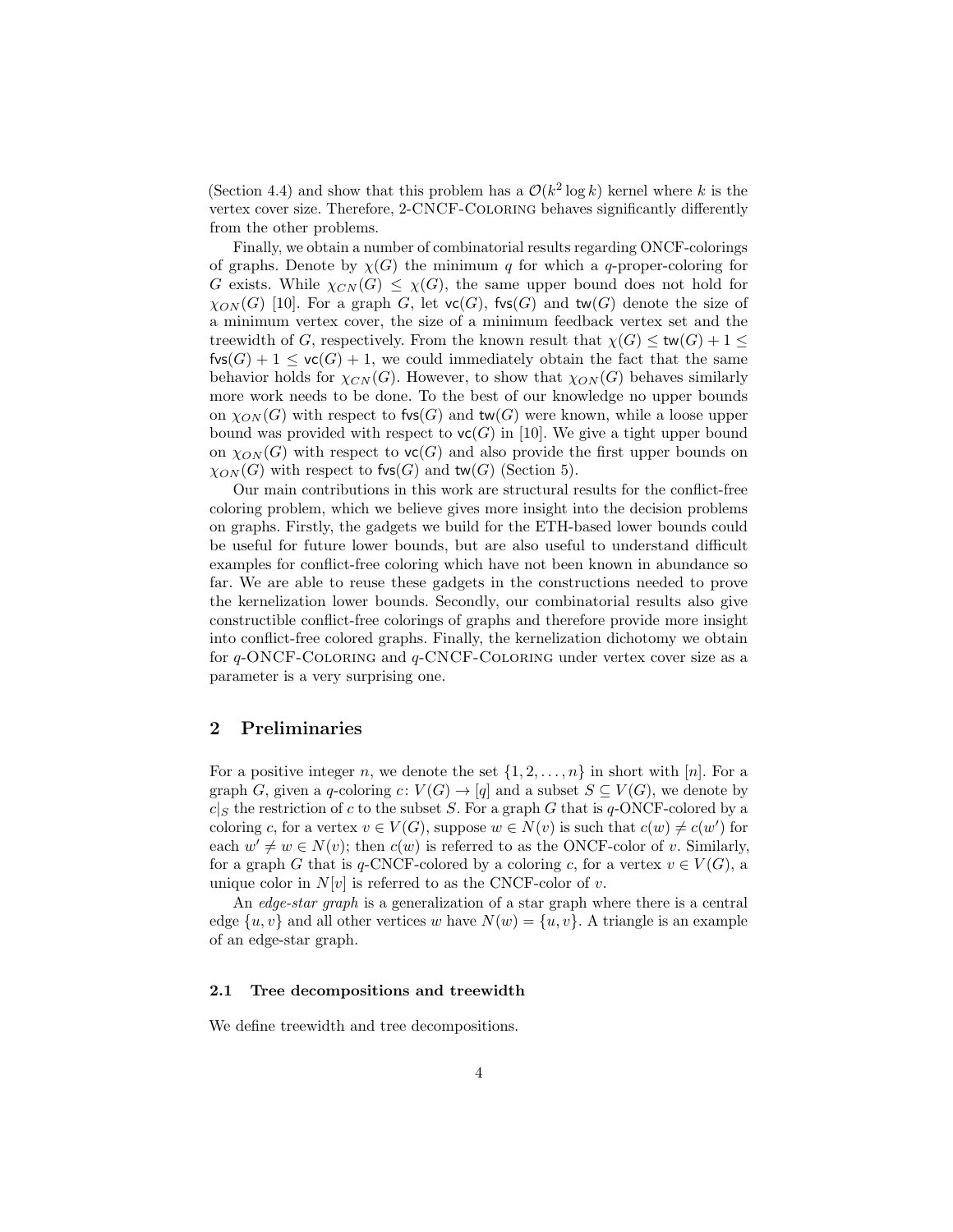Definition 3 (Tree Decomposition [\[6\]](#page-39-3)). A tree decomposition of a (undirected or directed) graph G is a tuple  $\mathcal{T} = (T, \{X_{\mathbf{u}}\}_{\mathbf{u}\in V(T)})$ , where T is a tree in which each vertex  $\mathbf{u} \in V(T)$  has an assigned set of vertices  $X_{\mathbf{u}} \subseteq V(G)$  (called a bag) such that the following properties hold:

- $\bigcup_{\mathbf{u}\in V(T)} X_{\mathbf{u}} = V(G).$
- For any  $xy \in E(G)$ , there exists a  $\mathbf{u} \in V(T)$  such that  $x, y \in X_{\mathbf{u}}$ .
- $-If x \in X_{\mathbf{u}}$  and  $x \in X_{\mathbf{v}}$ , then  $x \in X_{\mathbf{w}}$  for all  $\mathbf{w}$  on the path from  $\mathbf{u}$  to  $\mathbf{v}$  in  $T$ .

In short, we denote  $\mathcal{T} = (T, \{X_{\mathbf{u}}\}_{\mathbf{u}\in V(T)})$  as  $T$ .

The treewidth tw $\tau$  of a tree decomposition  $\tau$  is the size of the largest bag of  $\tau$ minus one. A graph may have several distinct tree decompositions. The treewidth  $tw(G)$  of a graph G is defined as the minimum of treewidths over all possible tree decompositions of  $G$ . Note that for the tree  $T$  of a tree decomposition, we denote a vertex of  $V(T)$  in bold font. If T is rooted at a vertex r, for a vertex  $\mathbf{u} \in V(T)$ ,  $V_{\mathbf{u}} = \bigcup_{\mathbf{v} \in T'} X_{\mathbf{v}}$ , where  $T'$  is the subtree rooted at  $\mathbf{u}$ .

A tree decomposition  $\mathcal{T} = (T, \{X_{\mathbf{u}}\}_{\mathbf{u}\in V(T)})$  is called a *nice tree decomposition* if T is a tree rooted at some node r where  $X_{\mathbf{r}} = \emptyset$ , each node of T has at most two children, and each node is of one of the following kinds:

- Introduce node: a node u that has only one child u' where  $X_u$  ⊃  $X_{u'}$  and  $|X_{\mathbf{u}}| = |X_{\mathbf{u}'}| + 1.$
- Forget vertex node: a node u that has only one child  $\mathbf{u}'$  where  $X_{\mathbf{u}} \subset X_{\mathbf{u}'}$ and  $|X_{\mathbf{u}}| = |X_{\mathbf{u}'}| - 1$ .
- **Join node:** a node **u** with two children  $\mathbf{u}_1$  and  $\mathbf{u}_2$  such that  $X_{\mathbf{u}} = X_{\mathbf{u}_1} = X_{\mathbf{u}_2}$ .
- Leaf node: a node u that is a leaf of T, and  $X_{\mathbf{u}} = \emptyset$ .

One can show that a tree decomposition of width  $w$  can be transformed into a nice tree decomposition of the same width w and with  $\mathcal{O}(w|V(G)|)$  nodes. see e.g. [\[6\]](#page-39-3).

We modify the definition of a nice tree decomposition slightly by ensuring that no bag in the tree decomposition is empty. This can easily be done by adding an arbitrary vertex  $z \in V(G)$  to all bags of the current nice tree decomposition. This will ensure the non-emptiness property. Note that our nice tree decomposition will have width  $w + 1$ .

#### 2.2 Parameterized complexity

Let  $\Sigma$  be a finite alphabet. A parameterized problem  $\mathcal Q$  is a subset of  $\Sigma^* \times \mathbb N$ .

**Definition 4 (Kernelization).** Let  $Q$ ,  $Q'$  be two parameterized problems and let  $h: \mathbb{N} \to \mathbb{N}$  be some computable function. A generalized kernel from Q to Q' of size h(k) is an algorithm that given an instance  $(x, k) \in \Sigma^* \times \mathbb{N}$ , outputs  $(x',k') \in \Sigma^* \times \mathbb{N}$  in time poly $(|x|+k)$  such that  $(i)$   $(x,k) \in \mathcal{Q}$  if and only if  $(x',k') \in \mathcal{Q}'$ , and (ii)  $|x'| \leq h(k)$  and  $k' \leq h(k)$ .

The algorithm is a kernel if  $Q = Q'$ . It is a polynomial (generalized) kernel if  $h(k)$  is a polynomial in k.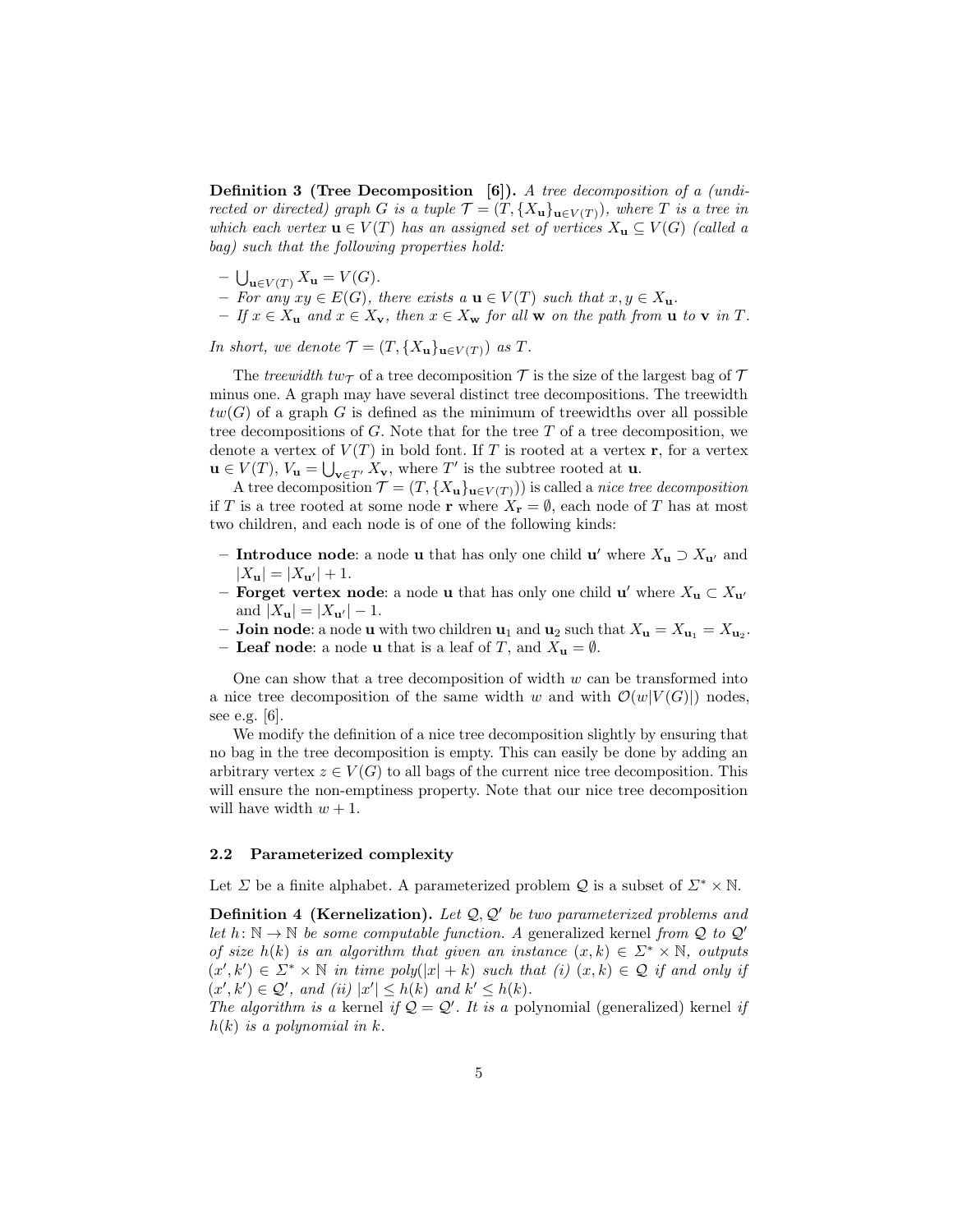Next, we describe a few methods that can be used to rule out the existence of polynomial kernels. One such method is by a polynomial parameter transformation [\[4\]](#page-39-4) from a problem that is known to not admit a polynomial kernel. We repeat the necessary information here for completeness.

Definition 5 (Polynomial parameter transformation [\[4\]](#page-39-4)). Let  $Q$  and  $Q'$ be parameterized problems. A polynomial parameter transformation from  $Q$  to  $\mathcal{Q}'$  is an algorithm that takes an input  $(x, k)$  and outputs  $(x', k')$  such that the following hold.

 $- (x, k) \in \mathcal{Q}$  if and only if  $(x', k') \in \mathcal{Q}'$ , and  $- k'$  is bounded by a polynomial in k.

We denote this as  $Q \leq_{ppt} Q'$ .

<span id="page-5-3"></span>The following Theorem follows from [\[3,](#page-39-5) Prop. 2.16] and shows how to obtain lower bounds using polynomial parameter transformations.

**Theorem 1** ([\[3\]](#page-39-5)). Let Q and Q' be parameterized problems with  $Q \leq_{ppt} Q'$ . If  $Q'$  admits a polynomial generalized kernel, then  $Q$  admits a polynomial generalized kernel.

Another way to rule out the existence of polynomial kernels is using the framework of cross-compositions [\[3\]](#page-39-5). We start by providing the necessary definitions.

<span id="page-5-2"></span>Definition 6 (Polynomial equivalence relation [\[3\]](#page-39-5)). An equivalence relation  $\mathcal R$  on  $\Sigma^*$  is called a polynomial equivalence relation if the following two conditions hold:

- There is an algorithm that given two strings  $x, y \in \Sigma^*$  decides whether x and y belong to the same equivalence class in time polynomial in  $|x| + |y|$ .
- $-$  For any finite set  $S \subseteq \Sigma^*$  the equivalence relation R partitions the elements of S into a number of classes that is polynomially bounded in the size of the largest element of S.

<span id="page-5-0"></span>**Definition 7** (Cross-composition [\[3\]](#page-39-5)). Let  $L \subseteq \Sigma^*$  be a language, let R be a polynomial equivalence relation on  $\Sigma^*$ , and let  $\mathcal{Q} \subseteq \Sigma^* \times \mathbb{N}$  be a parameterized problem. An OR-cross-composition of L into Q (with respect to  $\mathcal{R}$ ) is an algorithm that, given t instances  $x_1, x_2, \ldots, x_t \in \Sigma^*$  of L belonging to the same equivalence class of R, takes time polynomial in  $\sum_{i=1}^{t} |x_i|$  and outputs an instance  $(y, k) \in$  $\Sigma^* \times \mathbb{N}$  such that the following hold:

- The parameter value k is polynomially bounded in  $\max_{i=1}^{t} |x_i| + \log t$ , and
- The instance  $(y, k)$  is a yes-instance for Q if and only if at least one instance  $x_i$  is a yes-instance for  $L$ .

<span id="page-5-1"></span>The following theorem shows how cross-compositions are used to prove kernelization lower bounds.

**Theorem 2** ([\[3\]](#page-39-5)). If an NP-hard language L OR-cross-composes into the parameterized problem  $Q$ , then  $Q$  does not admit a (generalized) polynomial kernelization  $unless NP \subseteq coNP/poly.$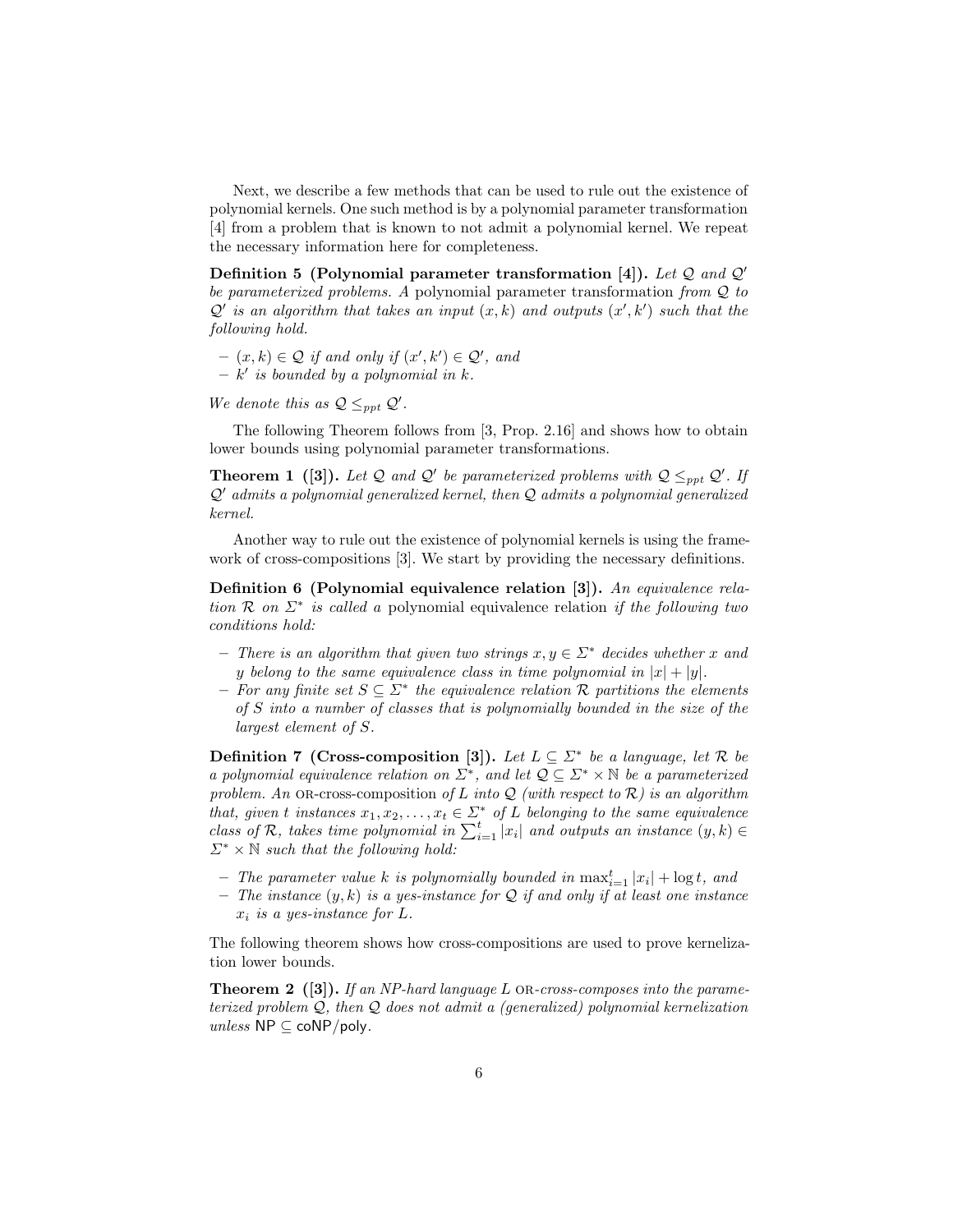#### 2.3 Fast Subset Convolution Computation.

Given a universe  $U$  with  $n$  elements, the subset convolution of two functions  $f, g : 2^U \to \mathbb{Z}$  is a function  $(f * g) : 2^U \to \mathbb{Z}$  such that for every  $Y \subseteq U$ ,  $(f*g)(Y) = \sum_{X\subseteq Y} f(X)g(Y-X)$ . Equivalently,  $(f*g)(Y) = \sum_{A\uplus B=Y} f(A)g(B)$ .

**Proposition 1** ([\[8\]](#page-39-6)). For two functions  $f, g: 2^U \to \mathbb{Z}$ , given all the  $2^n$  values of f and g in the input, all the  $2^n$  values of the subset convolution  $f * g$  can be computed in  $\mathcal{O}(2^n \cdot n^3)$  arithmetic operations.

In fact, this result can be extended to subset convolution of functions that map to any ring, instead of  $(\mathbb{Z}, +, \times)$  [\[6\]](#page-39-3). Consider the set  $\mathbb{Z} \cup \{-\infty\}$ , with the added relation that  $\forall z \in \mathbb{Z}, \{-\infty\} < z$ . The max operator takes two elements from this set and outputs the maximum of the two elements. Notice that  $\mathbb{Z} \cup \{-\infty\},$ along with max as an additive operator and  $+$  as a multiplicative operator, forms a semi-ring [\[6\]](#page-39-3). We will call this semi-ring the integer max-sum semiring. The subset convolution of two functions  $\tilde{f}, g : 2^U \rightarrow \mathbb{Z} \cup \{-\infty\}$ , with max and + as the additive and multiplicative operators, becomes  $(f * q)(Y) =$  $max_{A\uplus B=Y} f(A) + q(B).$ 

**Proposition 2** ([\[8\]](#page-39-6)). Given two functions  $f, g: 2^U \to \{-M, \ldots, M\}$ , all the  $2^n$ values of f and g in the input, and all the  $2^n$  values of the subset convolution  $(f * g)$  over the integer max-sum semiring can be computed in time  $2^n n^{\mathcal{O}(1)}$ .  $\mathcal{O}(M \log M \log \log M)$ .

For more details about subset convolutions and fast calculations of subset convolutions, please refer to [\[6,](#page-39-3)[8\]](#page-39-6).

## <span id="page-6-0"></span>3 Algorithmic results parameterized by treewidth

In this section, we state the algorithmic results obtained for the ONCF-Coloring and CNCF-Coloring problems parameterized by treewidth. On the algorithmic side, we have the following theorem.

<span id="page-6-1"></span>Theorem 3. q-ONCF-COLORING and q-CNCF-COLORING parameterized by treewidth t admits a  $(2q^2)^t n^{\mathcal{O}(1)}$  time algorithm.

We also obtain algorithmic lower bounds for the problems under standard assumptions.

<span id="page-6-2"></span>Theorem 4. The following algorithmic lower bounds can be obtained:

- 1. For  $q \geq 3$ , q-ONCF-COLORING or q-CNCF-COLORING parameterized by treewidth t cannot be solved in  $(q - \varepsilon)^t n^{\mathcal{O}(1)}$  time, under SETH.
- 2. 2-ONCF-Coloring or 2-CNCF-Coloring parameterized by treewidth t cannot be solved in  $2^{o(t)}n^{\mathcal{O}(1)}$  time, under ETH.

In the remainder of this section, we will prove the two theorems stated above.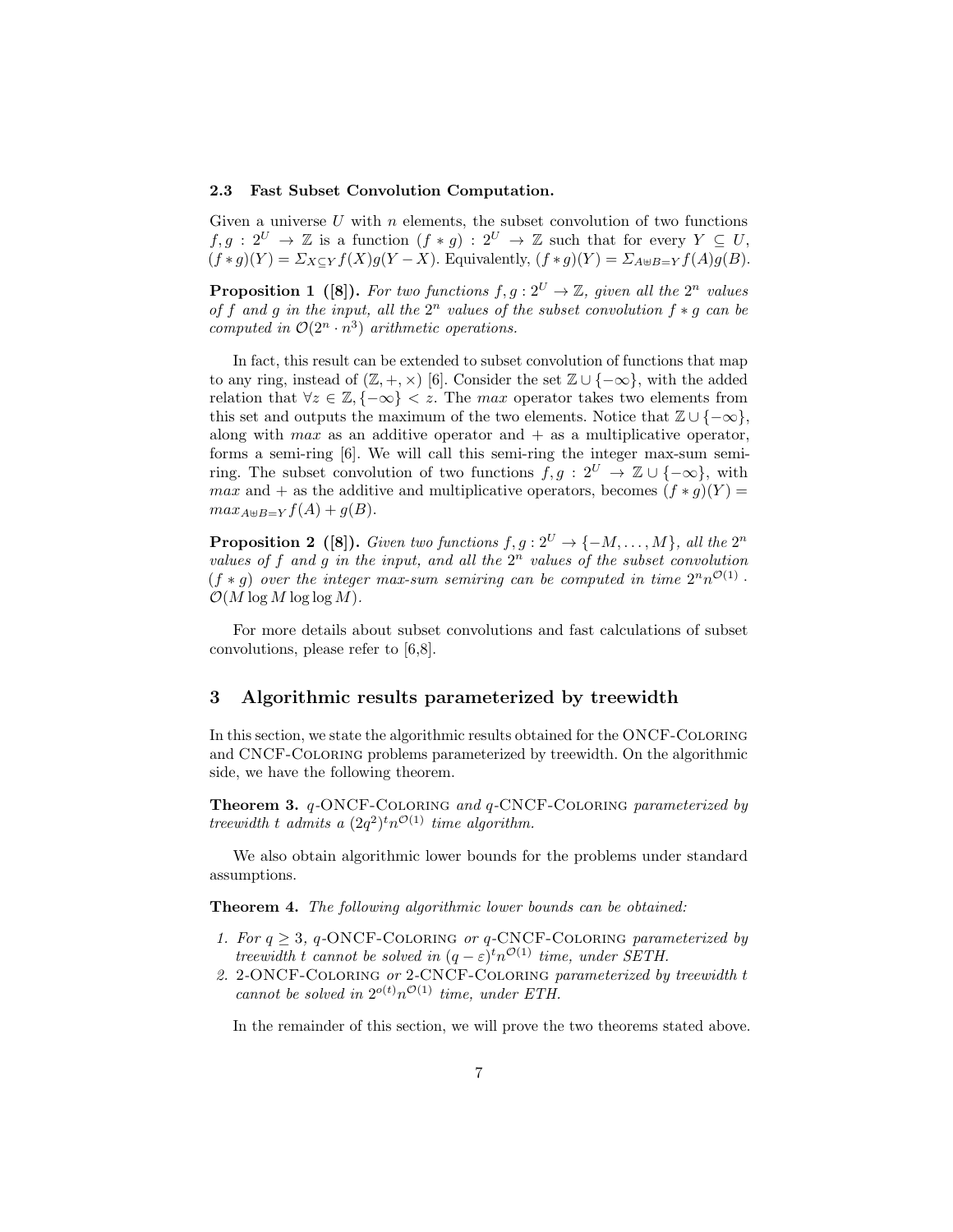#### 3.1 Algorithms

In this section, we prove Theorem [3.](#page-6-1) In the following Lemma, we describe an algorithm for q-ONCF-Coloring, parameterized by treewidth. The algorithm for q-CNCF-Coloring parameterized by treewidth is very similar and has the same running time.

**Lemma 1.** q-ONCF-COLORING parameterized by treewidth t admits a  $(2q^2)^t n^{\mathcal{O}(1)}$ time algorithm.

*Proof.* We assume that a nice tree decomposition  $\mathcal{T} = (T, \{X_{\mathbf{u}}\}_{\mathbf{u}\in V(T)})$ , rooted at a leaf r, is given to us. Also, recall that no bag in empty, and that each leaf bag or the root bag has exactly one vertex in it. We proceed with the following treewidth dynamic programming. Given a bag  $X_i$  corresponding to the vertex  $\mathbf{i} \in V(T)$ , a state for the bag is a tuple  $(\mathbf{i}, c_1, c_2, f)$ , where

- i determines the bag,
- $c_1: X_{\mathbf{i}} \to [q]$  is a vertex coloring of  $X_{\mathbf{i}}$ . Intuitively, for a vertex  $x \in X_{\mathbf{i}}$ ,  $c_1(x)$ is the color  $x$  receives in the conflict-free coloring we are after.
- $c_2 \colon X_{\mathbf{i}} \to [q]$  is a color assignment to each vertex of  $X_{\mathbf{i}}$ . For a vertex  $x \in X_{\mathbf{i}}$ ,  $c_2(x)$  should be the color that occurs exactly once in the neighborhood of x.
- $f: X_{i} \to \{0,1\}$  is an indicator function for the vertices of  $X_{i}$ . The idea is that  $f(x)$  indicates whether x already has a neighbor of color  $c_2(x)$  in the subtree rooted at i.

Let  $S_i$  be the set of all states associated with  $X_i$ . A function  $\Gamma_i: S_i \to \{0,1\}$  is defined as follows: For a state  $s = (i, c_1, c_2, f)$ , suppose there is a vertex coloring  $c: V_{i} \rightarrow [q]$  such that (i) its restriction to the vertices in  $X_{i}$  is the coloring  $c_{1}$ , (ii) for each  $v \in X_i$ , the color  $c_2(v)$  is used at most once in  $N(v) \cap V_i$ , (iii) for each  $v \in X_i$ , if there is a a vertex  $w \in N(v) \cap V_i$  such that  $c_1(w) = c_2(v)$  then  $f(v) = 1$  and otherwise  $f(v) = 0$ , (iv) for any vertex  $v \in V_i \setminus X_i$ ,  $N(v) \subseteq V_i$  has a uniquely colored vertex under coloring c. Then  $\Gamma_i(s) = 1$ . Otherwise,  $\Gamma_i(s) = 0$ . In other words, c is such that except for the vertices in  $X_i$  the graph induced on  $V_i$  is ONCF-colored and a state s stores a snapshot of c at the boundary  $X_i$  of the graph seen so far.

Our dynamic programming will calculate the function  $\Gamma_i$  for each bag i. Note that for the root  $X_{\mathbf{r}} = \{z\}$ , if in  $\mathcal{S}_{\mathbf{r}}$  there is a state  $(\mathbf{r}, c_1, c_2, f)$  such that  $f(z) = 1$  and  $\Gamma_{\mathbf{r}}(s) = 1$ , then the graph G has a q-ONCF-coloring. We describe our dynamic programming in cases according to the types of nodes of the tree decomposition.

Leaf Node: Let  $X_i = \{z\}$  be a leaf node. Then,

$$
\varGamma_{\mathbf{i}}(\mathbf{i}, c_1, c_2, f) = \begin{cases} 1 & \text{if } f(z) = 0 \\ 0 & \text{otherwise.} \end{cases}
$$

This can be calculated in  $2q^2$  time. For the correctness, note that the uniquely colored neighbor of z cannot appear in the graph seen so far as a leaf node only contains z.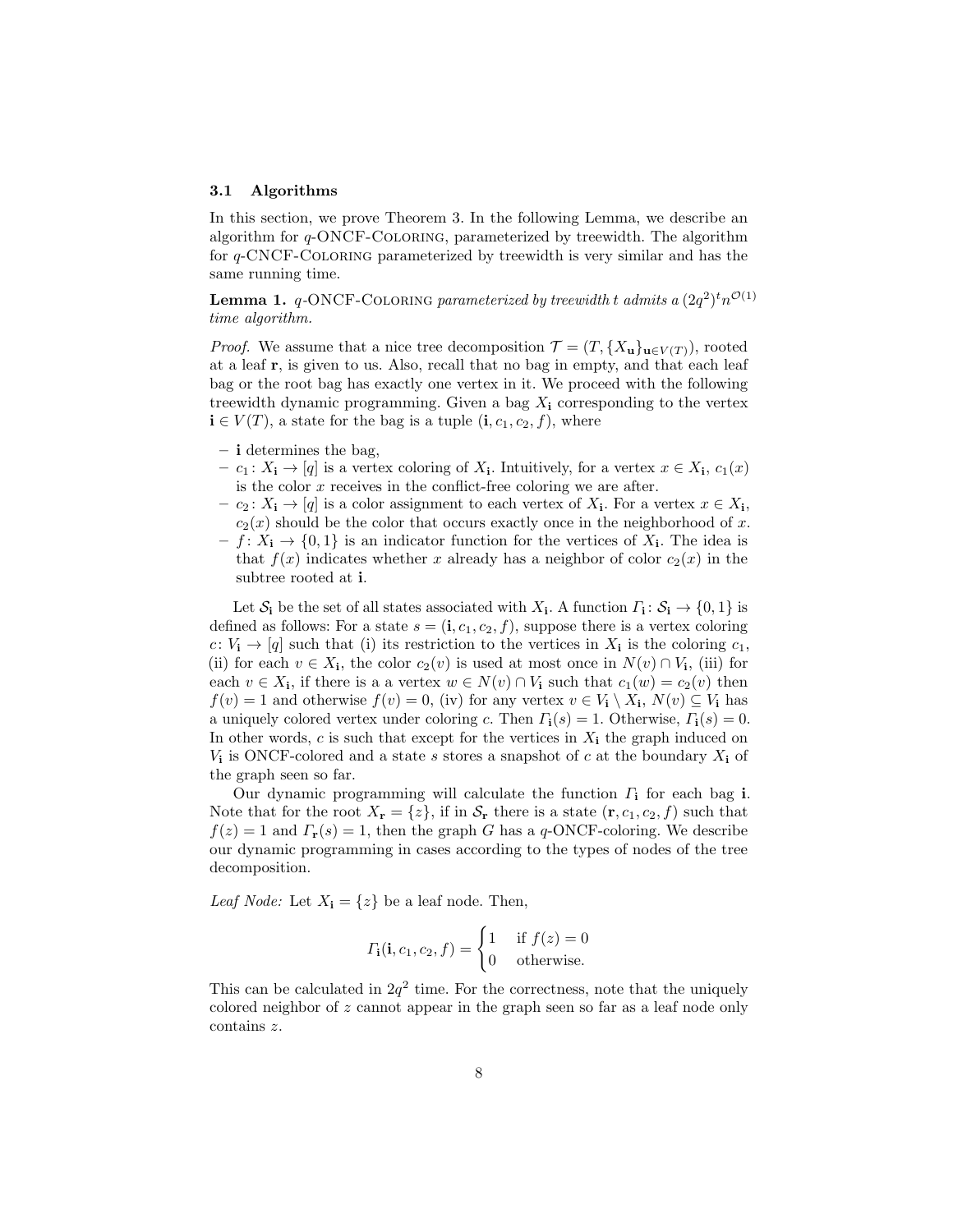*Forget Node:* Let  $X_i$  be a forget node with its child being  $X_j$ . Also, let  $X_j =$  $X_i \cup \{v\}$ . Consider a state  $s = (\mathbf{i}, c_1, c_2, f) \in \mathcal{S}_{\mathbf{i}}$  and a state  $s' = (\mathbf{j}, d_1, d_2, g) \in \mathcal{S}_{\mathbf{j}}$ . We say that s' is consistent with s, or  $s' \leq_c s$  if (i)  $d_1|_{X_i} = c_1, d_2|_{X_i} = c_2$ , (ii)  $g|_{X_i} = f$  and  $g(v) = 1$ . Then,

$$
\Gamma_{\mathbf{i}}(\mathbf{i}, c_1, c_2, f) = \begin{cases} \Gamma_{\mathbf{j}}(\mathbf{j}, d_1, d_2, g) & \text{if } (\mathbf{j}, d_1, d_2, g) \leq_c (\mathbf{i}, c_1, c_2, f) \\ 0 & \text{otherwise.} \end{cases}
$$

This can be calculated in  $(2q^2)^{|X_1|}$  time. To prove correctness, first suppose  $\Gamma_1(i, c_1, c_2, f) = 1$  and let  $c: V_i \rightarrow [q]$  be a coloring that is a witness to this. By definition of consistency, there is only one state  $(i, d_1, d_2, g)$  such that  $(j, d_1, d_2, g) \leq_c (i, c_1, c_2, f)$ . Since  $V_i = V_j$ , the same coloring c also witnesses the fact that  $\Gamma_{\mathbf{j}}(\mathbf{j}, d_1, d_2, g) = 1$ . Conversely, suppose  $\Gamma_{\mathbf{j}}(\mathbf{j}, d_1, d_2, g) = 1$ where  $(\mathbf{j}, d_1, d_2, g)$  is the unique state such that  $(\mathbf{j}, d_1, d_2, g) \leq_c (\mathbf{i}, c_1, c_2, f)$ . Let c:  $V_i \rightarrow [q]$  be a coloring that is a witness to this. Since  $V_i = V_i$  and by definition of consistency  $g(v) = 1$ , the same coloring c also witnesses the fact that  $\Gamma_{\bf i}({\bf i}, c_1, c_2, f) = 1$ . Thus, our recurrence correctly calculates  $\Gamma_{\bf i}({\bf i}, c_1, c_2, f)$ .

Introduce Node: Let  $X_i$  be an introduce node with its child being  $X_j$ . Also, let  $X_i = X_j \cup \{v\}$ . Consider a state  $s = (i, c_1, c_2, f) \in S_i$  and a state  $s' =$  $(j, d_1, d_2, g) \in \mathcal{S}_j$ . We say that s' is consistent with s, or  $s' \leq_c s$  if (i)  $c_1|_{X_j} =$  $d_1, c_2|_{X_i} = d_2$ , (ii) if there is a  $w \in N(v) \cap X_i$  such that  $c_2(v) = c_1(w)$  then there is exactly one such w and  $f(v) = 1$ , otherwise there is no such w and  $f(v) = 0$ , (iii) If there is a  $w \in N(v) \cap X_i$  such that  $c_1(v) = c_2(w)$  then  $g(w) = 0$  and  $f(w) = 1$ , (iv) for all other  $u \in X_j$ ,  $f(u) = g(u)$ . Then,

$$
\Gamma_{\mathbf{i}}(\mathbf{i}, c_1, c_2, f) = \begin{cases} \max_{s' \in \mathcal{S}_j} \Gamma_j(s') & \text{such that } s' \leq_c (\mathbf{i}, c_1, c_2, f) \\ 0 & \text{otherwise.} \end{cases}
$$

This can be calculated in  $(2q^2)^{|X_1|}$  time. To prove correctness, first suppose  $\Gamma_1(i, c_1, c_2, f) = 1$  and let  $c: V_i \rightarrow [q]$  be a coloring that is a witness to this. By definition of consistency, there is at least one state s' such that  $s' \leq_c (\mathbf{i}, c_1, c_2, f)$ and the same coloring c also witnesses the fact that  $\Gamma_j(s') = 1$ . Conversely, suppose there is a state s' such that  $s' \leq_c (i, c_1, c_2, f)$  and  $\Gamma_j(s') = 1$ . Then by definition of consistency,  $\Gamma_i(i, c_1, c_2, f) = 1$ . Thus, our recurrence correctly calculates  $\Gamma_{\mathbf{i}}(\mathbf{i}, c_1, c_2, f)$ .

Join Node: Let  $X_i$  be a join node with its children being  $X_a$  and  $X_b$ . This means that  $X_i = X_a = X_b$ . Consider a state  $s = (i, c_1, c_2, f) \in S_i$ , and states  $s' = (\mathbf{a}, d_1, d_2, g) \in \mathcal{S}_{\mathbf{a}}, s'' = (\mathbf{b}, e_1, e_2, h) \in \mathcal{S}_{\mathbf{b}}$ . We say that  $\{s', s''\}$  is consistent with s, or  $\{s', s''\}\leq_c s$  if (i)  $c_1 = d_1 = e_1, c_2 = d_2 = e_2$ , (ii) if there is a  $v \in X_i$ such that  $g(v) = 1$   $(h(v) = 1)$  then  $h(v) = 0$   $(g(v) = 0)$  and  $f(v) = 1$ , (iii) for all other  $v \in X_i$ ,  $f(v) = g(v) = h(v) = 0$ . Then,

$$
\varGamma_{\mathbf{i}}(s) = \begin{cases} \max_{s' \in \mathcal{S}_{\mathbf{a}}, s'' \in \mathcal{S}_{\mathbf{b}}} \varGamma_{\mathbf{a}}(s') \cdot \varGamma_{\mathbf{b}}(s'') & \text{such that } \{s', s''\} \leq_{c} s \\ 0 & \text{otherwise.} \end{cases}
$$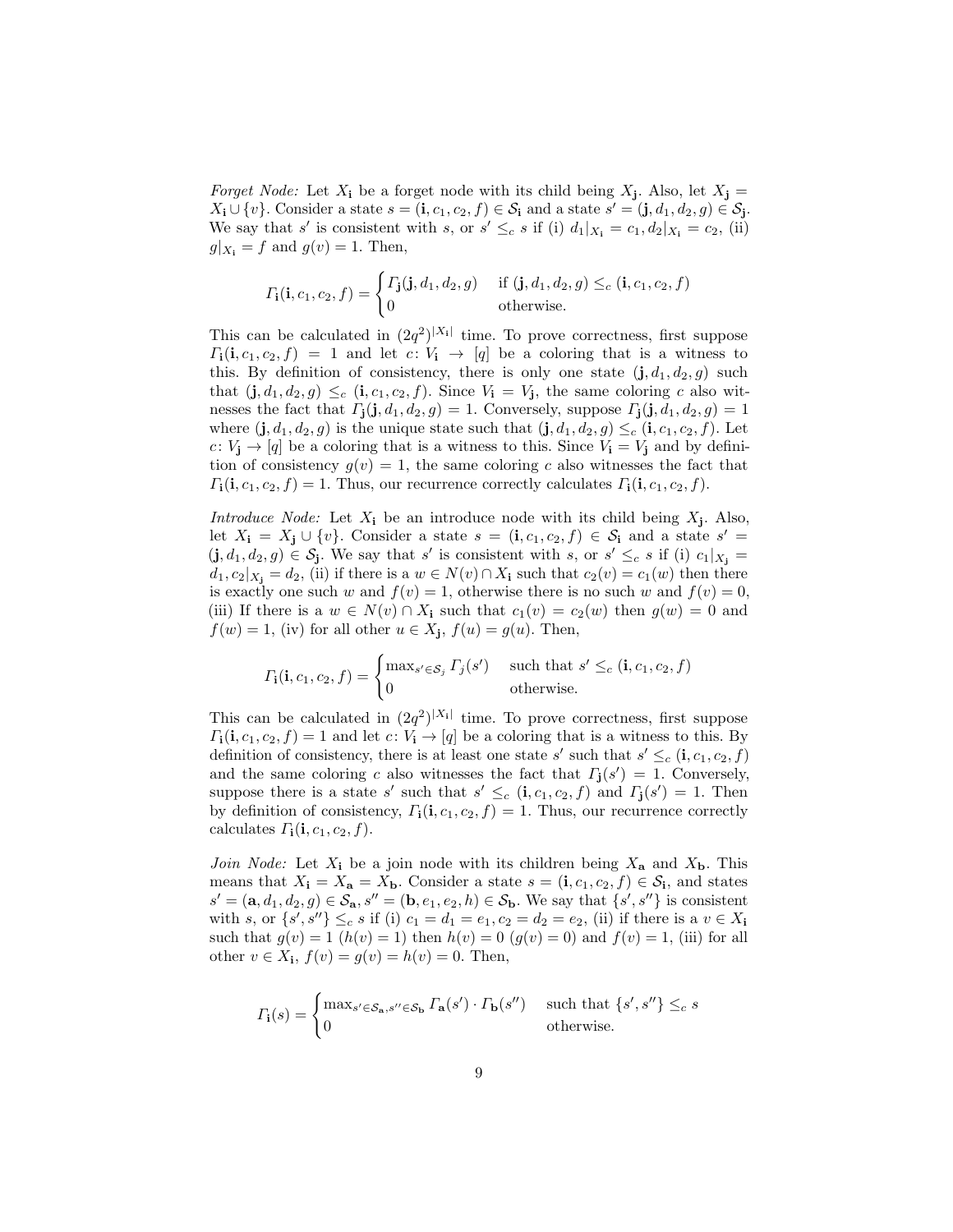As before, the correctness of the recurrence follows from the definition of consistency.

It is straightforward to calculate this in  $(3q^2)^{|X_1|}$  time, we will further improve this to  $(2q^2)^{|X_i|}$  time as follows.

Notice that if we fix  $c_1$  and  $c_2$ , then  $d_1, d_2, e_1, e_2$  get fixed for consistent states. Also, given f, g, and h, consider the vertices  $B(f) = \{v \in X_i \mid f(v) = 0\}.$ Then for each vertex  $v \in B(f)$ ,  $g(v) = h(v) = 0$ . Now consider  $X = X_i \setminus B(f)$ . For consistent states, the following relations hold: (i)  $g^{-1}(1) \oplus h^{-1}(1) = X$ , (ii)  $g^{-1}(0) \setminus B(f) = h^{-1}(1)$  and  $g^{-1}(1) = h^{-1}(0) \setminus B(f)$ . Thus, if we are given the function  $g$ , we can completely determine  $h$  when we are looking at consistent states. Now, fix a function f. We define functions  $F_{\mathbf{a}}, F_{\mathbf{b}} : 2^{X_i} \to [0,1]$  in the following way. For a subset  $Z \subseteq X_i \setminus B(f)$ , define a function  $g: X_i \to \{0, 1\}$  such that for any  $v \in Z$ ,  $g(v) = 1$  and  $g(v) = 0$  otherwise. Now, define  $F_{\mathbf{a}}(Z) = \Gamma_{\mathbf{a}}(\mathbf{a}, c_1, c_2, g)$ and  $F_{\mathbf{b}}(Z) = \Gamma_{\mathbf{b}}(\mathbf{b}, c_1, c_2, g)$ .

Then,

$$
\varGamma_{\mathbf{i}}(\mathbf{i},c_1,c_2,f) = \begin{cases}\n1 & \text{if } F_a * F_b(X_{\mathbf{i}} \setminus B(f)) = \\
& \max_{Z \subseteq X_{\mathbf{i}} \setminus B(f)} \{F_a(Z) + F_b((X_{\mathbf{i}} \setminus B(f)) \setminus Z)\} = 2, \\
0 & \text{otherwise.}\n\end{cases}
$$

The correctness of this recurrence is same as the correctness of the previous recurrence. Due to fast subset convolution over the max-sum semi-ring [\[6\]](#page-39-3), this can be calculated in  $(2q^2)^{|X_i|}$ time.  $\square$ 

### 3.2 Running time lower bounds

In this section, we given the proof of Theorem [4](#page-6-2) by describing lower bounds on algorithmic running times for the ONCF-Coloring and CNCF-Coloring problems parameterized by treewidth.

We start by providing a running time lower bound on 2-ONCF-COLORING under ETH claimed in Theorem [4.](#page-6-2) The bound will be obtained by giving a reduction from 3-SAT, and in order to give the reduction we will need the following type of gadget.

<span id="page-9-0"></span>Definition 8. An ONCF-gadget is a gadget on ten vertices, as depicted in Figure [1.](#page-10-0)

The objective of this gadget is the following. The vertices  $\{g_1, g_2, g_3, g_{10}\}\$ in Figure [1](#page-10-0) will be the interaction points of the ONCF-gadget with the outside world. As will be proved in the following two lemmas, the gadget is designed so as to (i) disallow certain 2-ONCF-colorings and (ii) allow certain 2-ONCF-colorings on its interaction points.

<span id="page-9-1"></span>**Lemma 2.** Let G be a ONCF-gadget with a coloring  $c: V(G) \to \{red, blue\}$ such that for all  $4 \leq i \leq 9$  the neighborhood of  $g_i$  is ONCF-colored by c. If  $c(g_1) = c(g_2) = c(g_3) = \text{red}, \text{ then } c(g_9) = \text{red}.$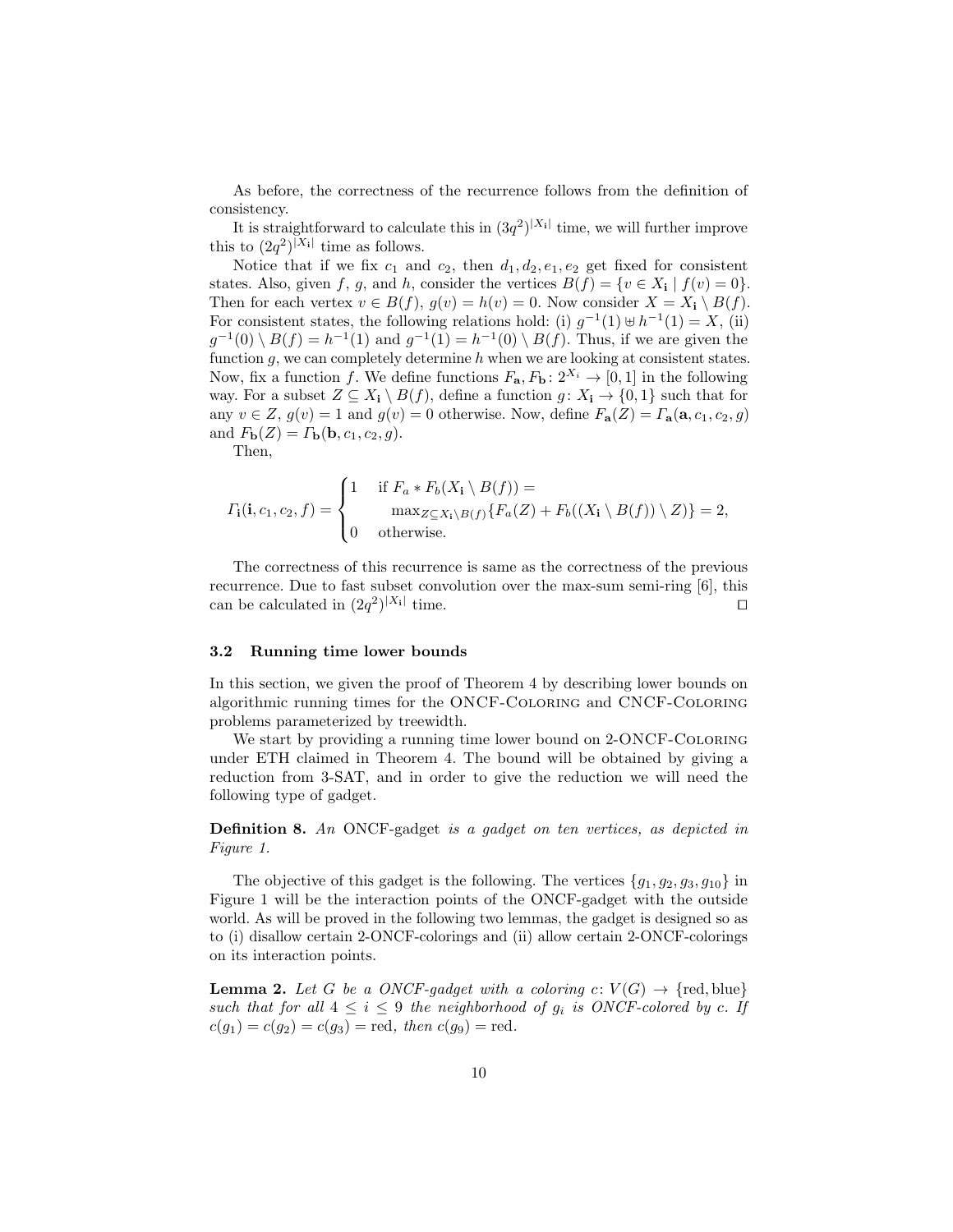

<span id="page-10-0"></span>Fig. 1. The ONCF-gadget (left). Observe that if  $g_1, g_2$ , and  $g_3$  are all red, then  $g_9$  must also be red (middle), and if one of  $g_1, g_2,$  or  $g_3$  is blue, then  $g_9$  may be blue (right).

*Proof.* Suppose  $c(g_1) = c(g_2) = c(g_3) = red$ . Since  $N(g_4) = \{g_1, g_2, g_6\}$ , this implies  $c(g_6) = blue$ . Similarly, we find  $c(g_7) = blue$ . Since  $N(g_8) = \{g_6, g_7, g_9\}$ now has two *blue* vertices, we conclude that  $c(g_9) = red$ .

<span id="page-10-1"></span>**Lemma 3.** Let G be a ONCF-gadget. Let  $c'$ :  $\{g_1, g_2, g_3\}$   $\rightarrow$  {red, blue} be a partial 2-ONCF-coloring of G. If there exists  $i \in [3]$  such that  $c'(g_i) =$  blue, then  $c'$  can be extended to a coloring c satisfying

1. For every  $4 \leq i \leq 9$ , the neighborhood of vertex  $g_i$  is ONCF-colored by c (contains at most one red, or at most one blue vertex), and 2.  $c(g_9) =$  blue,  $c(g_8) =$  red,  $c(g_4) = c(g_5) =$  blue, and  $c(g_{10}) =$  blue.

<span id="page-10-3"></span>*Proof.* Let c equal c' on vertex  $g_1, g_2$  and  $g_3$  and define  $c(g_9) := blue, c(g_8) := red$ ,  $c(g_4) := c(g_5) := blue$ , and  $c(g_{10}) := blue$ . If  $c'(g_1) = blue$  or  $c'(g_2) = blue$ , define  $c(g_6) := red$  else define  $c(g_6) := blue$ . If  $c'(g_2) = blue$  or  $c'(g_3) = blue$ , define  $c(g_7) := red$ , otherwise let  $c(g_7) := blue$ . This completes the definition of c. It is easy to verify that both requirements are satisfied by this coloring, refer to Figure [1](#page-10-0) for an example coloring.  $\square$ 

<span id="page-10-2"></span>Now that we have introduced the necessary gadgets, we can prove the running time lower bound for 2-ONCF-Coloring.

Lemma 4. 2-ONCF-COLORING parameterized by treewidth t cannot be solved in  $2^{o(t)}n^{\mathcal{O}(1)}$  time, under ETH.

Proof. We show this by giving a reduction from 3-SAT. Given an instance of 3-SAT with variables  $x_1, \ldots, x_n$  and clauses  $C_1, \ldots, C_m$ , create a graph G as follows. Start by creating palette vertices  $R, R'$ , and  $B$ , and edges  $\{R, R'\}$  and  $\{R', B\}$ . For each variable  $i \in [n]$ , create vertices  $u_i, v_i, w_i$  and add edges  $\{u_i, v_i\}$ and  $\{v_i, w_i\}$ . For the remainder of the construction we will reuse the ONCF-gadget as defined in Definition [8.](#page-9-0) For each  $j \in [m]$ , add an ONCF-gadget  $G_j$ and connect  $g_{10}$  of this gadget to R. Add vertices  $s_j^1, s_j^2$ , and  $s_j^3$  and connect  $s_j^b$  to  $g_b$  in  $G_j$  for  $b \in [3]$ . Let clause  $C_j := (\ell_1, \ell_2, \ell_3)$ . Now if  $\ell_b = x_i$  for some  $i \in [n], b \in [3]$ , connect  $s_j^b$  to  $u_i$ . Similarly, if  $\ell_b = \neg x_i$ , connect  $s_j^b$  to  $w_i$ . This concludes the construction of  $G$ , it remains to show that  $G$  is 2-ONCF-colorable if and only if the formula was satisfiable.

Suppose the satisfiability instance has satisfying assignment  $\tau : \{x_1, \ldots, x_n\} \rightarrow$  $\{0,1\}$ , we show how to color G. Let  $c(R) := c(R') := red$ , and  $c(B) := blue$ . Let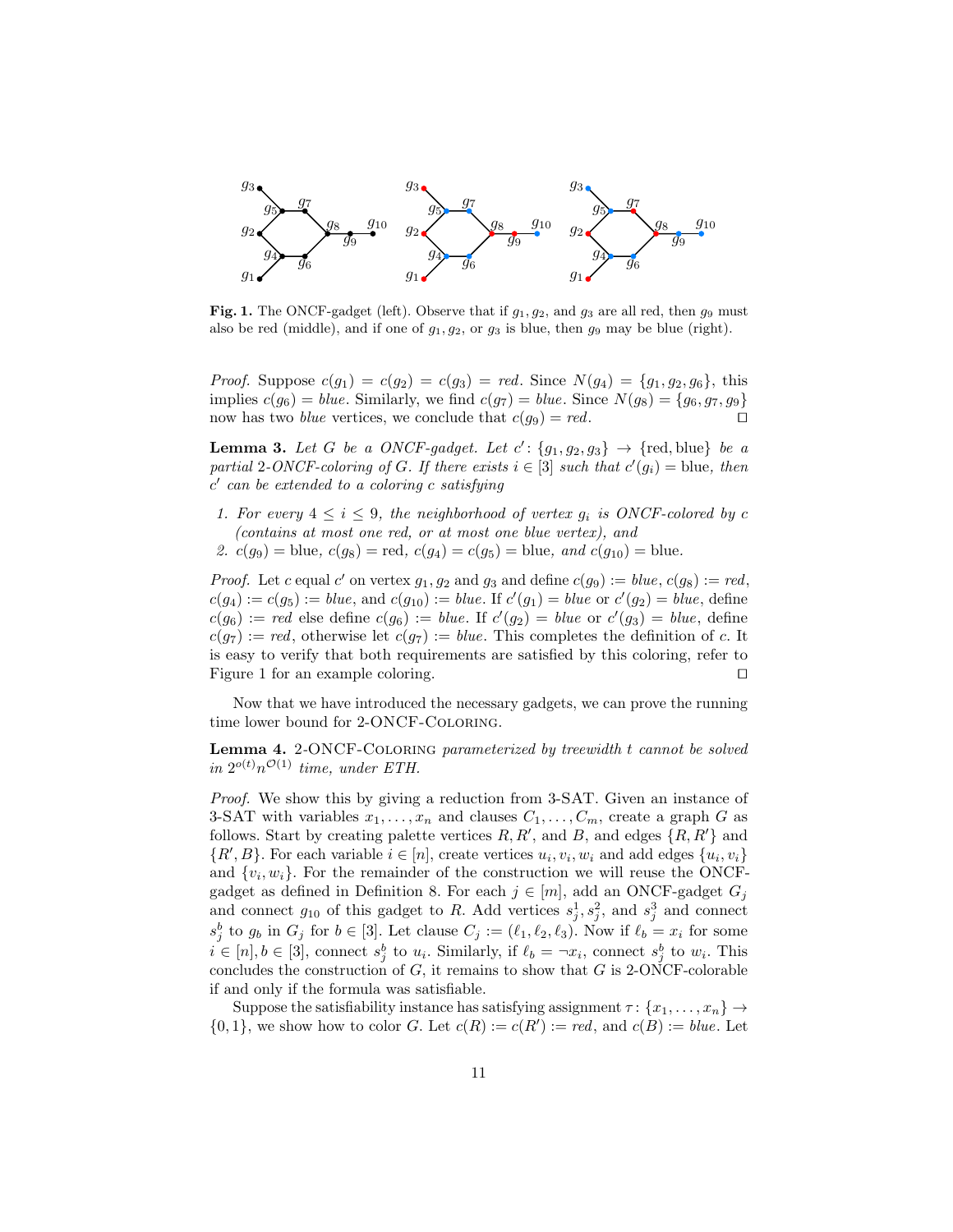$c(v_i) := \text{blue}$  for all  $i \in [n]$  and define  $c(s_j^b) := \text{red}$  for all  $b \in [3], j \in [m]$ . Finally, if  $\tau(x_i) = 1$ , let  $c(u_i) := red$  and  $c(w_i) := blue$ . Otherwise, let  $c(u_i) := blue$  and  $c(w_i) := red.$  For each gadget  $G_m$ , vertex  $g_b$  for  $b \in [3]$  has neighbor  $s_j^b$ . Let  $v \in \{u_i, w_i \mid i \in [n]\}$  be the other neighbor of vertex  $s_j^b$ . Define  $c(g_b)$  such that  $c(g_b) \neq c(v)$ . Since the formula was satisfied by  $\tau$ , for each  $j \in [m]$  there hereby exists  $b \in [3]$  such that  $c(g_b) = blue$ . We use Lemma [3](#page-10-1) to extend the partial coloring to color gadget  $G_m$ , with  $c(g_{10}) = blue$  and  $c(g_4) = c(g_5) = blue$ . It is straightforward to verify that  $c$  is a 2-ONCF-coloring of  $G$ .

Suppose G has a 2-ONCF-coloring, we give a satisfying assignment  $\tau$ . Assume without loss of generality that  $c(R) := red$ . Since  $N(v_i) := \{w_i, u_i\}$  for all  $i \in [n],$ it follows that  $c(u_i) \neq c(w_i)$ . We therefore define  $\tau(x_i) := 1$  if  $c(u_i) := red$  and  $\tau(x_i) = 0$  if  $c(w_i) := red$ . Let  $C_j$  be a clause, we will show that  $\tau$  satisfies  $C_j$  to conclude the proof. Suppose for contradiction that  $\tau$  does not satisfy  $C_j$ . Then every vertex  $s_j^b$  for  $b \in [3]$  had one neighbor in  $\{u_i, w_i \mid i \in [n]\}$  that is *blue* in G. Thereby, its only other neighbor  $g_b$  in gadget  $G_j$  must be colored red. It follows from Lemma [2](#page-9-1) that  $c(g_9) := red$ . Observe however that  $N(g_{10}) := \{g_9, R\}$  and that both these vertices are  $red$ , contradicting that c is a 2-ONCF-coloring of  $G$ . Thus, the formula is satisfied by  $\tau$ .

Note that the graph induced by  $V(G) \setminus \{u_i, v_i, w_i \mid i \in [n]\}$  is a disjoint union of ONCF-gadgets and has treewidth two. As such, G has treewidth at most  $3n + 2$ .

In this reduction a 3-SAT formula  $\phi$  on n variables and m clauses is reduced to a graph G with treewidth at most  $3n+2$ . We proved that  $\phi$  is satisfiable if and only if G has a 2-ONCF-coloring. Since 3-SAT cannot be solved in  $2^{o(n)}n^{\mathcal{O}(1)}$ time under ETH, this also implies that 2-CNCF-Coloring parameterized by treewidth t cannot be solved in  $2^{o(t)}n^{\mathcal{O}(1)}$  time, under ETH.

Note that a reduction from 3-SAT to 2-ONCF-Coloring was given in Theorem 2 of [\[10\]](#page-40-5). However, that reduction led to a quadratic blow-up in the input size. Hence, the need for the alternative reduction given above.

<span id="page-11-0"></span>**Lemma 5.** For  $q \geq 3$ ,  $q$ -ONCF-COLORING parameterized by treewidth t cannot be solved in  $(q - \epsilon)^t n^{\mathcal{O}(1)}$  time, under SETH.

*Proof.* It was shown in [\[16\]](#page-40-8) that for a constant  $q \geq 3$ , q-COLORING cannot be solved in  $(q - \epsilon)^t n^{\mathcal{O}(1)}$  time, under SETH. For a graph G, let G' be the graph obtained by subdiving every edge of  $E(G)$  once. It was shown in Theorem 3 of [\[10\]](#page-40-5), that G has a q-coloring if and only if G' has a  $q$ -ONCF-coloring. Also, note that  $tw(G') \leq tw(G)$  since it is a subdivision of G. Thus, for a constant  $q \geq 3$ , the lower bound of  $(q - \epsilon)^t n^{\mathcal{O}(1)}$  on the running time of any algorithm under SETH follows.  $\Box$ 

<span id="page-11-1"></span>Lemma 6. 2-CNCF-COLORING parameterized by treewidth t cannot be solved in  $2^{o(t)}n^{\mathcal{O}(1)}$  time, under ETH.

Proof. In [\[10\]](#page-40-5), a reduction of 2-CNCF-COLORING was given from 3-SAT. In this reduction a 3-SAT formula  $\phi$  on n variables and m clauses is reduced to a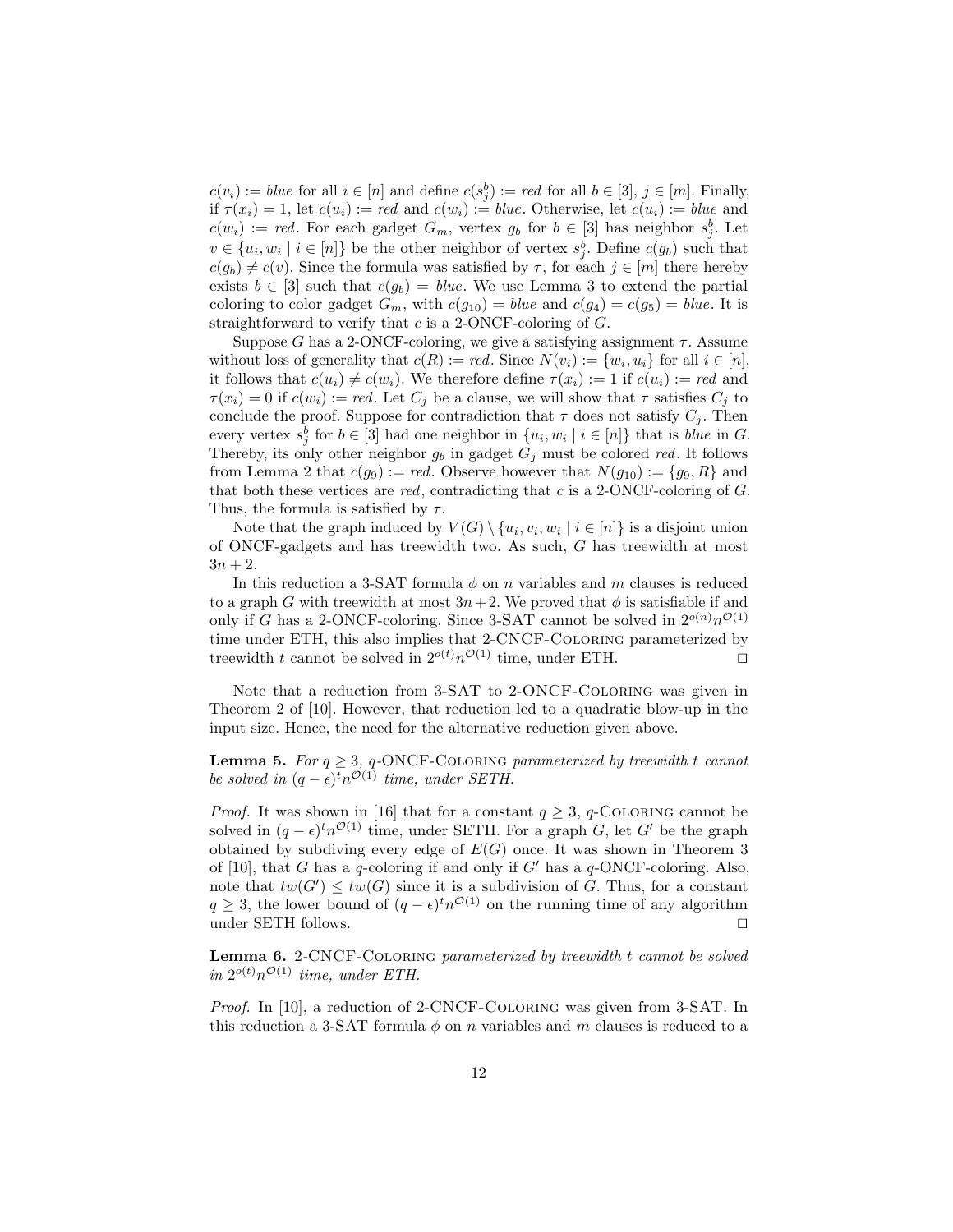graph G with treewidth at most  $20m$ . It was shown that  $\phi$  is satisfiable if and only if G has a 2-CNCF-coloring. Since 3-SAT cannot be solved in  $2^{o(m)}n^{\mathcal{O}(1)}$ time under ETH, this also implies that 2-CNCF-Coloring parameterized by treewidth t cannot be solved in  $2^{o(t)}n^{\mathcal{O}(1)}$  time, under ETH.

<span id="page-12-0"></span>**Lemma 7.** For  $q \geq 3$ , q-CNCF-COLORING parameterized by treewidth t cannot be solved in  $(q - \epsilon)^t n^{\mathcal{O}(1)}$  time, under SETH.

*Proof.* It was shown in [\[16\]](#page-40-8) that for a constant  $q \geq 3$ , q-COLORING cannot be solved in  $(q - \epsilon)^t n^{\mathcal{O}(1)}$  time, under SETH. For a graph G, Theorem 3.1 of [\[1\]](#page-39-7) constructs a graph  $G'$  such that G has a q-coloring if and only if  $G'$  has a  $q$ -CNCF-coloring. The construction of G' requires the graphs  $G_k$  as described in Section [4.2,](#page-20-0) and first constructed in [\[1\]](#page-39-7). Recall that the  $G_k$  is defined recursively as in Definition [9.](#page-20-1)

Returning to the construction of  $G'$ , we obtain  $G'$  from  $G$  in the following manner: (i) for each vertex  $v \in V(G)$  we add two copies  $G_q^{1v}$  and  $G_q^{2v}$  of  $G_q$  and make v adjacent to all vertices of  $G_q^{1v}$  and  $G_q^{2v}$ , (ii) for each edge  $e = \{u, v\} \in E(G)$ we add two copies  $G_{q-1}^{1e}$  and  $G_{q-1}^{2e}$  of  $G_{q-1}$  and make the vertices u and v adjacent to all vertices of  $G_{q-1}^{1e}$  and  $G_{q-1}^{2e}$ . This completes the construction of G'. For the completion of our proof it remains to show that  $tw(G') \leq tw(G)$  in order to obtain a lower bound of  $(q - \epsilon)^t n^{\mathcal{O}(1)}$  on the running time of any algorithm under SETH.

Claim 1. For a graph  $G_k$ , tw $(G_k) \leq k - 1$ .

*Proof.* We prove our statement by induction on  $k$ . In the base case, it is true that  $\mathsf{tw}(G_1) = 0$  and  $\mathsf{tw}(G_2) = 1$ . Let the induction hypothesis be that for any  $k' < k$ ,  $\mathsf{tw}(G_{k'}) \leq k'-1$ . We prove the statement for  $G_k$ . By construction,  $G_k$  contains a clique C on k vertices. We create a bag X with all the vertices of C. By induction hypothesis, for each copy of  $G_{k-1}$  we have a tree decomposition  $\mathcal{T}_{k-1}$  of width  $k-2$ . Similarly, let  $\mathcal{T}_{k-2}$  be a tree decomposition of  $G_{k-2}$  with width  $k-3$ . Note that by construction, each copy of  $G_{k-1}$  only has edges with a single vertex, say  $v$  from the clique  $C$ . To each bag of the corresponding tree decomposition, we add the vertex  $v$ , thereby making the treewidth of the tree decomposition at most  $k-1$ . We pick an arbitrary bag of the tree decomposition and attach it to the bag X containing the vertices of C. Similarly, each copy of  $G_{k-2}$  only has edges with the end points of a single edge, say  $\{u, v\}$  from the clique C. To each bag of the corresponding tree decomposition, we add the vertices  $u, v$ , thereby making the treewidth of the tree decomposition at most  $k - 1$ . We pick an arbitrary bag of the tree decomposition and attach it to the bag  $X$ . The resulting tree decomposition has width at most  $k - 1$ . Thus,  $tw(G_k) \leq k - 1$ .

This helps us to show the desired treewidth bound for  $G'$ .

Claim 2. For a graph  $G'$ , tw $(G') \leq \max{\text{tw}(G), q}$ .

Proof. The construction of a desired tree decomposition is similar to the construction given in the previous Claim. Let  $\mathcal T$  be a tree decomposition of  $G$ . By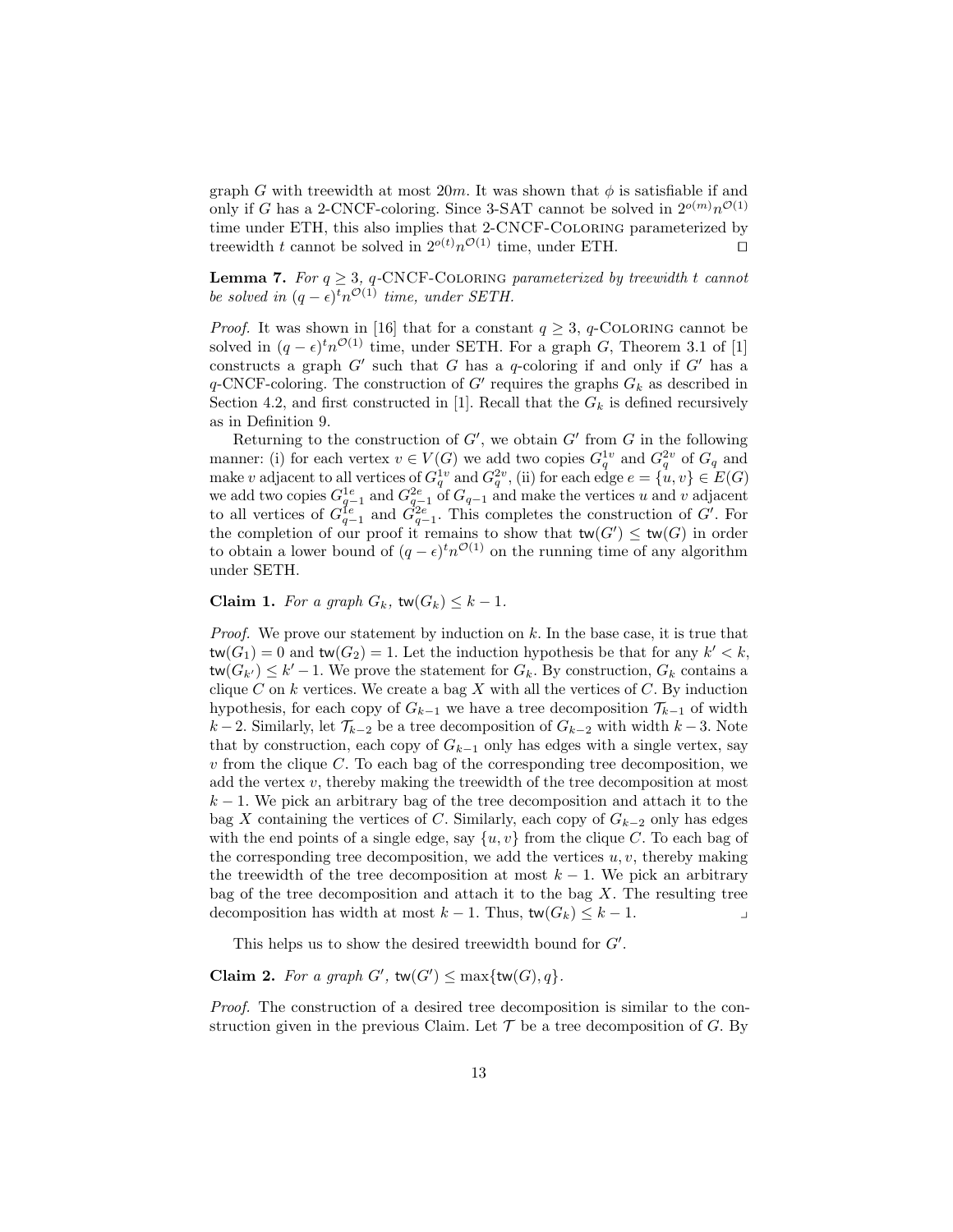construction, each copy of  $G_{q-1}$ , that is added to G to form G', is attached to a single vertex in  $V(G)$ , say v. From the previous Claim, we have a tree decomposition  $\mathcal{T}_{q-1}$  of width  $q-2$  for this copy of  $G_{q-1}$ . To each bag of  $\mathcal{T}_{q-1}$ , we add the vertex v, thereby increasing the treewidth to at most  $k - 1$ . We pick an arbitrary bag of  $\mathcal T$  that contains v and an arbitrary bag of  $\mathcal T_{q-1}$  and attach them together. Similarly, each copy of  $G_{q-2}$ , that is added to G to form  $G'$ , is attached to the end points of a single edge in  $E(G)$ , say  $\{u, v\}$ . From the previous Claim, we have a tree decomposition  $\mathcal{T}_{q-2}$  of width  $q-3$  for this copy of  $G_{q-2}$ . To each bag of  $\mathcal{T}_{q-2}$ , we add the vertices u, v, thereby increasing the treewidth to at most  $k - 1$ . We pick an arbitrary bag of  $\mathcal T$  that contains the edge  $\{u, v\}$  and an arbitrary bag of  $\mathcal{T}_{q-2}$  and attach them together. Note that the resulting tree decomposition is a tree decomposition of  $G'$  and has width at most  $\max\{\mathsf{tw}(G), q\}$ . Thus, we are done.

Thus,  $\text{tw}(G') \le \max{\{\text{tw}(G), q\}} \le \text{tw}(G)$  since q is a constant. Thus, for a constant  $q \geq 3$ , the lower bound of  $(q - \epsilon)^t n^{\mathcal{O}(1)}$  on the running time of any algorithm under SETH follows.  $\Box$ 

Thus, using Lemmas [4,](#page-10-2) [5,](#page-11-0) [7](#page-12-0) and [6](#page-11-1) we complete the proof of Theorem [4.](#page-6-2)

## <span id="page-13-0"></span>4 Kernelization

In this section, we will study the kernelizability of the ONCF- and CNCF-coloring problems, when parameterized by the size of a vertex cover. We prove the following two theorems to obtain a dichotomy on the kernelization question.

<span id="page-13-2"></span>**Theorem 5.**  $q$ -ONCF-COLORING for  $q \ge 2$  and  $q$ -CNCF-COLORING for  $q \ge$ 3, parameterized by vertex cover size do not have polynomial kernels, unless  $NP \subseteq coNP/poly$ .

Sections [4.1](#page-13-1) and [4.2](#page-20-0) together give a full proof of Theorem [5.](#page-13-2)

<span id="page-13-4"></span>Theorem 6. 2-CNCF-COLORING parameterized by vertex cover size k has a generalized kernel of size  $\mathcal{O}(k^{10})$ .

We prove the above theorem in Section [4.3.](#page-26-0) Note that by using an NPcompleteness reduction, this results in a polynomial kernel for 2-CNCF-Coloring parameterized by vertex cover size. We also obtain an  $\mathcal{O}(k^2 \log k)$  kernel for an extension problem of 2-CNCF-Coloring and this is described in Section [4.4.](#page-30-0)

### <span id="page-13-1"></span>4.1 Kernel lower bounds for q-ONCF-Coloring

In this part, we begin the proof of Theorem [5](#page-13-2) by showing that  $q$ -ONCF-COLORING parameterized by vertex cover size has no polynomial kernel when  $q$  is at least 2. We first show the relevant bound for  $q = 2$  and then use a polynomial parameter transformation to obtain the general lower bound.

<span id="page-13-3"></span>For the construction in the following proof, we will again use the ONCF-gadget that was introduced in Definition [8](#page-9-0) (and shown in Figure [1\)](#page-10-0). Recall the relevant properties of this gadget that were given in Lemmas [2](#page-9-1) and [3.](#page-10-1)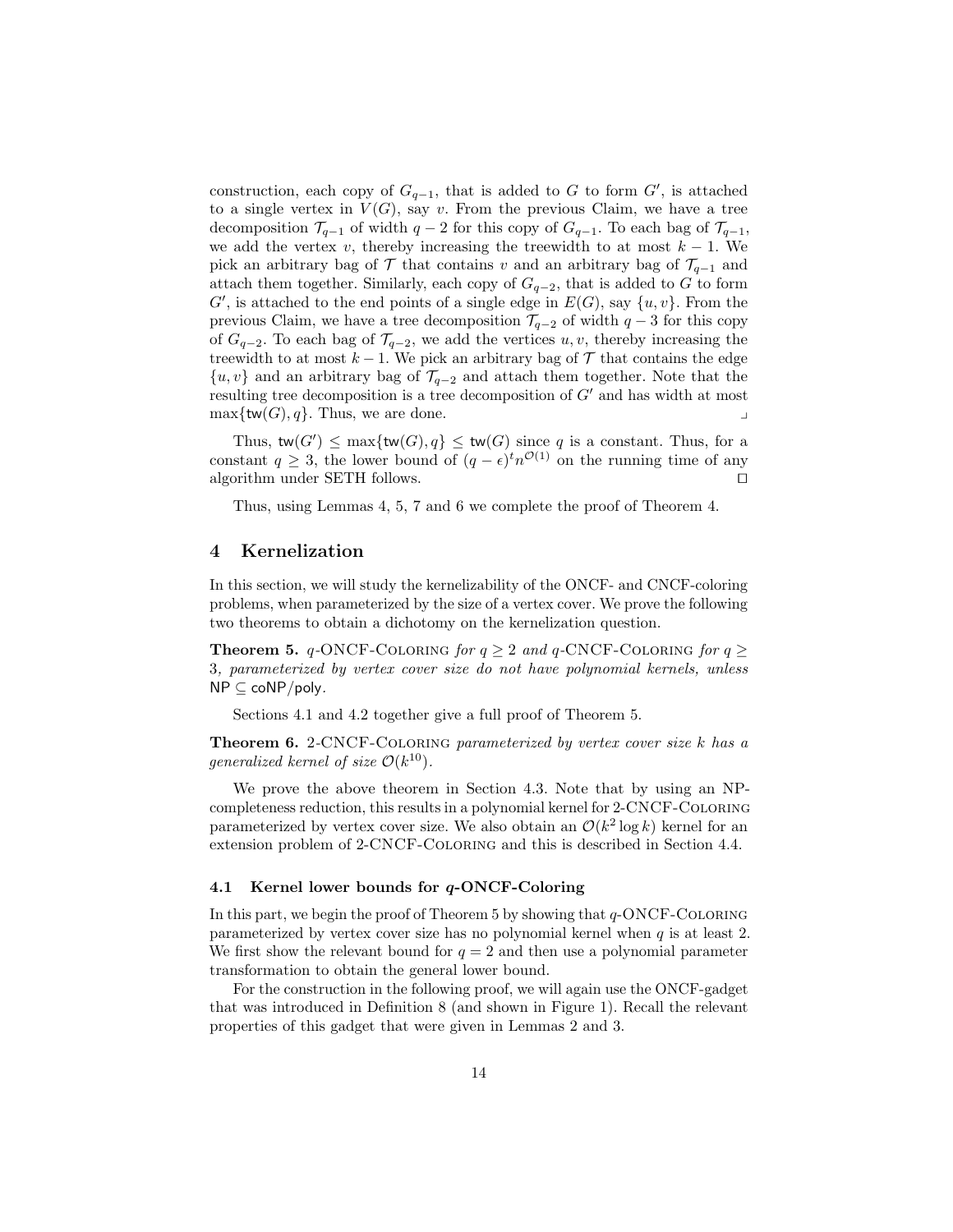

<span id="page-14-0"></span>Fig. 2. A sketch of the constructed graph G for  $k = 3$ ,  $n = 5$  and  $t = 4$ , assuming edge  ${5, 4}$  is missing in instance  $X_2$  and present in all other instances. All vertices created in Steps [7](#page-15-0) and [8](#page-15-1) of the construction are omitted for simplicity, except for vertex  $s_{5,4}^{1,2}$ and gadget  $G_{5,4}^{1,2}$ .

Lemma 8. 2-ONCF-COLORING parameterized by vertex cover size does not have a polynomial kernel, unless  $NP \subset coNP/poly$ .

*Proof.* We show this by giving an OR-cross-composition (see Definition [7\)](#page-5-0) from Clique to 2-ONCF-Coloring parameterized by vertex cover size. Note that CLIQUE is an NP-hard problem [\[9\]](#page-39-8). Therefore from Theorem [2,](#page-5-1) an OR-crosscomposition from Clique to 2-ONCF-Coloring parameterized by vertex cover size implies that the latter does not have a polynomial kernel unless NP ⊆ coNP/poly.

We proceed with the description of the OR-cross-composition. For the sake of brevity, in this proof, we use 2-ONCF-coloring and ONCF-coloring interchangeably. We define a polynomial equivalence relation  $\mathcal R$  (see Definition [6\)](#page-5-2) as follows. Let 2 instances of CLIQUE be equivalent under  $R$  if the graphs have the same number of vertices and they ask for a clique of the same size. It is easy to verify that  $\mathcal R$  is a polynomial equivalence relation. Suppose we are given t instances of clique that are equivalent under  $\mathcal{R}$ , label them as  $X_1, \ldots, X_t$ . Let every instance have *n* vertices and ask for a clique of size  $k$ , enumerate the vertices in each instance arbitrarily. We create an instance  $G$  for 2-ONCF-coloring by the following steps (see Figure [2](#page-14-0) for a sketch of  $G$ ).

1. Create vertices  $R, R', B$ , and  $B'$ . Connect  $R$  to  $R', R'$  to  $B$  and  $B$  to  $B'$ . This ensures that  $R$  and  $B$  receive distinct colors in any coloring. (We will without loss of generality assume that  $R$  receives the color  $red$ , and  $B$  receives the color  $blue$ . Thus, the vertices R and B can be thought of as the palette for any 2-ONCF-coloring for G.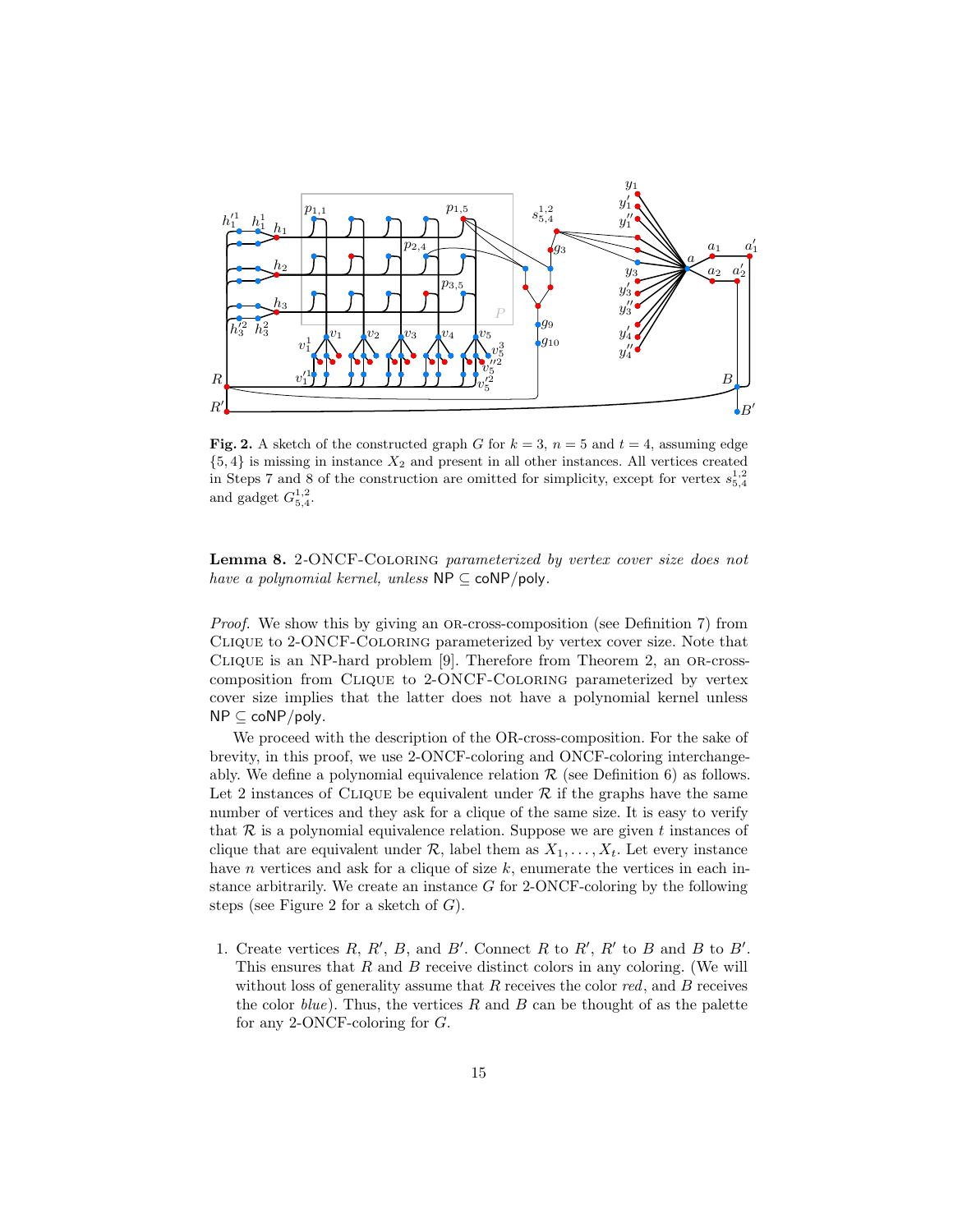- 2. Create 3t vertices  $\{y_{\ell}, y_{\ell}', y_{\ell}'' \mid \ell \in [t]\}$  and let Y be the set containing these vertices. These vertices will be used to "select" which instance has a clique of size k.
- 3. Add a vertex a and connect a to all vertices in Y. Add vertices  $a_1, a'_1, a_2$ , and  $a'_2$  and edges  $\{a, a_1\}$ ,  $\{a, a_2\}$ ,  $\{a_1 \cdot a'_1\}$ , and  $\{a_2, a'_2\}$ . Finally, connect  $a'_1$ to B and connect  $a'_2$  to B. This ensures that vertices  $a_1$  and  $a_2$  are red in any valid ONCF-coloring. Thereby, a must have exactly one blue neighbor, implying exactly one vertex in  $Y$  is blue. The vertex that is colored blue in  $Y$  will then correspond to the input instance that has a clique of size  $k$ .
- 4. Add vertices  $p_{i,j}$  for  $i \in [k], j \in [n]$ . Let P be the set consisting of these vertices. These vertices will be used to select the vertices that correspond to a clique in one of the input instances.
- 5. Add a vertex  $h_i$  for all  $i \in [k]$ . Connect  $h_i$  to  $p_{i,j}$  for all  $j \in [n]$ . For each vertex  $h_i$ , add vertices  $h_i^1, h_i'^1, h_i^2$ , and  $h_i'^2$ . Connect h to  $h_i^1$  and  $h_i^2$ . Connect  $h_i^1$  to  $h_i^{\prime 1}$ , connect  $h_i^2$  to  $h_i^{\prime 2}$ . Connect  $h_i^{\prime 1}$  and  $h_i^{\prime 2}$  to R, in order to ensure that  $h_i^1$  and  $h_i^2$  will both be colored *blue* in any ONCF-coloring. Let H be the set of all vertices created in this step.
- 6. Add a vertex  $v_j$  for  $j \in [n]$ . Connect  $v_j$  to  $p_{i,j}$  for all  $i \in [k]$ . Create vertex  $v_j^3$  and connect it to  $v_j$ . Furthermore, create vertices  $v_j^x$ ,  $v_j'^x$ , and  $v_j''^x$  for all  $x \in [2]$  and connect  $v_j^x$  to  $v_j$ . Furthermore, connect  $v_j''^x$  to  $v_j^x$ . Then, connect  $v_j^x$  to  $v_j'^x$  and  $v_j'^x$  to R for all  $x \in [2]$ . By this construction, vertex  $v_j$  has at least two blue neighbors, and one neighbor whose coloring can be freely chosen. Let  $V$  be the set of all vertices created in this step.
- <span id="page-15-0"></span>7. For every  $i, i' \in [k]$  and  $j, j' \in [n]$ , we add a vertex  $s_{j,j'}^{i,i'}$  and let S be the set containing all these vertices. For each  $\ell \in [t], i, i' \in [k]$ , and  $j, j' \in [n]$ , add the edges  $\{s_{j,j'}^{i,i'}, y_\ell\}, \{s_{j,j'}^{i,i'}, y_\ell'\}, \text{ and } \{s_{j,j'}^{i,i'}, y_\ell''\} \text{ if and only if } \{j,j'\} \notin E(X_\ell).$ The idea is that vertex  $s_{j,j'}^{i,i'}$ , verifies that if we select vertices j and j' to be part of the clique, then no instance  $X_{\ell}$  where  $\{j, j'\} \notin E(X_{\ell})$  can be selected as the yes-instance. To do this, we add additional gadgets in the following step.
- <span id="page-15-1"></span>8. For each  $i, i' \in [k]$  and  $j, j' \in [n]$  add a new ONCF-gadget  $G_{j, j'}^{i, i'}$ . Identify vertex  $g_1$  of the gadget with  $p_{i,j}$  and identify vertex  $g_2$  of the gadget with  $p_{i',j'}$ . Add the edge  $\{g_3, s_{j,j'}^{i,i'}\}$ . Finally, connect vertex  $g_{10}$  to R.

In the remainder, we observe that  $c(R) \neq c(B)$  for any 2-ONCF-coloring of G. Thereby, we can safely rename the colors such that  $c(R) = red$  and  $c(B) = blue$ .

<span id="page-15-2"></span>**Claim 3.** Let c be any 2-ONCF-coloring of G, then  $c(a_1) = c(a_2) = \text{red}, c(v_j^1) =$  $c(v_j^2) = \text{blue for all } j \in [n], \text{ and } c(h_i^1) = c(h_i^2) = \text{blue for all } i \in [k].$ 

Proof. This follows immediately from the fact that there is a degree-2 vertex connecting these vertices to  $R$  or  $B$  respectively.

<span id="page-15-3"></span>**Claim 4.** For any 2-ONCF-coloring c of G, there exists exactly one vertex  $y^* \in Y$  such that  $c(y^*)$  = blue and for all other vertices  $y \in Y \setminus \{y^*\}, c(y)$  = red.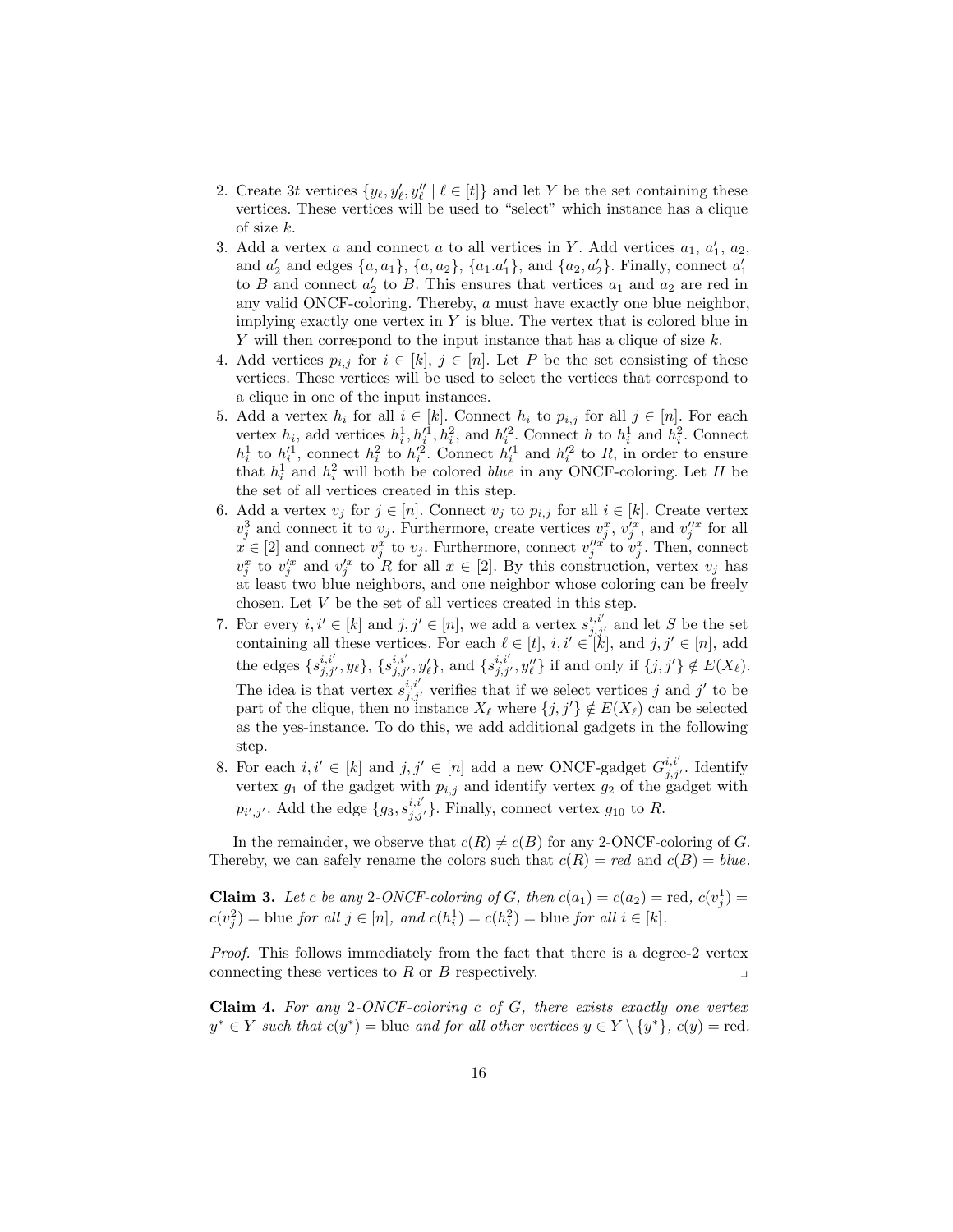*Proof.* Observe that  $N(a) = \{a_1, a_2\} \cup Y$  and that  $c(a_1) = c(a_2) = red$  by Claim [3.](#page-15-2) Thereby,  $a$  must have a unique *blue* neighbor and this neighbor is in  $Y$ .

<span id="page-16-1"></span>**Claim 5.** Let  $G_{j,j'}^{i,i'}$  be a gadget and let c be a 2-ONCF-coloring of G. Then  $c(g_1) = c(g_2) = \text{red}$  in this gadget implies that  $c(g_3) = \text{blue}$ .

*Proof.* Suppose  $c(g_1) = c(g_2) = c(g_3) = red$ . It follows from Lemma [2](#page-9-1) that thereby  $c(g_9) := red$ . Observe however that  $N(g_{10}) = \{R, g_9\}$  by definition. Since both these vertices are  $red$ , this contradicts the assumption that  $c$  is a proper ONCF-coloring.

<span id="page-16-0"></span>**Claim 6.** For any 2-ONCF-coloring c of G, there exist distinct  $j_1, \ldots, j_k$  such that  $c(p_{i,j_i})$  = red and for all other  $p \in P$ ,  $c(p) :=$  blue.

*Proof.* We start by showing that for each  $i \in [k]$ , there is exactly one  $j \in [n]$ such that  $c(p_{i,j}) = red$ . Consider the neighborhood of vertex  $h_i$ .  $N(h_i) :=$  $\{h_i^1, h_i^2\} \cup \{p_{i,j} \mid j \in [n]\}\$ . Since  $c(h_i^1) = c(h_i^2) = blue$  by Claim [3,](#page-15-2) it follows that indeed  $\{h_i^1, h_i^2\} \cup \{p_{i,j} \mid j \in [n]\}\)$  contains exactly one red vertex, let this be vertex  $p_{i,j_i}$ . It remains to show that all  $j_i$  are distinct.

We show this by proving that for each  $j \in [n]$ , there is at most one  $i \in [k]$  such that  $c(p_{i,j}) = red$ . Consider vertex  $v_j$ , observe that  $N(v_j) := \{v_j^1, v_j^2, v_j^3\} \cup \{p_{i,j} \mid$  $i \in [k]$ . Since  $c(v_j^1) = c(v_j^2) = blue$  by Claim [3,](#page-15-2) it follows that  $v_j$  has a unique *red* neighbor, and thus there is at most one  $i \in [k]$  such that  $c(p_{i,j}) = red$ . Hereby, the claim follows.

<span id="page-16-2"></span>**Claim 7.** If there exists an instance  $X_\ell$  that has a clique of size k, then G can be 2-ONCF-colored.

*Proof.* Let  $\ell$  be such that  $X_{\ell}$  is a yes-instance for clique. Choose  $j_1, \ldots, j_k \in [n]$ such that these vertices form a clique in  $X_{\ell}$ . We now give an ONCF-coloring c for G, see Figure [2](#page-14-0) for an example ONCF-coloring of G.

- 1. Let  $c(R) := c(R') := red$  and  $c(B) := c(B') := blue$ .
- 2. Let  $c(y_\ell) := blue$ . For all other vertices in  $y \in Y$ , let  $c(y) := red$ .
- 3. Let  $c(a) := blue$  and  $c(a_1) := c(a_2) := c(a'_1) := c(a'_2) := red$ .
- 4. Let  $c(p_{i,j_i}) := red$  for all  $i \in [k]$ . For all other vertices  $p \in P$ , let  $c(p) := blue$ .
- 5. Let  $c(h_i) := red$  for all  $i \in [k]$ . Let  $c(h) := blue$  for all other vertices  $h \in H$ .
- 6. For  $j \in [n]$ , let  $c(v_j^3) := red$  if  $j \notin \{j_1, \ldots, j_k\}$ , let  $c(v_j^3) := blue$  otherwise. Let  $c(v_j''^x) := red$  for all  $x \in [2]$ . Let  $c(v) := blue$  for all remaining vertices  $v \in V$ .
- 7. Let  $c(s) := red$  for all  $s \in S$ .
- 8. It remains to color the introduced gadgets. Observe that vertices  $g_1$  and  $g_2$  of each gadget have already been colored, as they were identified with vertices from P. We now proceed as follows. Define  $c(g_3) := blue$  whenever  $s_{j,j'}^{i,i'}$  has no *blue* neighbor in Y and define  $c(g_3) := red$  otherwise. Observe that since  $j_1, \ldots, j_k$  form a clique in instance  $X_\ell$ , it never happens that  $c(g_1) = c(g_2) = c(g_3) = red$  by this definition. Color the remainder of each gadget using Lemma [3,](#page-10-1) such that the coloring satisfies property [2](#page-10-3) of the lemma statement.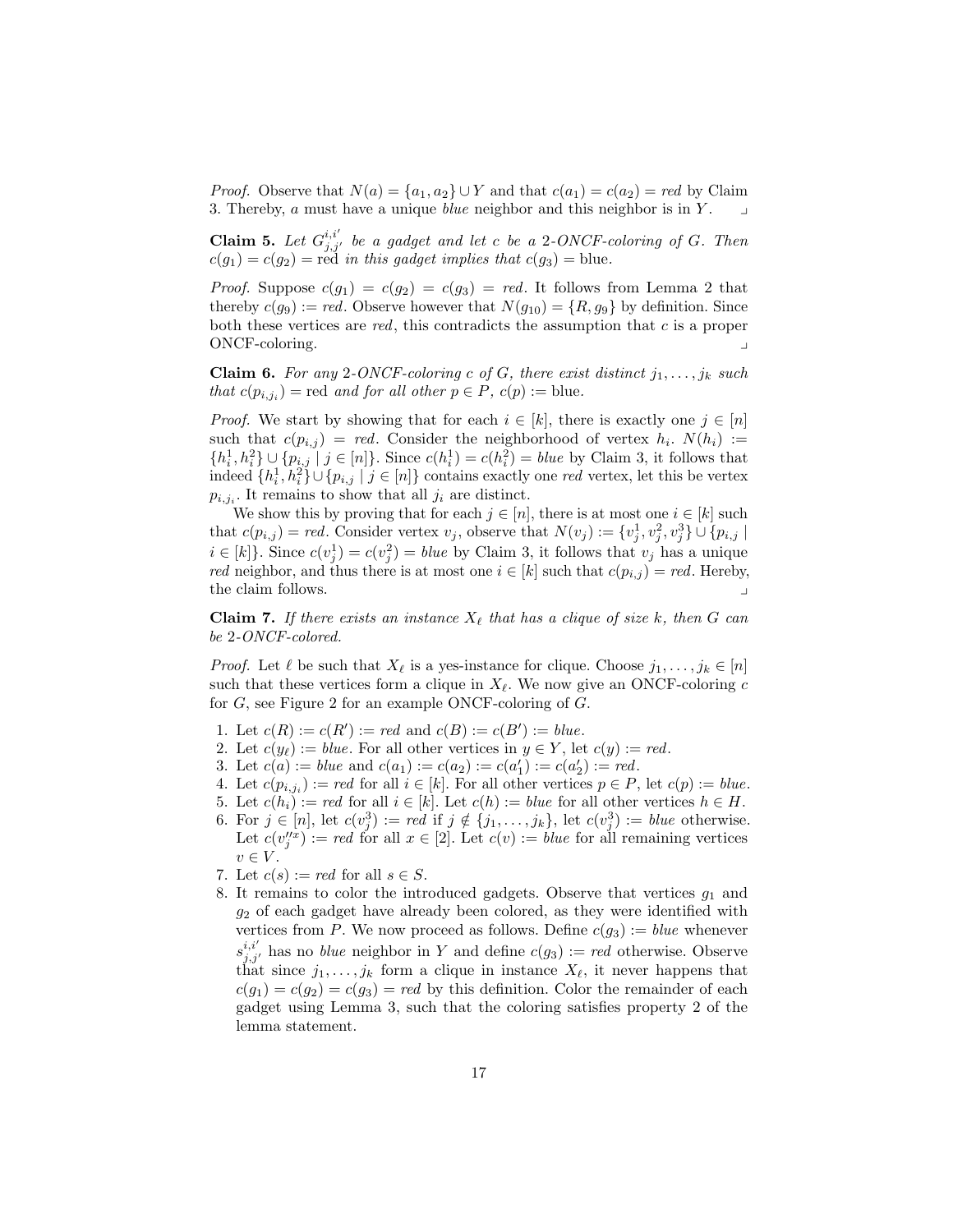This defines a 2-coloring of  $G$ , it remains to verify that c is indeed a 2-ONCFcoloring. We consider the neighborhood of each vertex in G.

- 1.  $N(R) := \{R'\} \cup \{v_j'^1, v_j'^2 \mid j \in [n]\} \cup \{h_i'^1, h_i'^2 \mid i \in [n]\}.$  Since  $c(R') = red$ and  $c(x) = blue$  for all  $x \in \{v_j^{11}, v_j^{12} \mid j \in [n]\} \cup \{h_i^{11}, h_i^{12} \mid i \in [n]\}, N(R)$ is ONCF-colored.  $N(B) := \{R^{\prime}, B^{\prime}, a_1^{\prime}, a_2^{\prime}\}$ , of which only  $R^{\prime}$  is red. Thus,  $N(B)$  is ONCF-colored. Furthermore,  $|N(B')|=1$  and thereby it is trivially ONCF-colored, and  $N(R') = \{R, B\}$  which have distinct colors as desired.
- 2. For any vertex  $y \in Y$ ,  $N(Y)$  contains vertex a which is colored *blue*. Furthermore,  $N(Y) \setminus \{a\} \subseteq S$  and all vertices in S are red.
- 3.  $N(a) = Y \cup \{a_1, a_2\}$ . Y contains exactly one *blue* vertex, and  $a_1$  and  $a_2$  are colored *red.*  $N(a_1) := \{a, a'_1\}$ , which have distinct colors as desired. Similarly,  $N(a_2) := \{a, a'_2\}$  and these vertices are *blue* and *red* respectively. Finally,  $N(a'_1) := \{a_1, B\}$  and  $N(a'_2) := \{a_2, B\}$ , it is easy to verify that these are ONCF-colored.
- 4. For  $i \in [k]$  and  $j \in [n]$ ,  $N(p_{i,j})$  contains vertex  $h_j$  which is red. Furthermore,  $N(p_{i,j}) \setminus \{h_j\}$  only contains vertices from V, which are *blue*, and vertices  $g_4$ and  $g_5$  from numerous ONCF-gadgets, which are also *blue*. Thereby it has red as a unique color in its neighborhood.
- 5. For  $i \in [k]$ ,  $N(h_i) := \{p_{i,j} \mid j \in [n]\} \cup \{h_i^1, h_i^2\}$ . Observe that all vertices in  $N(h_i)$  are blue, except vertex  $p_{i,j_i}$  which is red. For  $x \in [2]$ ,  $N(h_i^x) := \{h_i'^x, h_i\}$ and these vertices receive distinct colors.  $N(h_i^{tx}) := \{R, h_i^x\}$  and these vertices also receive distinct colors.
- 6. For  $j \in [n]$ , we observe that  $v_j$  has exactly one red neighbor in P and all its other neighbors are *blue*. Vertices  $v_j^1$  and  $v_2^j$  both have exactly one *red* neighbor, namely vertex  $v_j''^1$  or  $v_j''^2$ , respectively. Vertices  $v_j'^x$  have one *blue* and one red neighbor for  $x \in [2]$ . The vertices  $v_j''^x$  for  $x \in [2]$  and vertex  $v_j^3$ have degree one and are thus ONCF-colored by definition.
- 7. For  $i, i' \in [k], j, j' \in [n]$ , vertex  $s_{j,j'}^{i,i'}$  has neighbors in Y and vertex  $g_3$  in gadget  $G_{j,j'}^{i,i'}$ . It follows from the definition of the coloring of  $g_3$  and the fact that Y has at most one *blue* vertex that  $s_{j,j'}^{i,i'}$  has exactly one *blue* neighbor.
- 8. It remains to verify that all gadget vertices are ONCF-colored properly, consider the vertices of gadget  $G^{i,i'}_{j,j'}$ . The neighborhoods of vertices  $g_4, g_5, \ldots, g_9$ are ONCF-colored by definition. Vertices  $g_1$  and  $g_2$  were identified with vertices from P and have already been discussed above.  $N(g_3) = \{g_5, s_{j,j'}^{i,i'}\}$ and these are *blue* and *red*, respectively.  $N(g_{10}) = \{g_9, R\}$  and these are also blue and red.

<span id="page-17-0"></span>**Claim 8.** If G can be 2-ONCF-colored, then there exists  $\ell \in [t]$  such that instance  $X_{\ell}$  has a clique of size k.

*Proof.* Let a 2-ONCF-coloring c of G be given. By Claim [4,](#page-15-3) there exists  $y \in Y$ with  $c(y) := blue$ . Pick  $\ell$  such that  $y \in \{y_{\ell}, y_{\ell}'', y_{\ell}''\}$ . By Claim [6,](#page-16-0) take distinct  $j_1, \ldots, j_k \in [n]$  such that  $c(p(i, j_i)) = red$ . We will show that instance  $X_\ell$  has a clique of size k, by proving that vertices  $j_1, \ldots, j_k$  form a clique in  $X_\ell$ .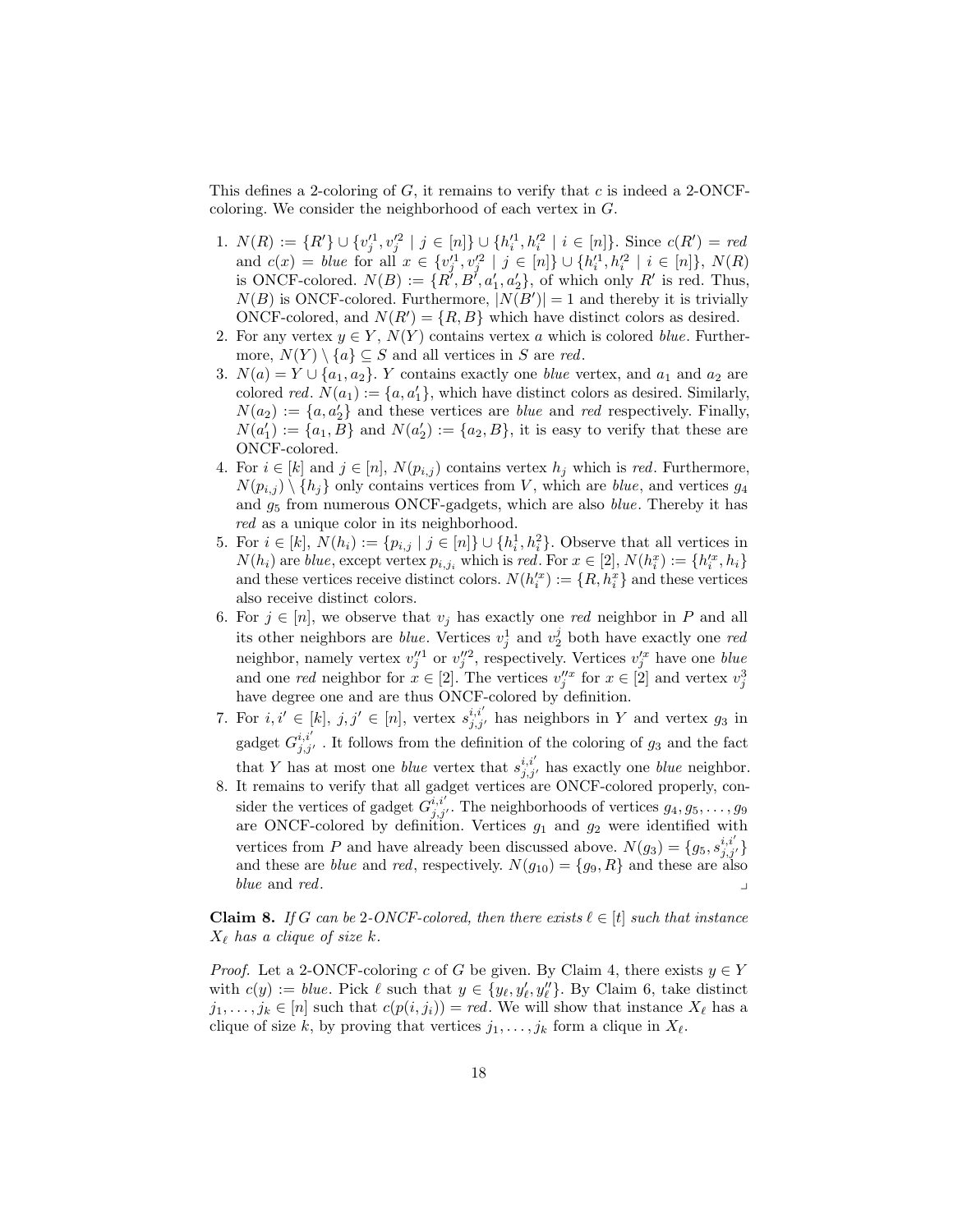Suppose not, then there exist  $i, i' \in [k]$  such that  $j_i$  and  $j_{i'}$  are not connected by an edge in  $X_{\ell}$ . We show that this leads to a contradiction. Consider gadget  $G^{i,i'}_{i}$  $j_{i,j_i}$ . Vertices  $g_1$  and  $g_2$  of this gadget are colored red, as they were identified with vertices  $p_{i,j_i}$  and  $p_{i',j_{i'}}$  respectively. It follows from Claim [5](#page-16-1) that thereby  $c(g_3) := \text{blue}$  in this gadget. Now consider the neighborhood of vertex  $s_{ij}^{i,i'}$  $_{j_i,j_{i'}}^{i,i}$ . It contains vertex  $g_3$  from gadget  $G_{j_i,j}^{i,i'}$  $j_{i,j_{i'}}^{i,i'}$  and the vertices  $y_{\ell}, y_{\ell}', y_{\ell}''$  since edge  $\{j_i, j_{i'}\}$ does not occur in instance  $X_{\ell}$ . It now follows that vertex  $s_{i,j}^{i,i'}$  $j_{i,j_{i'}}^{i,i}$  has at least two blue and two red neighbors in  $G$ , which contradicts that  $c$  is an ONCF-coloring of  $G$ .

From Claims [7](#page-16-2) and [8,](#page-17-0) it follows that G can be 2-ONCF-colored if and only if there exists an  $\ell$  such that  $X_{\ell}$  has a clique of size k. To prove the lower bound, it remains to bound the size of a vertex cover in  $G$ . Since  $Y$  is an independent set in G, it follows that  $V(G) \setminus Y$  is a vertex cover of G. Observe that

$$
|V(G) \setminus Y| = \mathcal{O}(n^2 \cdot k^2).
$$

To conclude, since we have given a cross-composition from Clique to 2- ONCF-Coloring parameterized by vertex cover size, the lower bound now follows from Theorem [2.](#page-5-1)  $\Box$ 

Now, we use the lower bound obtained for 2-ONCF-Coloring in Lemma [8](#page-13-3) and exhibit a polynomial parameter transformation to obtain the general lower bound for q-ONCF-COLORING for all  $q \geq 2$ . This completes the lower bound results for q-ONCF-Coloring claimed in Theorem [5.](#page-13-2)

**Lemma 9.** For any  $q \geq 2$ , q-ONCF-COLORING parameterized by vertex cover size does not have a polynomial kernel, unless  $NP \subseteq \text{coNP/poly}$ .

Proof. We prove the result by giving a polynomial parameter transformation from 2-ONCF-COLORING parameterized by vertex cover size to  $q$ -ONCF-COLORING parameterized by vertex cover size for any constant  $q > 2$ . By Theorem [1](#page-5-3) and Lemma [8,](#page-13-3) this implies that  $q$ -ONCF-COLORING parameterized by vertex cover size, does not have a polynomial kernel unless  $\mathsf{NP} \subseteq \mathsf{coNP/poly}$  for  $q \geq 2$ . We will do this by adding additional structures to the graph, that ensure that the original graph is colored using only 2 colors, and that for any vertex in the original graph, its ONCF-color is also one of these two colors. Suppose we are given a graph G for 2-ONCF-COLORING, we show how to obtain  $G'$  for  $q$ -ONCF-COLORING.

- 1. Start by initiating  $G'$  as  $G$ . Let  $V := V(G)$ .
- <span id="page-18-0"></span>2. Add 2q vertices  $x_1^0, x_2^0, \ldots, x_q^0$  and  $x_1^1, x_2^1, \ldots, x_q^1$ . Let X be the set of all these vertices. Add a clique on  $x_1^0, x_2^0, \ldots, x_q^0$ . Connect  $x_j^1$  to  $x_i^0$  for all  $i \neq j$ with  $i, j \in [q]$ . Finally, subdivide all the edges between vertices in X. (Thus, vertices  $x_1^0, x_2^0, \ldots, x_q^0$  form a subdivided clique in  $G'$ ). Let the set of vertices used to subdivide these edges be  $X'$ .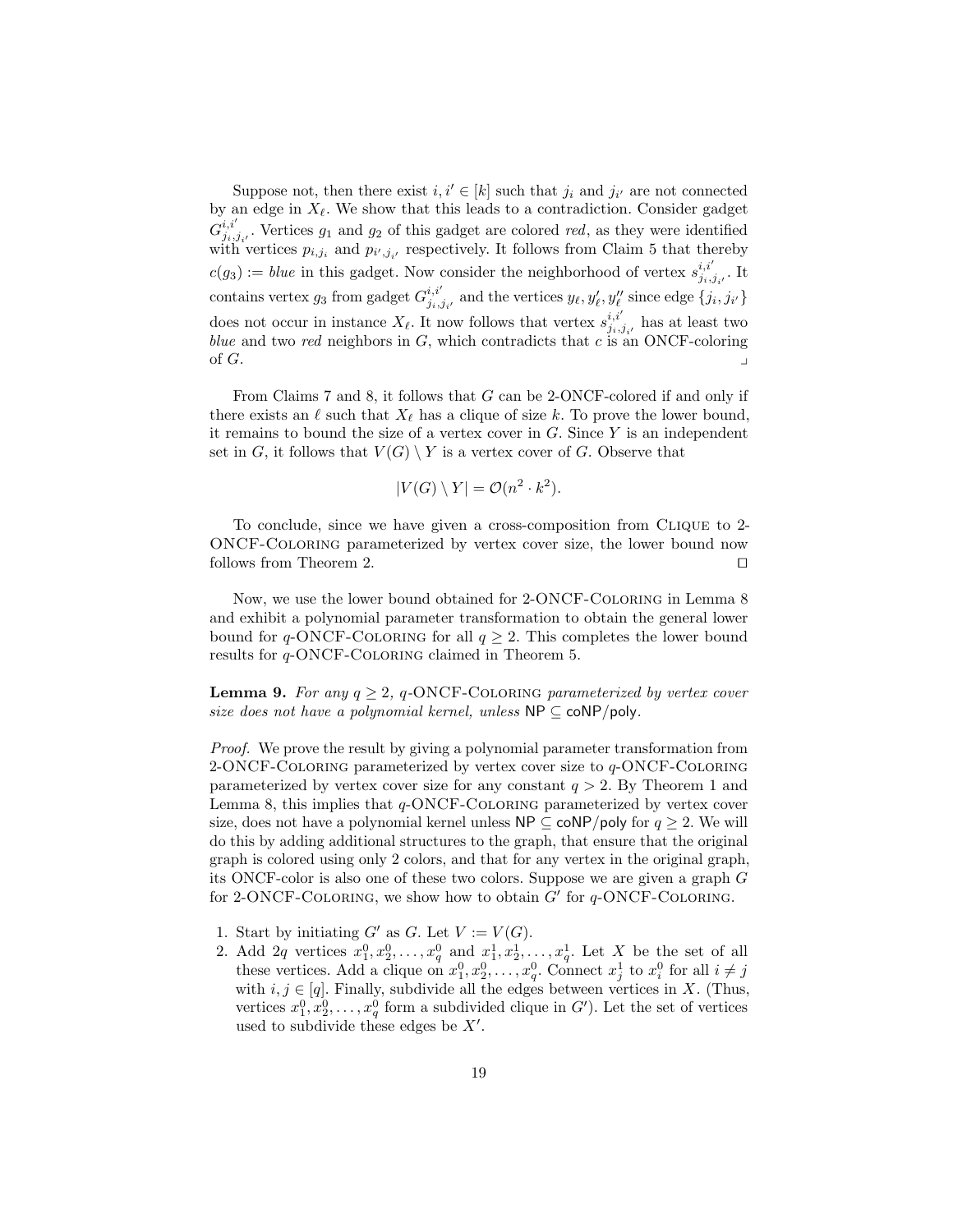- 3. Add  $2(q-2)$  vertices  $y_{\ell}^0, y_{\ell}^1$  for  $\ell \in [q-2]$ , let Y be the set containing all these vertices. Connect  $y_{\ell}^0$  and  $y_{\ell}^1$  to all vertices in  $\{x_i^0, x_i^1 \mid i \in [q] \land i \neq \ell\}.$ Then, connect  $y_{\ell}^0$  to  $x_{\ell}^0$  and connect  $y_{\ell}^1$  to  $x_{\ell}^1$ . Finally, connect  $y_{\ell}^0$  and  $y_{\ell}^1$  to every vertex  $v \in V$ .
- <span id="page-19-0"></span>4. For  $b \in \{0,1\}$  and  $\ell \in [q-2]$ , use a subdivided edge to connect  $y_{\ell}^{b}$  to  $x_{j}^{0}$  for all  $j \neq \ell$ . Let Y' be the set containing all vertices used for subdividing these edges. This ensures that  $y_\ell^b$  always receives color  $\ell$ .

Claim 9. If  $\chi_{\text{ON}}(G') \leq q$ , then  $\chi_{\text{ON}}(G) \leq 2$ .

*Proof.* Suppose G' has a q-ONCF-coloring  $c' : V(G') \to [q]$ , we will now show that G has an 2-ONCF-coloring. It is easy to observe that  $c'(x_i^0) = c'(x_i^1)$  for all *i*, and furthermore  $c'(x_i^0) \neq c'(x_j^0)$  for all  $i \neq j \in [q]$ , by the subdivided edges introduced in Step [2.](#page-18-0) By this observation, we may assume without loss of generality that  $c'(x_i^0) = c'(x_i^1) = i$ . It is easy to observe using Step [4](#page-19-0) of the construction, that in such a coloring  $c'(y_\ell^0) = c'(y_\ell^1) = \ell$ . Thereby, for every  $\ell \in [q - 2]$ ,  $N(v)$  contains two vertices of color  $\ell$ , for all  $v \in V$ . This implies that for any  $\ell \in [q-2]$  and  $v \in V$ , we know that  $\ell$  is not the color that ensures that  $N(v)$  is q-ONCF-colored.

Furthermore,  $N(y_\ell^0)$  contains two vertices of color *i* for all  $i \neq \ell$  (namely  $x_i^0$ ) and  $x_i^1$ ), and one vertex of color  $\ell$ . Thereby, no vertex in v can have color  $\ell$ . This implies that only two colors are used in V, namely q and  $q - 1$ . We conclude that the coloring c restricted to vertices in  $V$  is a 2-ONCF-coloring for  $G$ , after renaming the colors to  $\{1, 2\}$ .

Claim 10. If  $\chi_{\text{ON}}(G) \leq 2$ , then  $\chi_{\text{ON}}(G') \leq q$ .

*Proof.* Suppose G has a 2-ONCF-COLORING-coloring c, we show how to  $q$ -ONCF-color G'. First of all, let  $c'(x_i^0) = c'(x_i^1) = i$  for all  $i \in [q]$  and let  $c'(y_{\ell}^0) = c'(y_{\ell}^1) = \ell$  for all  $\ell \in [q-2]$ . For  $v \in V$ , let  $c'(v) = q-1$  when  $c(v) = 1$ and let  $c'(v) = q$  otherwise. For the vertex  $x^0$  on the subdivided edge from  $x_q^0$  to  $x_{q-1}^1$ , let  $c(x^0) = q - 1$ . Similarly, for the vertex  $x^1$  on the subdivided edge from  $x_q^{\dagger}$  to  $x_{q-1}^0$ , let  $c(x^1) = q-1$ . For all remaining vertices, let  $c'(v) := q$ . It remains to show that this gives a q-ONCF-coloring of  $G'$ . See Figure [3](#page-19-1) for a sketch of  $G'$ .



<span id="page-19-1"></span>Fig. 3. Reduction from G to G' for  $q = 5$ . The subdivided edges from Y to X added in Step [4](#page-19-0) of the construction are omitted for simplicity.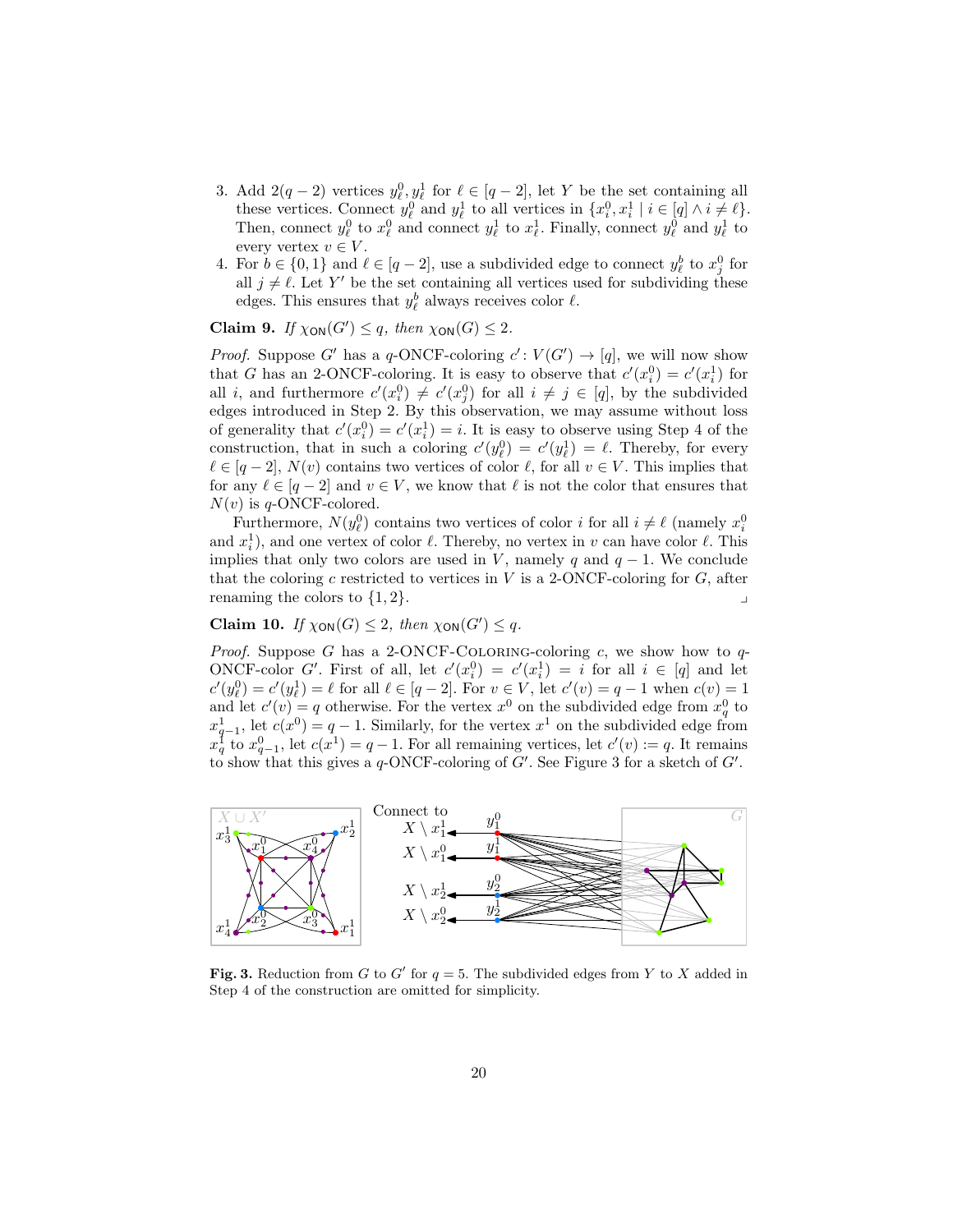- 1. The neighborhoods of vertices in V are trivially  $q$ -ONCF-colored since they have no vertices of color q or  $q - 1$  outside V, and c was a valid 2-ONCFcoloring.
- 2. For  $i \in [q-2], b \in \{0,1\}$  vertex  $x_i^b$  has exactly one neighbor of color i, namely  $y_i^b$ . For  $i \in \{q-1, q\}$ , vertices in  $x_i^b$  have exactly one neighbor of color  $q-1$ , namely  $x^b$  or  $x^{(1-b)}$ . Vertices in X' have degree 2 and have neighborhoods that are q-ONCF-colored by this definition.
- 3. Vertices  $y_{\ell}^0$  and  $y_{\ell}^1$  for  $\ell \in [q-2]$  each have exactly one neighbor of color  $\ell$ and are thus q-ONCF-colored.
- 4. Neighborhoods of the vertices used for subdividing edges always have two vertices of distinct color, by definition.

Since G' is a copy of G to which we add  $\mathcal{O}(q)$  additional vertices, it follows that the vertex cover of G' is bounded by  $k + \mathcal{O}(q) = \mathcal{O}(k)$  where k is the size of a vertex cover in G. Thus, we have given a polynomial-parameter transformation from 2-ONCF-Coloring to q-ONCF-Coloring with both problems having vertex cover size as parameter, and the theorem statement follows from Theorem [1](#page-5-3) and Lemma [8.](#page-13-3)  $\Box$ 

## <span id="page-20-0"></span>4.2 Kernel lower bound for CNCF-Coloring

In this part, we complete the proof of Theorem [5](#page-13-2) by showing that  $q$ -CNCF-COLORING parameterized by vertex cover size has no polynomial kernel when  $q$ is at least 3. To do this, we first introduce a useful gadget, which will serve as a color palette in our lower bound construction. The gadget is based on the graphs  $G_k$  defined by Abel et al. [\[1,](#page-39-7) Section 3.1].

<span id="page-20-1"></span>**Definition 9** ([\[1\]](#page-39-7)). For every positive integer k, a graph  $G_k$  is recursively defined as follows:

- 1.  $G_1$  consists of a single isolated vertex.  $G_2$  is a  $K_{1,3}$  with one edge subdivided by another vertex (refer also to Figure [4\)](#page-21-0).
- 2. Given  $G_k$  and  $G_{k-1}$ ,  $G_{k+1}$  is constructed as follows for  $k \geq 2$ :
	- Take a complete graph  $G = K_{k+1}$  on  $k+1$  vertices.
	- To each vertex  $v \in V(K_{k+1})$ , attach two disjoint and independent copies of  $G_k$ , adding an edge from v to every vertex of both copies of  $G_k$ .
	- For each edge  $e = \{v, w\} \in E(K_{k+1})$ , add two disjoint and independent copies of  $G_{k-1}$ , adding an edge from v and w to every vertex of both copies.

<span id="page-20-2"></span>Let  $\chi_{\text{CN}}^*(G)$  denote the minimum number of colors needed to CNCF-color G, when it is allowed to not color certain vertices. Abel et al. have shown the following lemma.

**Lemma 10** ([\[1,](#page-39-7) Lemma 3.3]). For  $G_k$  constructed in this manner,  $\chi_{\text{CN}}^*(G_k)$  = k.

<span id="page-20-3"></span>We use this to define the palette-gadget  $C_q$ .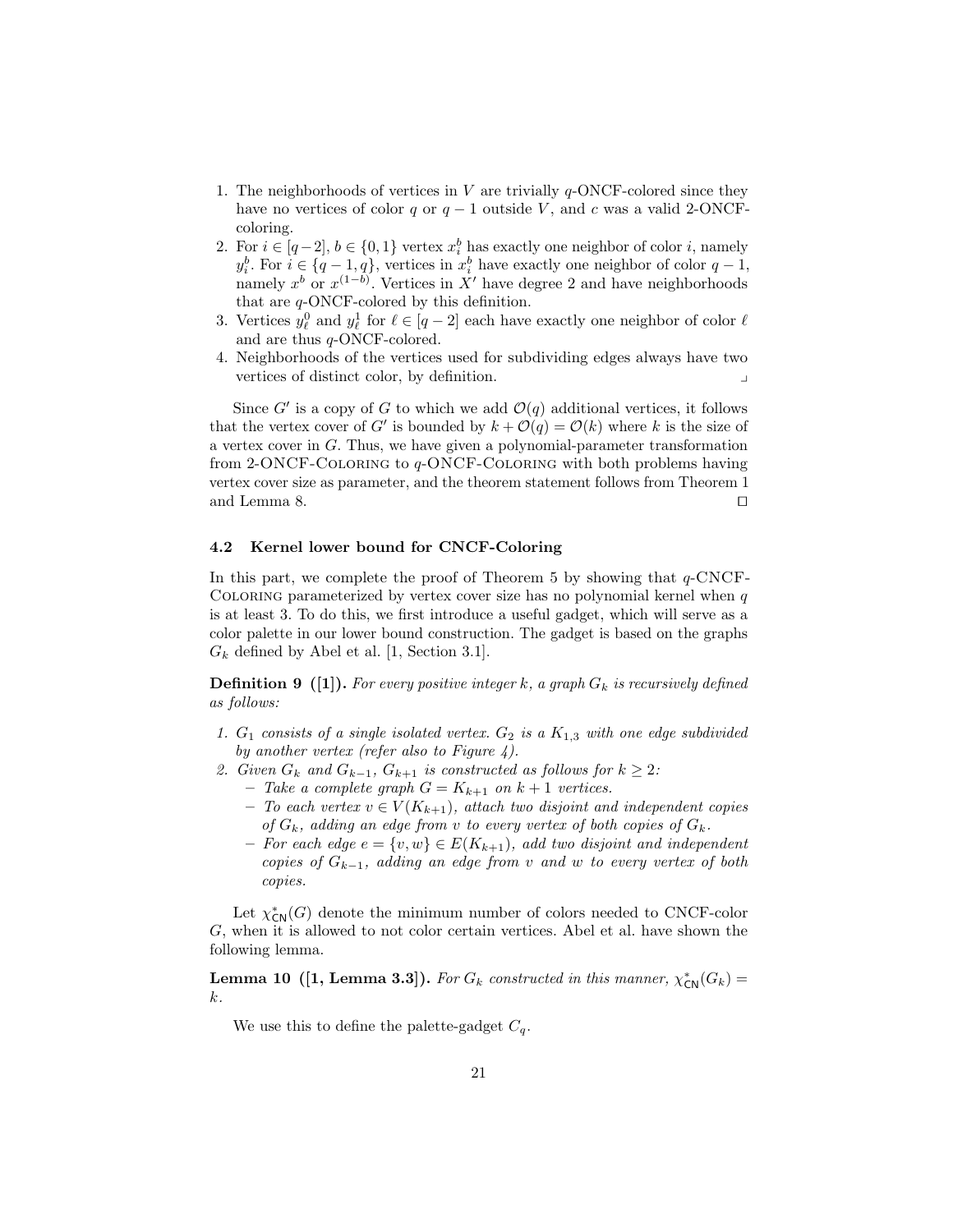

<span id="page-21-0"></span>Fig. 4. A palette-gadget (left) where every dashed edge should be interpreted as the gadget depicted on the right.

**Definition 10.** To create a palette-gadget  $C_q$  start from a complete graph on vertices  $c_1, \ldots, c_q$ . Then, add vertices  $c'_i$  for  $i \in [q]$  and connect  $c'_i$  to  $c_j$  for all  $i \neq j$ . Let  $D := \{c_i, c'_i \mid i \in [q] \text{ be the set of distinguished vertices of the gadget.} \}$ Finally, for each edge  $\{u, v\} \in E(C_q)$  with  $u, v \in D$ , add two new distinct copies of  $G_{q-1}$  and connect all vertices in these copies to both u and v. See Figure [4](#page-21-0) for an example of the palette-gadget  $C_3$ .

The next two lemmas are used to establish that a palette gadget can indeed serve as a color palette for CNCF-Coloring.

<span id="page-21-1"></span>**Lemma 11.** Let G be a graph and let C be a set of vertices such that  $G[C]$  is isomorphic to the palette-gadget  $C_q$  for some  $q \geq 3$ . Let f be a q-CNCF-coloring of G. Then  $f(c_i) \neq f(c_j)$  for all  $i, j \in [q]$  with  $i \neq j$ . Furthermore,  $f(c_i) = f(c'_i)$ for all  $i \in [q]$ .

*Proof.* We show this by showing that if  $\{u, v\}$  is an edge such that there are two distinct copies of  $G_{q-1}$ , say  $G_{q-1}^1$  and  $G_{k-1}^2$ , that are connected to both u and v and no other vertices in the graph, then  $f(u) \neq f(v)$  in any q-CNCF-coloring of G. The results of the lemma statement then follow from the definition of the palette.

Suppose that for contradiction that there exists a  $q$ -CNCF-coloring f with  $f(u) = f(v)$ . Let i be a color such that  $|\{f(u) = i \mid u \in N[v]\}| = 1$ . Observe that  $i \neq f(u)$  as  $f(u) = f(v)$  and  $u, v \in N[v]$ . Therefore, either  $G_{q-1}^1$  or  $G_{q-1}^2$  does not use color *i*, w.l.o.g. let this be  $G_{q-1}^1$ . We show that thereby  $\chi_{\text{CN}}^*(G_{q-1}^{1^*}) = q-2$ , which contradicts Lemma [10.](#page-20-2)

Define partial coloring  $f^*$  of  $G_{q-1}^1$  as follows. For any  $x \in V(G_{q-1}^1)$  with  $f(x) \neq f(u)$ , let  $f^*(x) := f(x)$ . For any  $x \in V(G_{q-1}^1)$  with  $f(x) = f(u)$ , leave  $f^*(x)$  undefined. Observe that hereby, the range of  $\hat{f}^*$  is a subset of  $[q] \setminus \{i, f(u)\}$ and thus  $f^*$  defines a  $(q-2)$ -coloring of  $G_{q-1}^1$ . From the correctness of f and the fact that any vertex in  $G_{q-1}^1$  has two neighbors of color  $f(v) = f(u)$  under f, it follows that  $f^*$  is a partial  $(q-2)$ -CNCF-coloring of  $G_{q-1}^1$ , which is a contradiction.  $\Box$ 

<span id="page-21-2"></span>**Lemma 12.** Let  $C_q$  be a palette-gadget for  $q \geq 3$ . Then there exists a q-CNCFcoloring  $f: V(C_q) \to [q]$  such that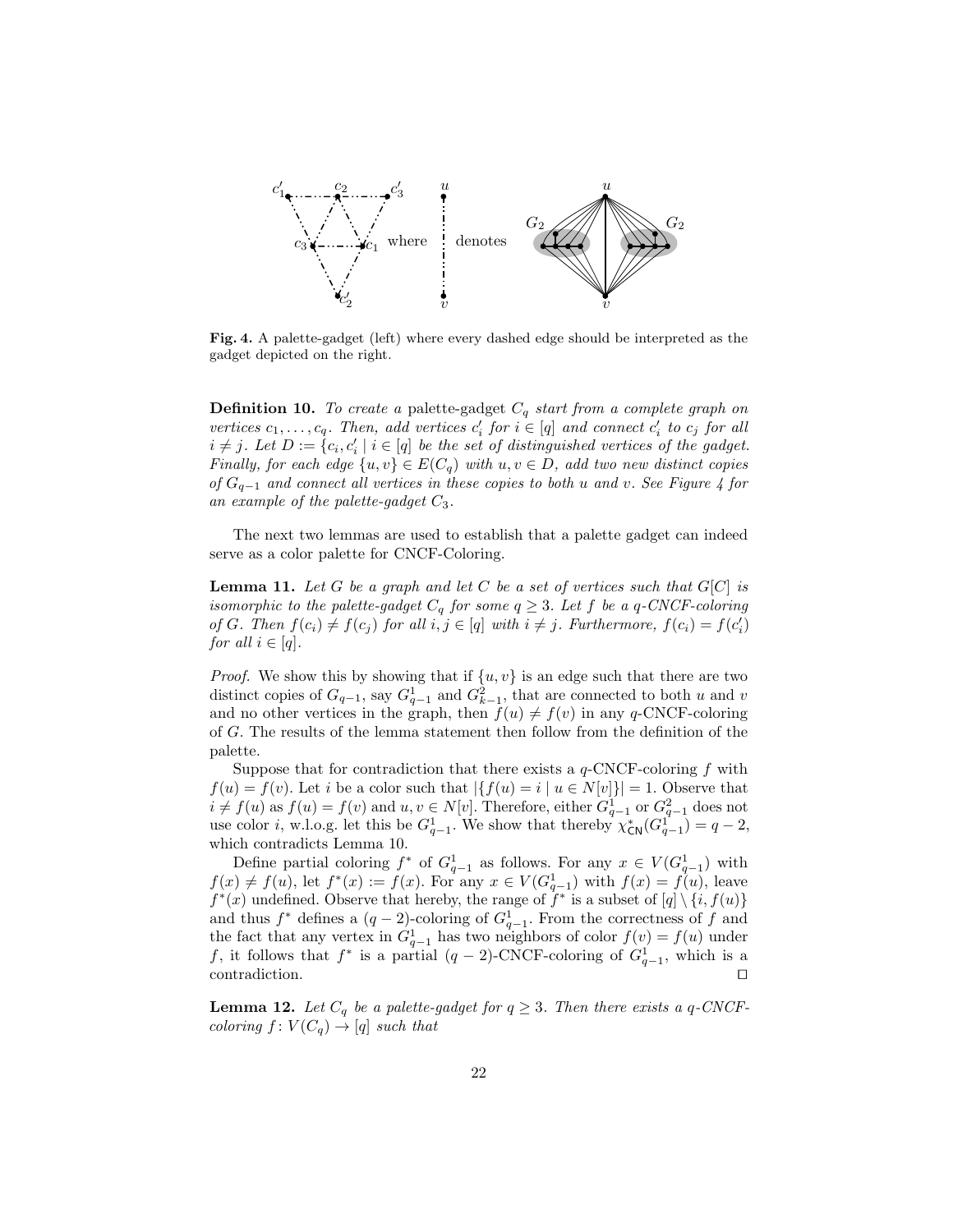

<span id="page-22-0"></span>Fig. 5. A sketch of the constructed graph G for  $q = 3$ ,  $k = 3$ ,  $n = 5$ , and  $t = 4$ . All vertices created in Steps [7](#page-23-0) and [8](#page-23-1) are omitted, except those created with  $i = 1$ ,  $i' = 2$ ,  $j=5$  and  $j'=4$ , assuming edge  $\{4,5\}$  is not present in instance  $X_2$ . The palette C is omitted, edges to the palette are drawn as arrows.

- 1.  $f(c_i) = f(c'_i) = i$  for all  $i \in [q]$ , and
- 2. for all  $i \in [q]$ ,  $N[c_i]$  contains exactly one vertex of color i.

*Proof.* We start by defining  $f(c_i) := f(c'_i) := i$  for all  $i \in [q]$ . Let  $D := \{c_i, c'_i \mid$  $i \in [q]$ , observe that the color of all vertices in D has now been defined. All vertices in  $V(C_q) \setminus D$  induce distinct copies of  $G_{q-1}$ . Consider an arbitrary copy of  $G_{q-1}$  in  $C_q$ , and suppose it was added to the palette gadget for the edge  $\{d, d'\}\$  with  $d, d' \in D$ . Color all vertices of this  $G_{q-1}$  with a color  $x \in [q]$  such that  $f(d) \neq x \neq f(d')$ . Observe that such a color exists since  $q \geq 3$ .

Both requirements are satisfied by the definition of  $f$ , it remains to show that f is a q-CNCF-coloring of  $C_q$ . Vertices  $c_i$  and  $c'_i$  have color i and have no neighbors of color  $i$ , and are thereby properly CNCF-colored. Vertices in  $V(G) \setminus D$  are distinct copies of  $G_{q-1}$ . It is easy to verify that in  $N(G_{q-1})$  there are two vertices with a unique color, corresponding to the edge for which it was added. Since these colors are not used to color  $G_{q-1}$ , the result follows.  $\Box$ 

Using the gadget introduced above, we now prove the kernelization lower bound.

<span id="page-22-1"></span>**Lemma 13.** For any  $q \geq 3$ , q-CNCF-COLORING parameterized by vertex cover size does not have a polynomial kernel, unless  $NP \subseteq \text{coNP/poly}$ .

Proof. To prove this theorem, we will give a cross-composition starting from Clique that is very similar to the one given in Lemma [8.](#page-13-3)

We define the same polynomial equivalence relation; let two instances of Clique be equivalent if the graphs have the same number of vertices and they ask for a clique of the same size. Suppose we are given  $t$  instances of clique that are equivalent under this relation, labeled  $X_1, \ldots, X_t$ . Let every instance have n vertices and ask for a clique of size  $k$ . We enumerate the vertices in each instance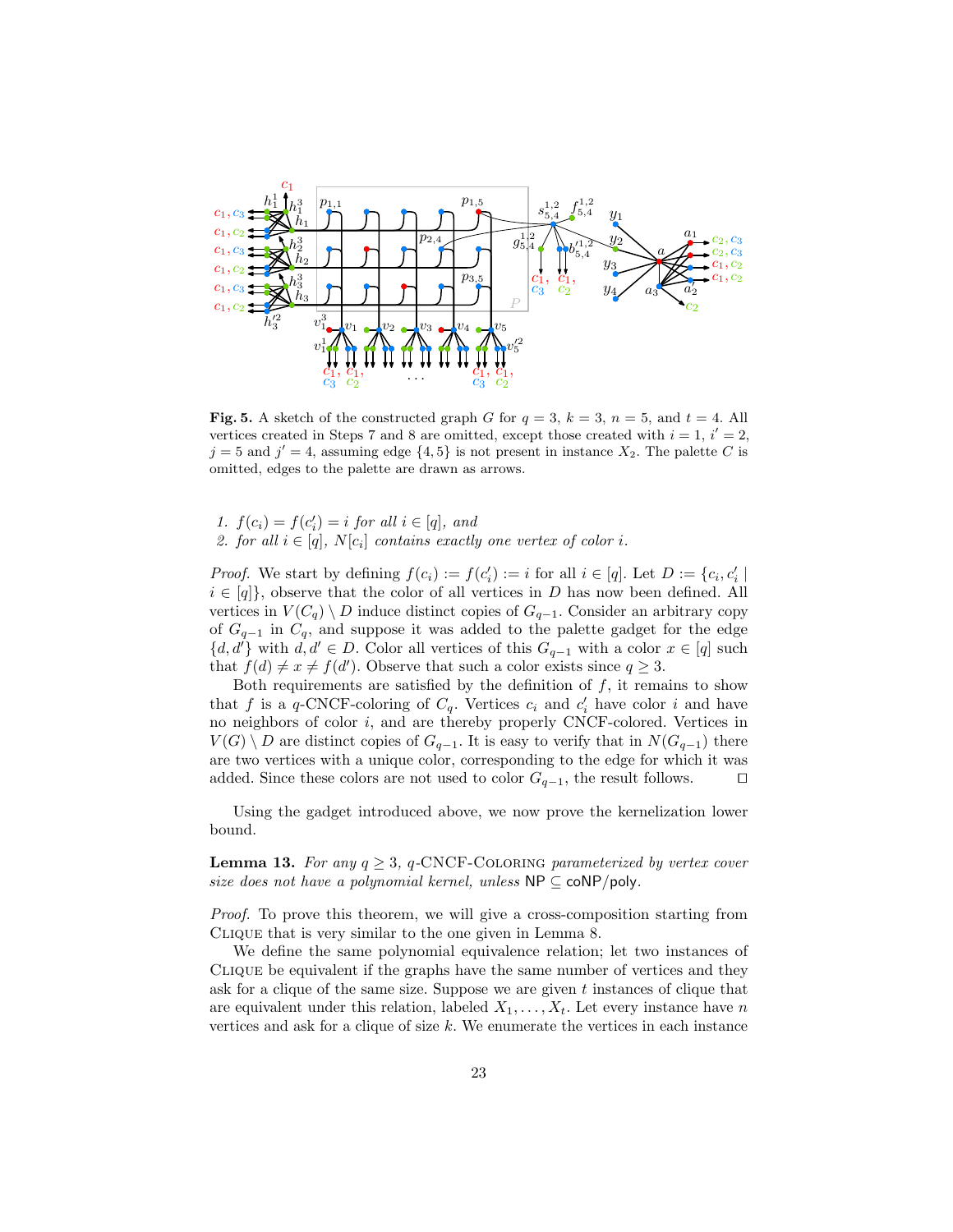arbitrarily as  $1, \ldots, n$ . We create an instance G for q-CNCF-COLORING by the following steps, refer to Figure [5](#page-22-0) for a sketch of  $G$ .

- 1. Create a palette-gadget  $C_q$  with distinguished vertices  $c_1, \ldots, c_q$  and  $c'_1, \ldots, c'_q$ by Definition [10.](#page-20-3)
- 2. Create t vertices  $y_1, \ldots, y_t$  and let  $Y := \{y_\ell | \ell \in [t]\}\.$  The idea is that exactly one of these vertices  $y_\ell$  will receive color 2 in any q-CNCF-coloring, and this indicates that  $X_{\ell}$  is a yes-instance for clique.
- 3. Add a vertex a and connect a to  $y_{\ell}$  for all  $\ell \in [t]$ . Create vertices  $a_1$  and  $a'_1$  and connect both of these to vertices  $c_2$  and  $c_3$  in the palette-gadget. Furthermore, create vertices  $a_2$  and  $a'_2$  and connect them to vertices  $c_1$  and  $c_2$ . Finally, create vertex  $a_3$ , connect  $a_3$  to  $c_2$ ,  $a_1$ ,  $a'_1$ ,  $a_2$ , and  $a'_2$ . Connect a to  $a_1, a'_1, a_2, a'_2$ , and  $a_3$ . The idea is that in any q-CNCF-coloring, vertices  $a_1$  and  $a'_1$  receive the color of  $c_1$ ,  $a_2$  and  $a'_2$  receive the color of  $c_3$  and that  $a_3$  has exactly one neighbor of color 2 and two neighbors of both remaining colors, implying that the color of a cannot be 2.
- 4. Add vertices  $p_{i,j}$  for all  $i \in [k], j \in [n]$ . Let P be the set containing all of these vertices. The idea is that vertices in  $P$  receive colors 1 and 3, such that for every i there is exactly one vertex  $p_{i,j}$  of color 1. The vertices of color 1 will correspond to the vertices that form a clique in one of the input instances.
- 5. Add a vertex  $h_i$  for all  $i \in [k]$  and connect  $h_i$  to  $p_{i,j}$  for all  $j \in [n]$ . Add vertices  $h_i^1$ ,  $h_i'^1$ ,  $h_i^2$ ,  $h_i'^2$  and  $h_i^3$ . Add edges  $\{c_1, h_i^1\}$ ,  $\{c_1, h_i'^1\}$ ,  $\{c_3, h_i^1\}$ ,  $\{c_3, h_i'^1\}$ ,  $\{c_1, h_i^2\}, \{c_1, h_i'^2\}, \{c_2, h_i^2\}, \text{ and } \{c_2, h_i'^2\}.$  For all  $i \in [k]$ , add a vertex  $h_i^3$  and connect it to  $c_1$ . Connect  $h_i^3$  to  $h_i^1$ ,  $h_i^{\prime 1}$ ,  $h_i^2$ , and  $h_i^{\prime 2}$ . Finally, connect  $h_i$  to  $h_i^1, h_i'^1, h_i^2, h_i'^2$ , and  $h_i^3$ . Let H be the set of all vertices created in this step. These vertices will ensure that for each i, there is exactly one vertex  $p_{i,j}$  of color 1.
- 6. Add a vertex  $v_j$  for all  $j \in [n]$  and connect  $v_j$  to  $p_{i,j}$  for all  $i \in [k]$ . Add vertices  $v_j^1$  and  $v_j'^1$  and connect them to  $c_1$  and  $c_3$ . Add vertices  $v_j^2$  and  $v_j'^2$ and connect these to  $c_1$  and  $c_2$ . Add a vertex  $v_j^3$ . Finally, connect vertex  $v_j$ to  $v_j^1, v_j'^1, v_j^2, v_j'^2$ , and  $v_j^3$ . The vertices added in this step ensure that there cannot be  $i, i' \in [k]$  such that both  $p_{i,j}$  and  $p_{i',j}$  receive color 1 for some  $j \in [n]$ .
- <span id="page-23-0"></span>7. For each  $i, i' \in [k]$  and  $j, j' \in [n]$ , add vertex  $s_{j, j'}^{i, i'}$ , let the set containing all these vertices be S. Connect  $s_{j,j'}^{i,i'}$  to  $p_{i,j}$  and  $p_{i',j'}$ . Furthermore, connect  $s_{j,j'}^{i,i'}$  to  $y_\ell$  whenever  $\{j, j'\}$  is not an edge in instance  $X_\ell$ . These vertices are used to verify whether the vertices selected by  $P$  indeed form a clique in the selected input instance.
- <span id="page-23-1"></span>8. For each  $i, i' \in [k]$  and  $j, j' \in [n]$ , add vertices  $f_{j, j'}^{i, i'}$ ,  $g_{j, j'}^{i, i'}$ ,  $b_{j, j'}^{i, i'}$ , and  $b_{j, j'}^{i, i'}$ , and connect all these vertices to  $s_{j,j'}^{i,i'}$ . Connect  $g_{j,j'}^{i,i'}$  to  $c_1$  and  $c_3$ , connect  $b_{j,j'}^{i,i'}$  to  $c_1$  and  $c_2$ , and finally connect  $b_{j,j'}^{i,i'}$  to  $c_1$  and  $c_2$ .
- <span id="page-23-2"></span>9. For every vertex in  $v \in V(G) \setminus V(G_q)$ , add the edges  $\{v, c_i\}$  and  $\{v, c'_i\}$  for all  $3 < i \leq q$ . Thus, we connect every non-palette vertex in G to all but the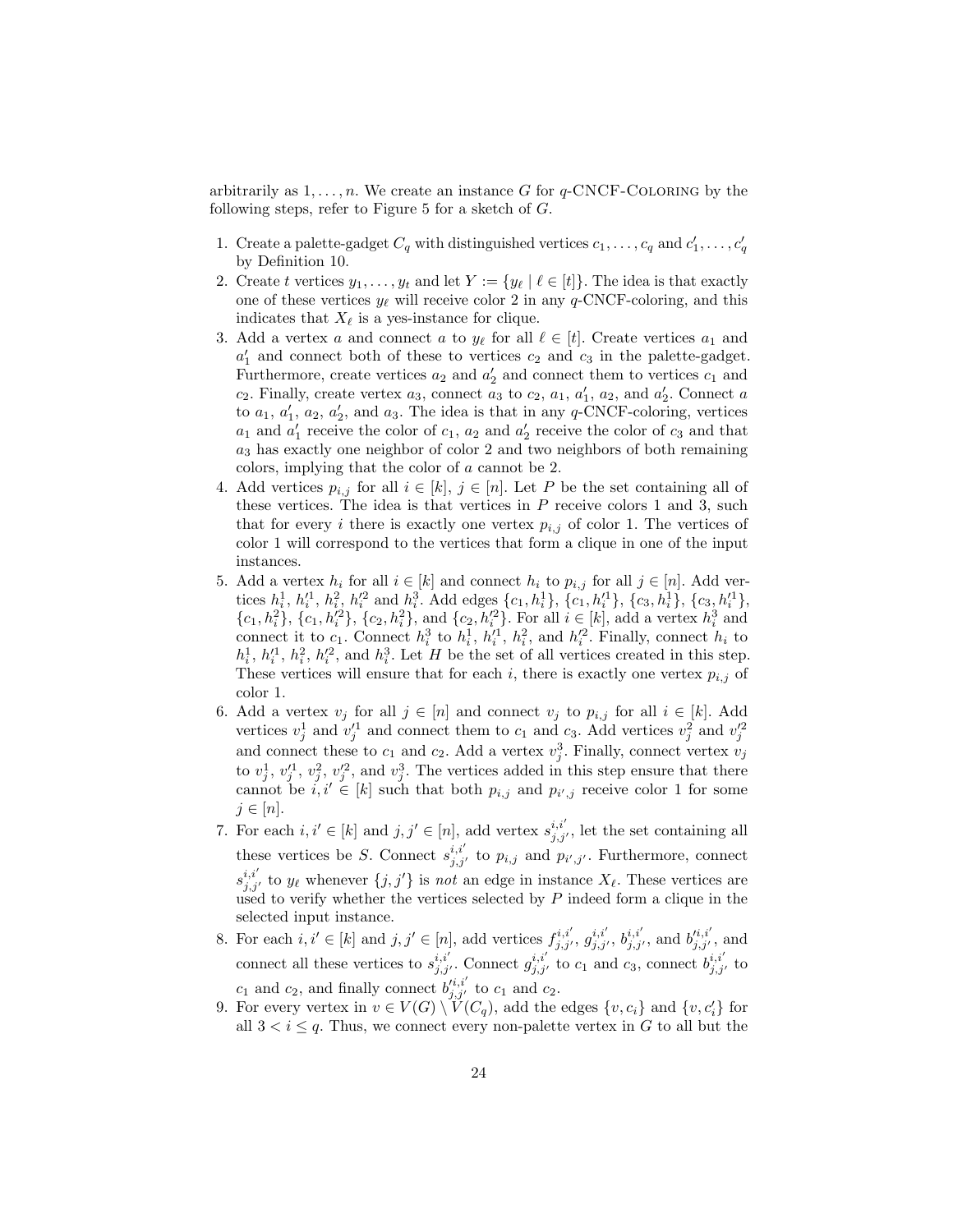first three colors from the palette. This step ensures that colors  $i > 3$  are not used to color  $V(G) \setminus C_q$ .

It follows from Lemma [11](#page-21-1) that all  $c_i$  receive distinct colors. Therefore, we will from now on assume that  $c(c_i) = i$  for any coloring c. Furthermore, we observe that for  $i \in [q]$ , vertex  $c_i$  is connected to  $c'_j$  and  $c_j$  for all  $j \in [q] \setminus \{i\}$ . It follows that vertex  $c_i$  has its own color (if any) as its CNCF-color, since it is connected to two vertices of all remaining colors.

In the proofs of the remaining claims, we will regularly use that any non-palette vertex in G has two neighbors of color i for all  $i > 3$ .

<span id="page-24-0"></span>**Claim 11.** For any  $q$ -CNCF-coloring c of G, there exists exactly one vertex  $y^* \in Y$  such that  $c(y^*) = 2$ .

*Proof.* It follows from the observation above, that  $c(a_1) = c(a'_1) = 1$  and  $c(a_2) =$  $c(a'_2) = 2$ . Furthermore,  $c(a_3) \neq 2$ . Thereby,  $N[a_3]$  contains vertex a, together with one vertex of color 2 and two vertices of color i for all  $i \neq 2$ , implying  $c(a) \neq 2$ . It follows that  $N[a]$  contains at least two vertices of color 1 and two of color 3 and that  $N[a] \setminus Y$  contains no vertices of color 2. Thereby,  $N[a] \cap Y = Y$ must have exactly one vertex of color 2.

<span id="page-24-1"></span>**Claim 12.** For any 3-CNCF-coloring c of G, there exist distinct  $j_1, \ldots, j_k$  such that  $c(p_{i,j_i}) = 1$  and for all other  $p \in P$ ,  $c(p) \neq 1$ .

*Proof.* We start by showing that for each  $i \in [k]$ , there exists  $j_i \in [n]$  such that  $c(p_{i,j_i}) = 1$ . We will then show that these  $j_i$  are indeed distinct.

Let  $i \in [k]$ , then  $\{h_i^1, h_i'^1, h_i^2, h_i'^2\} \subseteq N[h_i]$  and thus  $N[h_i]$  contains two vertices of colors 2 and 3. Since  $h_i$  is connected to  $h_i^3$  and  $N[h_i^3]$  contains at least one vertex of color 1, and two vertices of both color 2 and 3, it follows that  $c(h_i) \neq 1$ . Thereby, the CNCF-color for  $h_i$  is 1 and thus there exists a unique vertex in  ${p_{i,j} | j \in [n]}$  that receives color 1.

It remains to show that these  $j_i$  are indeed distinct. We do this by showing that there cannot be vertices  $p_{i,j}$  and  $p_{i',j}$  such that  $c(p_{i,j}) = c(p_{i',j}) = 1$ . Suppose for contradiction that there are  $j \in [n]$  and  $i, i' \in [k]$  such that  $c(p_{i,j}) = c(p_{i',j}) = 1$ . But then  $N[v_j]$  contains vertices  $v_j^1$  and  $v_j'^1$  that have color 2, vertices  $v_j^2$  and  $v_j'^2$ of color 3, and the aforementioned two vertices of color 1. Since it furthermore contains two vertices of color i for all  $i \geq 4$ , this contradicts that c is a CNCFcoloring for  $G$ .

<span id="page-24-2"></span>**Claim 13.** If there exists  $\ell \in [t]$  such that  $X_{\ell}$  has a clique of size k, then G is q-CNCF-colorable.

*Proof.* Take  $\ell$  such that  $X_{\ell}$  is a yes-instance for CLIQUE and let  $j_1, \ldots, j_k$  be such that vertices  $\{j_1, \ldots, j_k\}$  form this clique in instance  $X_\ell$ . We give a coloring  $c: V(G) \to [q]$  of G. We start by showing how to color the vertices defined in each step of the construction, this coloring is also depicted in Figure [5.](#page-22-0)

1. We start by coloring the palette C as in Lemma [12,](#page-21-2) such that  $c(c_i) := c(c'_i) :=$ i.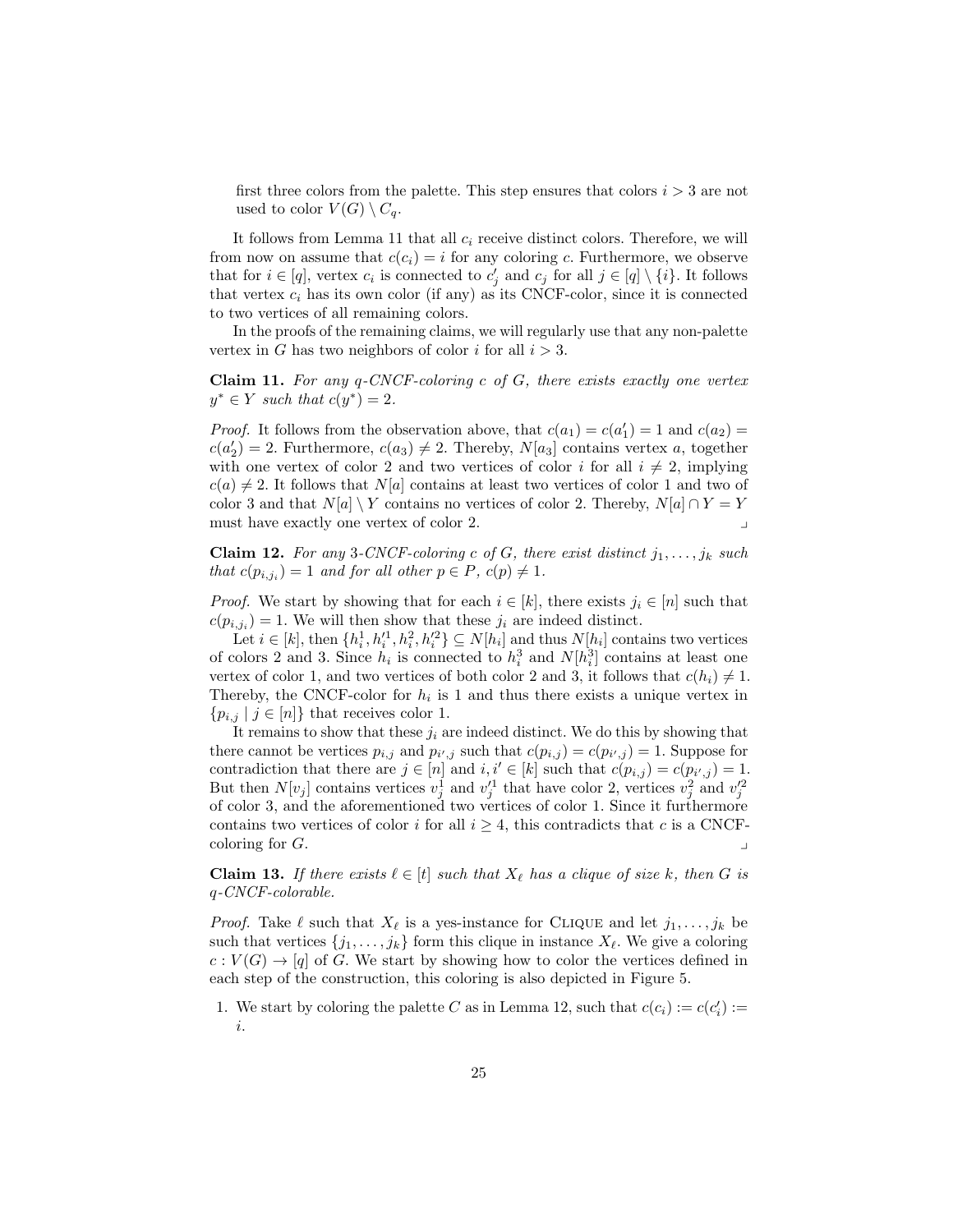- 2. Let  $c(y_\ell) := 2$  and  $c(y) := 3$  for all other vertices  $y \in Y$ .
- 3. Let  $c(a) := c(a_1) := c(a'_1) := 1$  and  $c(a_2) := c(a'_2) := c(a_3) := 3$ .
- 4. For all  $i \in [k]$ , let  $c(p_{i,j_i}) := 1$ . For all other  $p \in P$ , let  $c(p) := 3$ .
- 5. For all  $i \in [k]$ , let  $c(h_i) := c(h_i^1) := c(h_i^1) := c(h_i^3) := 2$  and let  $c(h_i^2) :=$  $c(h_i'^2) := 3.$
- 6. For all  $j \in [n]$ , let  $c(v_j) := 3$ . For all  $j \in [n]$ , let  $c(v_j^1) := c(v_j'^1) := 2$  and let  $c(v_j^2) := c(v_j^2) := 3.$  Let  $c(v_j^3) := 2$  if there exists  $i \in [k]$  such that  $j_i = j$ . Let  $c(v_j^3) := 1$  otherwise.
- 7. For  $i, i' \in [k]$  and  $j, j' \in [n]$ , let  $c(s_{j,j'}^{i,i'}) := 3$ .
- 8. For  $i, i' \in [k]$  and  $j, j' \in [n]$ , let  $c(g_{j,j'}^{i,i'}) := 2$ ,  $c(b_{j,j'}^{i,i'}) := c(b_{j,j'}^{i,i'}) := 3$ . Finally, if  $s_{j,j'}^{i,i'}$  at this point has no neighbor of color 1, let  $c(f_{j,j'}^{i,i'}) := 1$ . Furthermore, if  $s_{j,j'}^{i,i'}$  is not connected to  $y_\ell$  (meaning  $\{j, j'\}$  is an edge in  $X_\ell$ ), define  $c(f_{j,j'}^{i,i'}) := 1.$  Otherwise, let  $c(f_{j,j'}^{i,i'}) := 2.$

It remains to show that this indeed gives a  $q$ -CNCF-coloring of  $G$ . We verify this for all vertices. C is CNCF-colored by the fact that  $c_i$  and  $c'_i$  are colored by their own color and not connected to any other vertex of color  $i$ . Vertices in  $Y$  are CNCF-colored by vertex a which has color 1.  $N[a]$  contains exactly one vertex of color 2, namely  $y_{\ell}$ .  $N[a_1], N[a_1'], N[a_2], N[a_2'],$  and  $N[a_3]$  all contain exactly one vertex of color 2, namely  $c_2$ . For  $p \in P$ ,  $N[p]$  contains exactly one vertex  $h_i$  of color 2 and no other vertices of color 2. For all  $i \in [k]$ ,  $N[h_i]$  contains exactly one vertex  $p_{i,j_i}$  of color 1 and not other vertices of color 1. Vertices  $h_i^1, h_i'^1, h_i^2, h_i'^2$ , and  $h_i^3$  have  $c_1$  as their unique neighbor with color 1. Similarly, for all  $j \in [n]$ , the vertex  $v_j$  has exactly one neighbor of color 1 from the set  $\{p_{i,j} | i \in [k]\} \cup \{v_i^3\}.$ Vertices  $v_j^1, v_j'^1, v_j^2$ , and  $v_j'^2$  have  $c_1$  as their only neighbor of color 1. Vertex  $v_j^3$  has a distinct color from its only neighbor  $v_j$  and thereby its closed neighborhood is CNCF-colored. Since  $c(f_{j,j'}^{i,i'}) \in \{1,2\}$  and  $c(s_{j,j'}^{i,i'}) = 3$  for all  $i, i' \in [k], j, j' \in [n],$ vertex  $f_{j,j'}^{i,i'}$  receives a different color than its only neighbor. Vertices  $g_{j,j'}^{i,i'}$ ,  $b_{j,j'}^{i,i'}$ , and  $b_{j,j'}^{i,i'}$  all have a unique neighbor of color 1, namely vertex  $c_1$ . Finally we check the closed neighborhood of vertices  $s_{j,j'}^{i,i'}$  for  $i,i' \in [k], j,j' \in [n]$ . If  $s_{j,j'}^{i,i'}$  is not connected to  $y_{\ell}$ , it is ensured that it has exactly one neighbor of color 2, namely vertex  $g_{j,j'}^{i,i'}$ . Otherwise, observe that  $c(p_{i,j}) \neq 1$  or  $c(p_{i',j'}) \neq 1$  as  $\{j,j'\}$  is not an edge in  $X_{\ell}$ . The choice of coloring for  $f_{j,j'}^{i,i'}$  ensures that in this case,  $s_{j,j'}^{i,i'}$  has a unique neighbor of color 1.

<span id="page-25-0"></span>**Claim 14.** If G has a q-CNCF-coloring, then there exists  $\ell \in [t]$  such that  $X_{\ell}$ has a clique of size k.

*Proof.* Let c be a CNCF-coloring of G. It follows from Claim [11](#page-24-0) that there exists a vertex  $y \in Y$  with  $c(y) = 2$ . Let  $\ell$  be such that  $c(y_\ell) = 2$ . We show that  $X_{\ell}$  has a clique of size k. By Claim [12,](#page-24-1) there exist distinct  $j_1, \ldots, j_k$  such that  $c(p_{i,j_i}) = 1$ . We show that the vertices  $j_1, \ldots, j_k$  form the desired clique in  $X_{\ell}$ .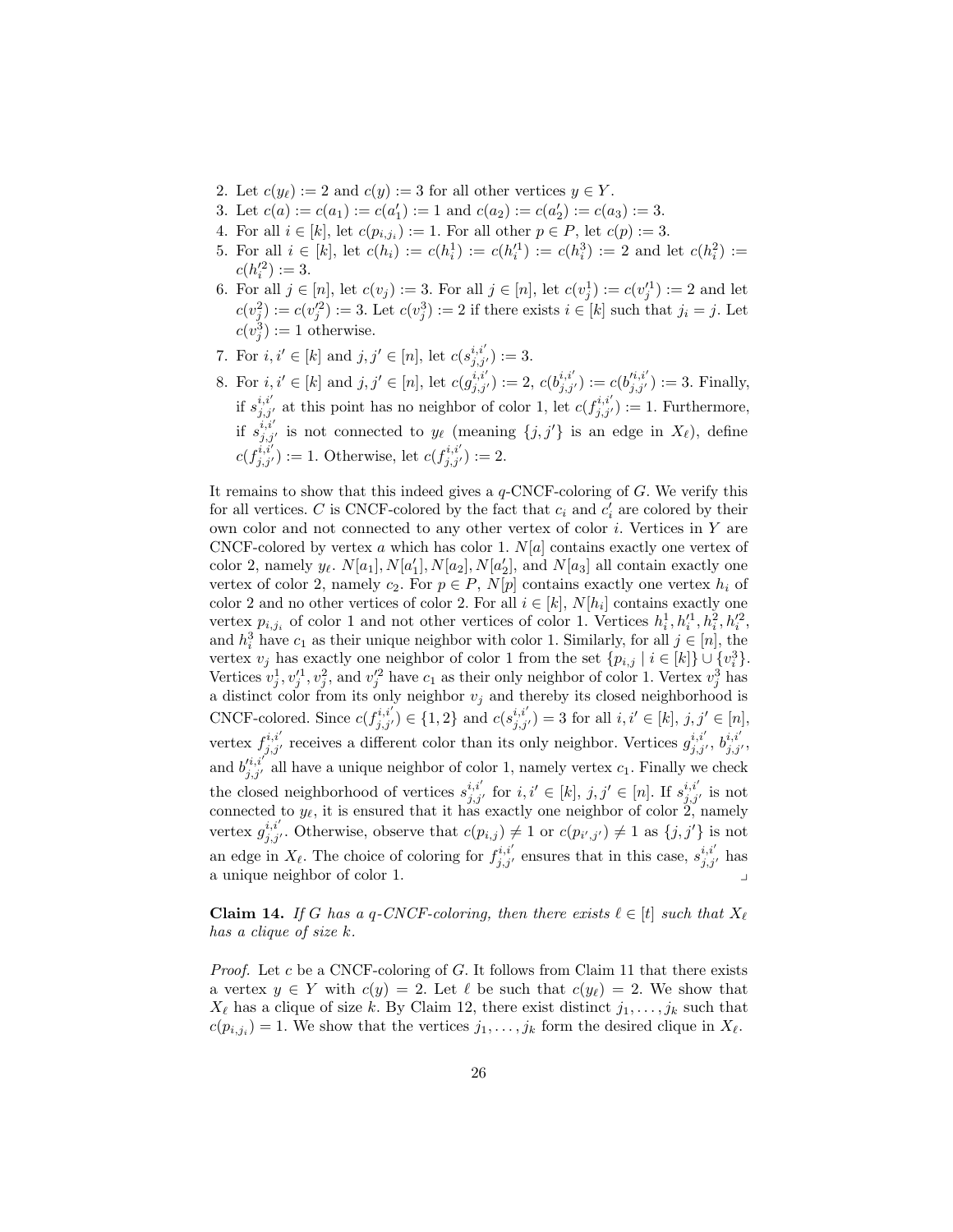Suppose for contradiction that there are distinct  $i, i' \in [k]$  such that  $\{j_i, j_{i'}\}$ is not an edge in instance  $X_{\ell}$ . We will show that  $N[s_{i,j}^{i,i'}]$  $\binom{i,i}{j_i,i_{i'}}$  is not properly CNCFcolored. First of all,  $N[s_{i,j}^{i,i'}]$  $[i,i_{i},i_{i'}]$  contains the two vertices  $p_{i,j_i}$  and  $p_{i',j_{i'}}$  with  $c(p_{i,j_i}) = c(p_{i',j_{i'}}) = 1$ . Furthermore it contains the two vertices  $b_{j_i,i}^{i,i'}$  $_{j_i,i_{i'}}^{i,i'}$  and  $b'_{j_i,i}^{i,i'}$  $j_i, i_i$ that have color 3, and finally it contains two vertices of color 2, namely  $g_{ij}^{i,i'}$  $j_{i,i_{i'}}^{i,i}$  and  $y_{\ell}$ . Furthermore,  $N[s_{i,j}^{i,i'}]$  $\left[\begin{array}{c}i,i\\j_i,i_{i'}\end{array}\right]$  contains two vertices of color i for all  $i > 3$ , by Step [9](#page-23-2) of the construction. This however contradicts that c is a CNCF-coloring of  $G$ , and thus we conclude that  $j_1, \ldots, j_k$  form a clique of size k in instance  $X_\ell$ .

It follows from Claims [13](#page-24-2) and [14](#page-25-0) that G has a q-CNCF-coloring if and only if one of the given input instances was a yes-instance for Clique. It remains to bound the size of a vertex cover in  $G$ , to conclude the cross-composition. It is easy to verify that  $V(G) \backslash Y$  is a vertex cover for G, since Y is an independent set. Thereby the size of a vertex cover in G is at most  $|V(G) \setminus Y| = \mathcal{O}(n^2k^2) + f(q)$ , where  $f(q)$  is the size of palette-gadget  $C_q$ . As this is properly bounded for a cross-composition, the theorem statement follows from Theorem [2.](#page-5-1)  $\Box$ 

### <span id="page-26-0"></span>4.3 Generalized kernel for 2-CNCF-Coloring

In this part we prove Theorem [6,](#page-13-4) by obtaining a polynomial generalized kernel for 2-CNCF-Coloring parameterized by vertex cover size. This result is in contrast to the kernelization results we obtain for  $q$ -CNCF-COLORING for  $q \geq 3$  as well as q-ONCF-COLORING for  $q \geq 2$ . We will start by transforming an instance of 2-CNCF-Coloring to an equivalent instance of another problem, namely  $d$ -POLYNOMIAL ROOT CSP. We will then carefully rephrase the  $d$ -POLYNOMIAL ROOT CSP instance such that it uses only a limited number of variables, such that we can use a known kernelization result for d-Polynomial root CSP to obtain our desired compression. We start by introducing the relevant definitions.

Define d-POLYNOMIAL ROOT CSP over a field  $F$  as follows [\[15\]](#page-40-9).

d-Polynomial root CSP **Input:** A list L of polynomial equalities over variables  $V = \{x_1, \ldots, x_n\}$ . An equality is of the form  $f(x_1, \ldots, x_n) = 0$ , where f is a multivariate polynomial over F of degree at most d. Question: Does there exist an assignment of the variables  $\tau: V \to \{0, 1\}$ satisfying all equalities (over  $F$ ) in  $L$ ?

A field  $F$  is said to be *efficient* if both the field operations and Gaussian elimination can be done in polynomial time in the size of a reasonable input encoding. In particular,  $\mathbb{Q}$  is an efficient field by this definition. The following theorem was shown by Jansen and Pieterse.

<span id="page-26-1"></span>Theorem 7 ([\[15,](#page-40-9) Theorem 5]). There is a polynomial-time algorithm that, given an instance  $(L, V)$  of d-POLYNOMIAL ROOT CSP over an efficient field F, outputs an equivalent instance  $(L', V)$  with at most  $n^d + 1$  constraints such that  $L' \subseteq L$ .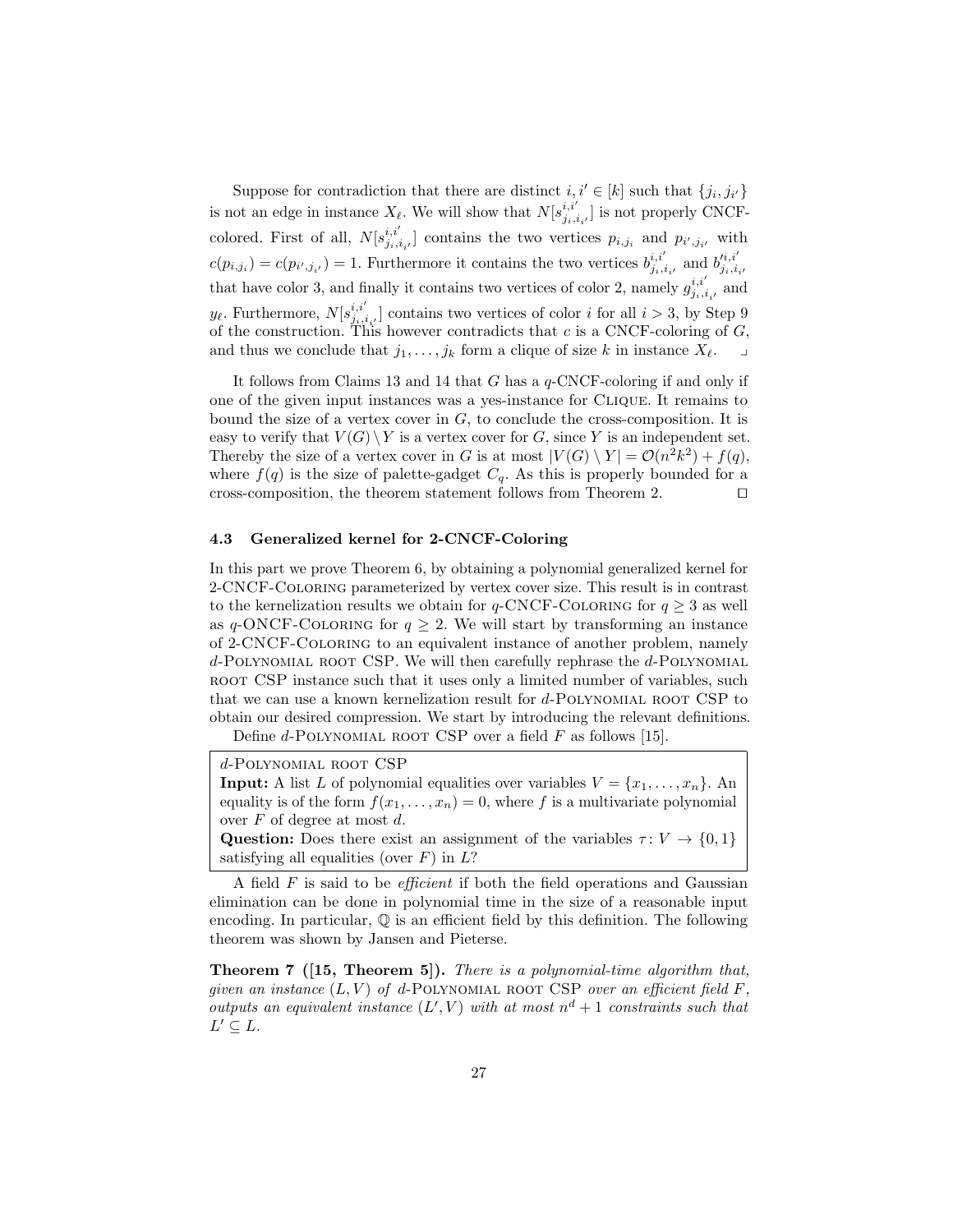<span id="page-27-3"></span>Using the theorem introduced above, we can now prove Theorem [6.](#page-13-4)

*Proof (Proof of Theorem [6\)](#page-13-4).* Given an input instance G with vertex cover S of size k, we start by preprocessing G. For each set  $X \subseteq S$  with  $|X| \leq 2$ , mark 3 vertices in  $v \in G \setminus S$  with  $N(v) = X$  (if there do not exist 3 such vertices, simply mark all). Let  $S' \subseteq V(G) \setminus S$  be the set of all marked vertices. Remove all  $w \in V(G) \setminus (S \cup S')$  with  $deg(w) \leq 2$  from G. Let the resulting graph be G'.

Claim 15.  $G'$  is 2-CNCF-colorable if and only if  $G$  is 2-CNCF-colorable.

*Proof.* In one direction, suppose G' has a 2-CNCF coloring c using colors  $\{r, b\}$ . Consider a vertex  $w \in V(G) \setminus V(G')$ . Let  $X_w \subseteq S$  be the neighborhood of w. Note that  $|X_w|$  is at most 2. Consider  $N(X_w) \cap S'$ . Since w was deleted, there are 3 vertices in  $N(X_w) \cap S'$ . Consider the color from  $\{r, b\}$  that appears in majority on the vertices of  $N(X_w) \cap S'$ . If we color w with the same color, it is easy to verify that this extension of  $c$  to  $G$  is a 2-CNCF coloring of  $G$ .

In the reverse direction, suppose G has a 2-CNCF coloring c using colors  $\{r, b\}$ . We describe a new coloring c' for G as follows. Consider a subset  $X \subseteq S$ of size at most 2 and let N be the set of vertices in  $G \setminus S$  that have X as their neighborhood. If  $|N| > 3$  and  $N \setminus S'$  has a vertex w that is uniquely colored in the set N, then we arbitrarily choose a vertex  $w' \in N \cap S'$ . We define  $c'(w') = c(w)$ and  $c'(w) = c(w')$ . All other vertices have the same color in c and c'. It is easy to verify that  $c'$  is also a 2-CNCF coloring of G and the restriction of  $c'$  to  $G'$  is a 2-CNCF coloring of  $G'$ . . The contract of the contract of the contract of the contract of the contract of the contract of the contract of the contract of the contract of the contract of the contract of the contract of the contract of the contrac

We continue by creating an instance of 2-POLYNOMIAL ROOT CSP that is satisfiable if and only if G' is 2-CNCF-colorable. Let  $V := \{r_v, b_v \mid v \in V(G)\}\$  be the variable set. We create  $L$  over  $\mathbb Q$  as follows.

- <span id="page-27-0"></span>1. For each  $v \in V(G')$ , add the constraint  $r_v + b_v - 1 = 0$  to L.
- <span id="page-27-1"></span>2. For all  $v \in V(G')$ , add the constraint  $(-1 + \sum_{u \in N[v]} r_v) \cdot (-1 + \sum_{u \in N[v]} b_v) =$ 0.
- <span id="page-27-2"></span>3. For each  $v \in V(G') \setminus (S \cup S')$  of degree  $d_v = |N(v)|$  add the constraint

$$
(\sum_{u \in N(v)} r_u)(-1 + \sum_{u \in N(v)} r_u)(-(d_v - 1) + \sum_{u \in N(v)} r_u)(-d_v + \sum_{u \in N(v)} r_u) = 0.
$$

Note that such a constraint is a quadratic polynomial.

Intuitively, the first constraint ensures that every vertex is either red or blue. The second constraint ensures that in the closed neighborhood of every vertex, exactly one vertex is red or exactly one is *blue*. The third constraint is seemingly redundant, saying that the open neighborhood of every vertex outside the vertex cover does not have two red or two blue vertices, which is clearly forbidden. The requirement for these last constraints is made clear in the proof of Claim [18.](#page-29-0)

<span id="page-27-4"></span>We show that this results in an instance that is equivalent to the original input instance, in the following sense.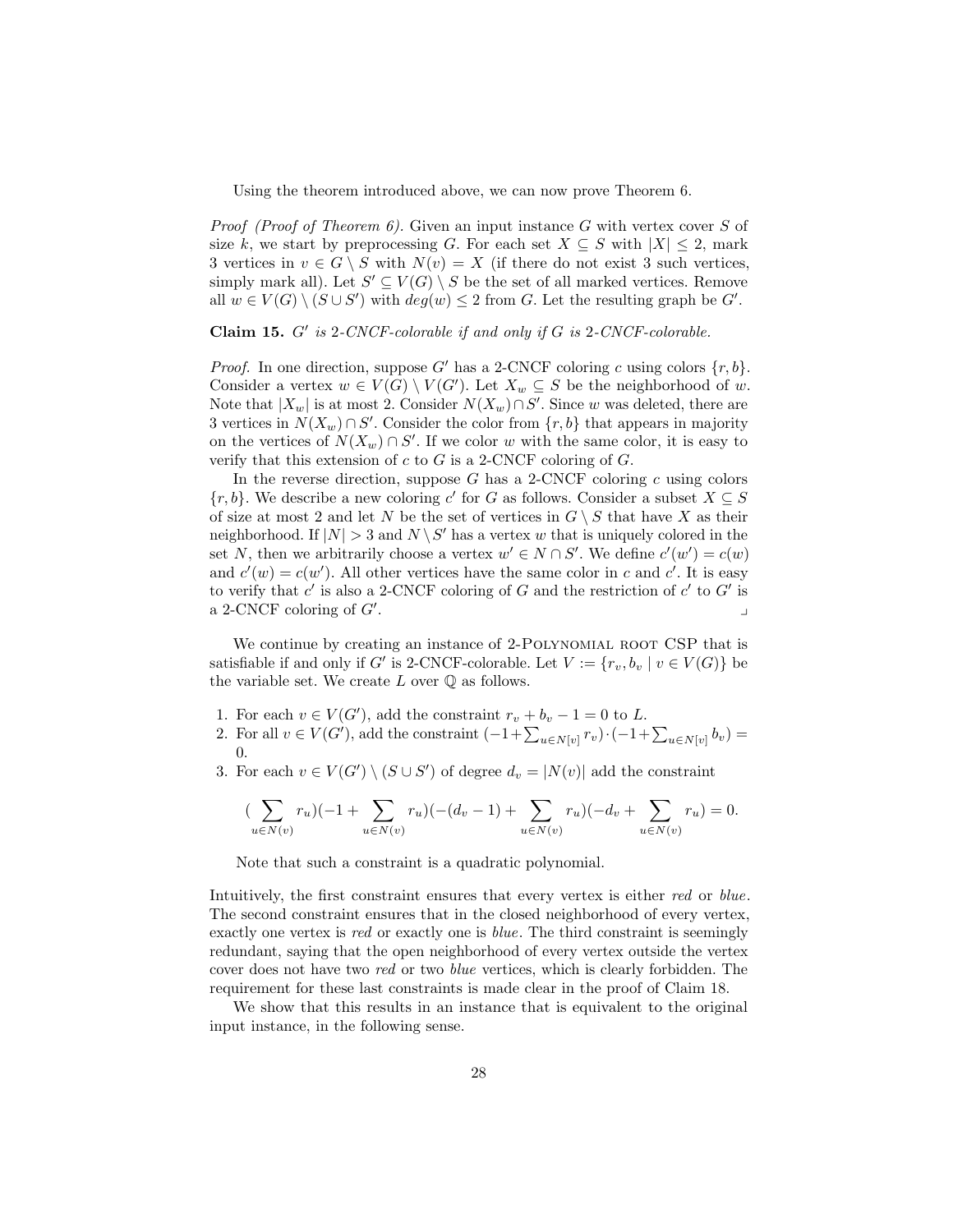Claim 16.  $(L, V)$  is a yes-instance of 2-POLYNOMIAL ROOT CSP if and only  $if G'$  is 2-CNCF-colorable.

*Proof.* Suppose  $\tau: V \to \{0, 1\}$  is a satisfying assignment for  $(L, V)$ . We show how to define a 2-CNCF coloring  $c: V \to \{red, blue\}$  for G'. Let  $c(v) := red$  if  $\tau(r_v) = 1$  and let  $c(v) := blue$  if  $\tau(b_v) = 1$ . Note that this defines exactly one color for each vertex, as by Step [1,](#page-27-0)  $r_v + b_v = 1$  and we used at most two distinct colors. It remains to show that this is indeed a CNCF-coloring. Let  $v \in V(G')$ be an arbitrary vertex, we show that  $N[v]$  is conflict-free colored. It follows from the equations added in Step [2,](#page-27-1) that one of the following holds.

- $(\sum_{u \in N[v]} \tau(r_v) = 1)$ . In this case,  $N[v]$  contains exactly one vertex  $u \in N[v]$ with  $c(u) = red$ , showing that  $N[v]$  is conflict-free colored.
- $-$  ( $\sum_{u \in N[v]} b_v = 1$ ). In this case,  $N[v]$  contains exactly one vertex  $u \in N[v]$ with  $c(u) = blue$ , showing that  $N[v]$  is conflict-free colored.

This concludes this direction of the proof.

For the other direction, suppose  $G'$  has 2-CNCF-coloring c, we show how to define a satisfying assignment  $\tau$  for  $(L, V)$ . For  $v \in V(G')$ , let  $\tau(r_v) := 1$  if  $c(v) = red$  and let  $\tau(r_v) := 0$  otherwise. Similarly,  $\tau(b_v) := 1$  if  $c(v) = blue$  and let  $\tau(r_v) := 0$  otherwise. Observe that by this definition,  $\tau(r_v) = 1 - \tau(b_v)$  for all  $v \in V(G)$ , showing that we satisfy all equations introduced in Step [1.](#page-27-0) For the equations introduced in Step [2,](#page-27-1) consider an arbitrary vertex  $v \in V(G')$ . Suppose its CNCF-color is red, then  $N[v]$  contains exactly one vertex u with  $c(u) = red$ and thus  $\sum_{u \in N[v]} r_u = 1$ , implying  $(-1 + \sum_{u \in N[v]} r_v) \cdot (-1 + \sum_{u \in N[v]} b_v - 1) = 0$ as desired. Similarly, if its CNCF-color is *blue* we obtain  $\sum_{u \in N[v]} b_u = 1$  and again  $(-1+\sum_{u\in N[v]}r_v)\cdot(-1+\sum_{u\in N[v]}b_v)=0.$  It remains to prove that the equations added in Step [3](#page-27-2) are satisfied. For this, let  $v$  be an arbitrary vertex for which the equation was added. Observe that if  $v$  is colored red, then its neighborhood contains no *red* vertices, such that  $\sum_{u \in N(v)} r_u = 0$  and the equation is satisfied, or  $d-1$  red vertices, such that  $\sum_{u\in N(v)} r_u = d-1$  and again the equation is satisfied. If  $v$  is colored *blue*, then either its neighborhood is entirely  $red$ , such that  $\sum_{u \in N(v)} r_u = d - 1$  or it contains exactly one red vertex, such that  $\sum_{u \in N(v)} r_u = 1$ . In both cases the equation is satisfied.

Clearly,  $|V| = 2n$  if n is the number of vertices of G'. We will now show how to modify L, such that it uses only variables for the vertices in  $S \cup S'$ . To this end, we introduce the following function. For  $v \notin (S \cup S')$ , let  $f_v(V) :=$  $g\big(\sum_{u\in N(v)} r_u, |N(v)|\big)$ , where

<span id="page-28-0"></span>
$$
g(x,N) = -\frac{(N-x)(x-1)(N-2(x+1))}{N(N-2)}.
$$

Note that for any fixed  $N > 2$ ,  $g(x, N)$  describes a degree-3 polynomial in x over Q. The following is easy to verify.

**Observation 1.**  $g(0, N) = g(N - 1, N) = 1$ , and  $g(N, N) = g(1, N) = 0$  for all  $N \in \mathbb{Z} \setminus \{0,2\}.$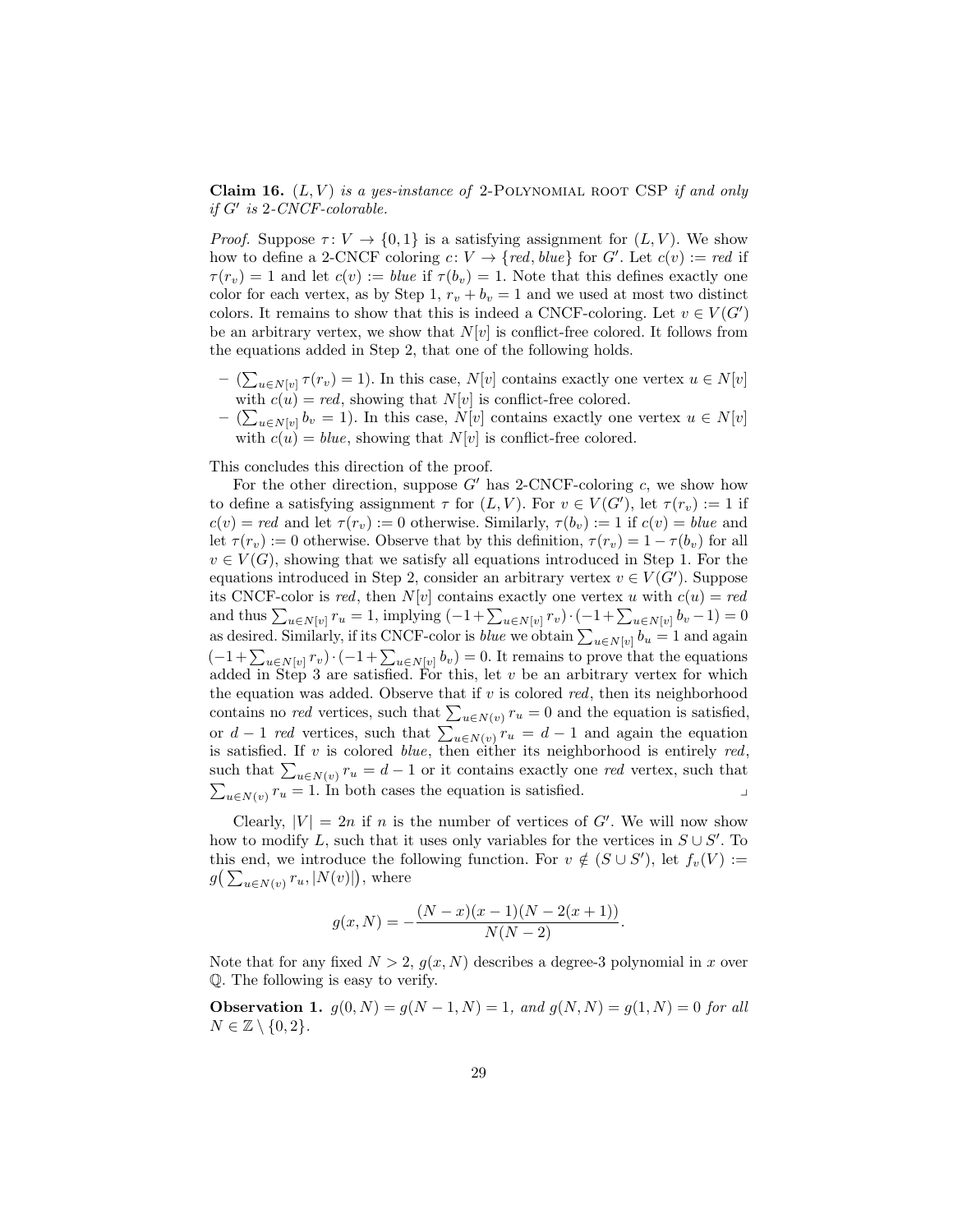Observe that  $f_v$  only uses variables defined for vertices that are in S. As such, let  $V' := \{r_v, b_v \mid v \in S\} \cup \{r_v, b_v \mid v \in S'\}$ , and let  $L'$  be equal to  $L$  with every occurrence of  $r_v$  for  $v \notin (S \cup S')$  substituted by  $f_v$  and every occurrence of  $b_v$ for  $v \notin (S \cup S')$  substituted by  $(1 - f_v(V))$ .

<span id="page-29-1"></span>**Claim 17.** If  $\tau: V \to \{0, 1\}$  is a satisfying assignment for  $(L, V)$ , then  $\tau|_{V'}$  is a satisfying assignment for  $(L', V')$ .

*Proof.* We show this by showing that for all  $v \notin (S \cup S')$ ,  $f_v(\tau(V)) = \tau(r_v)$  in this case. Since  $\tau(b_v) = 1 - \tau(r_v)$  by the constraints added in Step [1,](#page-27-0) this will conclude the proof. Consider an arbitrary vertex  $v \notin S$ . Observe that by the equations added in Step [2,](#page-27-1) we are in one of the following cases.

- $-\sum_{u\in N[v]} \tau(r_u) = 1$  and  $\tau(r_v) = 1$ . In this case,  $\sum_{u\in N(v)} \tau(r_u) = 0$  and thereby  $f_v(V) = g(0, |N(v)|) = 1 = \tau(r_v)$ , by Observation [1.](#page-28-0)
- $-\sum_{u\in N[v]} \tau(r_u) = 1$  and  $\tau(r_v) = 0$ . In this case,  $\sum_{u\in N(v)} \tau(r_u) = 1$  and thereby  $f_v(V) = g(1, |N(v)|) = 0 = \tau(r_v)$ , using Observation [1.](#page-28-0)
- $-\sum_{u\in N[v]} \tau(b_u) = 1$  and  $\tau(b_v) = 1$ . In this case, since  $\tau(b_v) = 1 \tau(r_v)$  for all v, we obtain that  $\sum_{u \in N(v)} \tau(b_u) = 0$ , and thus  $\sum_{u \in N(v)} \tau(r_u) = |N(v)|$ . Thereby,  $f_v(V) = g(|N(v)|, |N(v)|) = 0 = 1 - \tau(b_v) = \tau(r_v)$  by Observation [1.](#page-28-0)
- $-\sum_{u\in N[v]} \tau(b_u) = 1$  and  $\tau(b_v) = 0$ . Hereby,  $\sum_{u\in N(v)} \tau(b_u) = 1$  and thus  $\sum_{u \in N[v]} \tau(r_u) = |N(v)| - 1$ . Thus,  $f_v(V) = g(|N(v)| - 1, |N(v)|) = 1 =$  $1 - \tau(b_v) = \tau(r_v)$  using Observation [1.](#page-28-0)

<span id="page-29-0"></span>The next claim shows the equivalence between  $(L', V')$  and  $(L, V)$ .

**Claim 18.** If  $\tau: V' \to \{0, 1\}$  is a satisfying assignment for  $(L', V')$ , then there exists a satisfying assignment  $\tau': V \to \{0,1\}$  for  $(L, V)$  such that  $\tau'|_{V'} = \tau$ .

*Proof.* Let  $\tau$  be given, we show how to construct  $\tau'$ . For all  $x \in V'$ , let  $\tau'(x) :=$  $\tau(x)$ . Furthermore, for  $r_v \in V \backslash V'$ , let  $\tau(r_v) := f_v(\tau(V))$  and let  $\tau(b_v) := 1 - \tau(r_v)$ . Since  $L'$  was simply obtained from  $L$  by substituting  $r_v$  by  $f_v(V)$  and  $b_v$  by  $(1 - f_v(V))$  in all constraints, it is clear that  $\tau'$  satisfied all equations in L'. It remains to show that  $\tau(r_v) \in \{0, 1\}$  for all  $v \in V$ . If  $v \in V'$ , this is obvious, so suppose  $v \in V \setminus V'$  such that  $\tau(r_v) = f_v(\tau(v))$ . Observe that an equation was added for v in Step [3.](#page-27-2) Therefore, we know that  $\sum_{u \in N(v)} r_u \in \{0, 1, d_v - 1, d_v\}$ and it follows from Lemma [1](#page-28-0) that  $f_v(\tau(V))$  takes a boolean value.

Using the method described above, we obtain an instance  $(L, V)$  of 2-POLYNOMIAL ROOT CSP such that  $(L, V)$  has a satisfying assignment if and only if  $G$  is 2-CNCF-colorable by Claims [15](#page-27-3) and [16.](#page-27-4) Then we obtain an instance  $(L', V')$  such that  $(L', V')$  is satisfiable if and only if  $(L, V)$  is satisfiable by Claims [17](#page-29-1) and [18.](#page-29-0) As such,  $(L', V')$  is a yes-instance if and only if G is 2-CNCF-colorable and it suffices to give a kernel for  $(L', V')$ . Observe that  $|V'| = \mathcal{O}(k^2)$ .

We start by partitioning  $L'$  into three sets  $L'_{S}$ ,  $L'_{1}$  and  $L'_{2}$ . Let  $L'_{S}$  contain all equalities created for a vertex  $v \in S$ . Let  $L'_1$  contain all equations that contain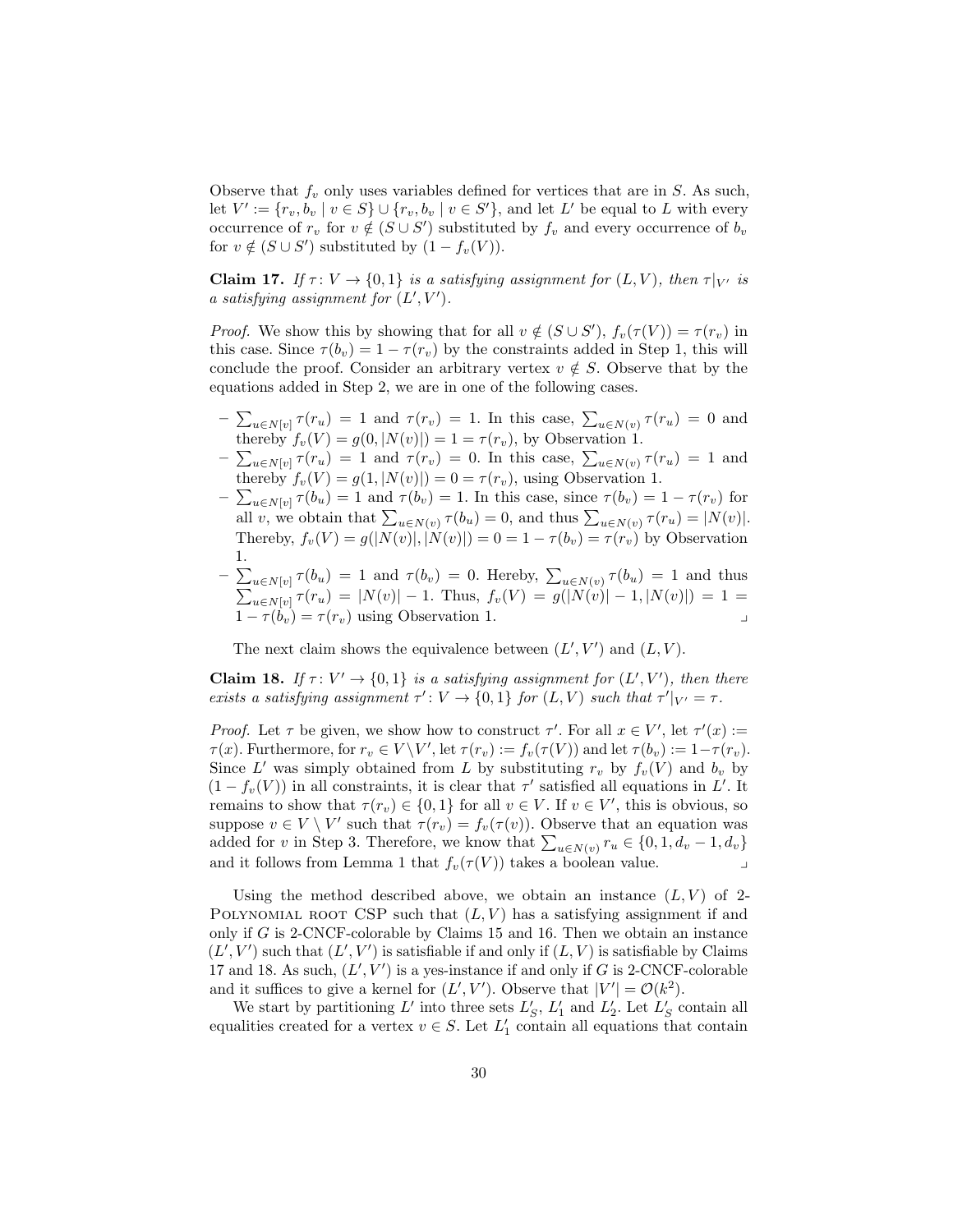at least one of the variables in  $\{r_v, b_v \mid v \in S'\}$  and let  $L_2$  contain the remaining equalities. Observe that  $|L'_S| = k$  by definition. Furthermore, the polynomials in  $L'_1$  have degree at most  $2$ , as they were created for vertices in  $V(G') \setminus S$ , and these are not connected. As such, we use Theorem [7](#page-26-1) to obtain  $L_1'' \subseteq L_1'$  such that  $|L''_1| = \mathcal{O}((k^2)^2) = \mathcal{O}(k^4)$  and any boolean assignment satisfying all equalities in  $L_1''$  satisfies all equalities in  $L_1'$ .

Similarly, we observe that  $L'_2$  by definition contains none of the variables in  $\{r_v, b_v \mid v \in S'\}$ , implying that the equations in  $L'_2$  are equations over only k variables. Since the polynomials in  $L'_2$  have degree at most 6, we can apply Theorem [7](#page-26-1) to obtain  $L_2'' \subseteq L_2'$  such that  $|L_2''| \leq \mathcal{O}(k^6)$  and any assignment satisfying all equations in  $L_2''$  satisfies all equalities in  $L_2'$ .

We now define  $L'' := L''_1 \cup L''_2 \cup L'_S$ , and the output of our polynomial generalized kernel will be  $(L'', V')$ . The correctness of the procedure is proven above, it remains to bound the number of bits needed to store instance  $(L'', V')$ .

By this definition,  $|L''| \leq \mathcal{O}(k^6)$ . To represent a single constraint, it is sufficient to store the coefficients for each variable in  $V'$ . The storage space needed for a single coefficient is  $\mathcal{O}(\log(n))$ , as the coefficients are bounded by a polynomial in *n*. Thereby,  $(L'', V')$  can be stored in  $\mathcal{O}(k^6 \cdot k^2 \log n)$  bits. To bound this in terms of  $k$ , we observe that it is easy to solve 2-CNCF-COLORING in time  $\mathcal{O}(2^{k^2} \cdot \text{poly}(n))$ . This is done by guessing the coloring of S, extending this coloring to the entire graph (observe  $G \setminus S$  has no vertices of degree less than three) and verifying whether this results in a CNCF-coloring. Therefore, we can assume that  $log(n) \leq k^2$ , as otherwise we can solve the 2-CNCF-COLORING problem in  $\mathcal{O}(2^{k^2} \text{poly}(n))$  time, which is then polynomial in n. Thereby we conclude that  $(L'', V')$  can be stored in  $\mathcal{O}(k^{10})$  bits.

#### <span id="page-30-0"></span>4.4 Kernelization bounds for conflict-free coloring extension

We furthermore provide kernelization bounds for the following extension problems.

q-CNCF-Coloring-VC-Extension **Input:** A graph G with vertex cover S and partial q-coloring  $c: S \rightarrow [q]$ . **Question:** Does there exist a  $q$ -CNCF-coloring of G that extends  $c$ ?

We define  $q$ -ONCF-COLORING-VC-EXTENSION analogously.

We obtain the following kernelization results when parameterized by vertex cover size, thereby classifying the situations where the extension problem has a polynomial kernel. The extension problem turns out to have a polynomial kernel in the same case as the normal problem. However, we manage to give a significantly smaller kernel. Observe that the kernelization result is non-trivial, since 2-CNCF-Coloring-VC-Extension is NP-hard (see Theorem [9](#page-31-0) below).

<span id="page-30-1"></span>Theorem 8. The following results hold.

1. 2-CNCF-COLORING-VC-EXTENSION has a kernel with  $O(k^2)$  vertices and edges that can be stored in  $O(k^2 \log k)$  bits. Here k is the size of the input vertex cover S.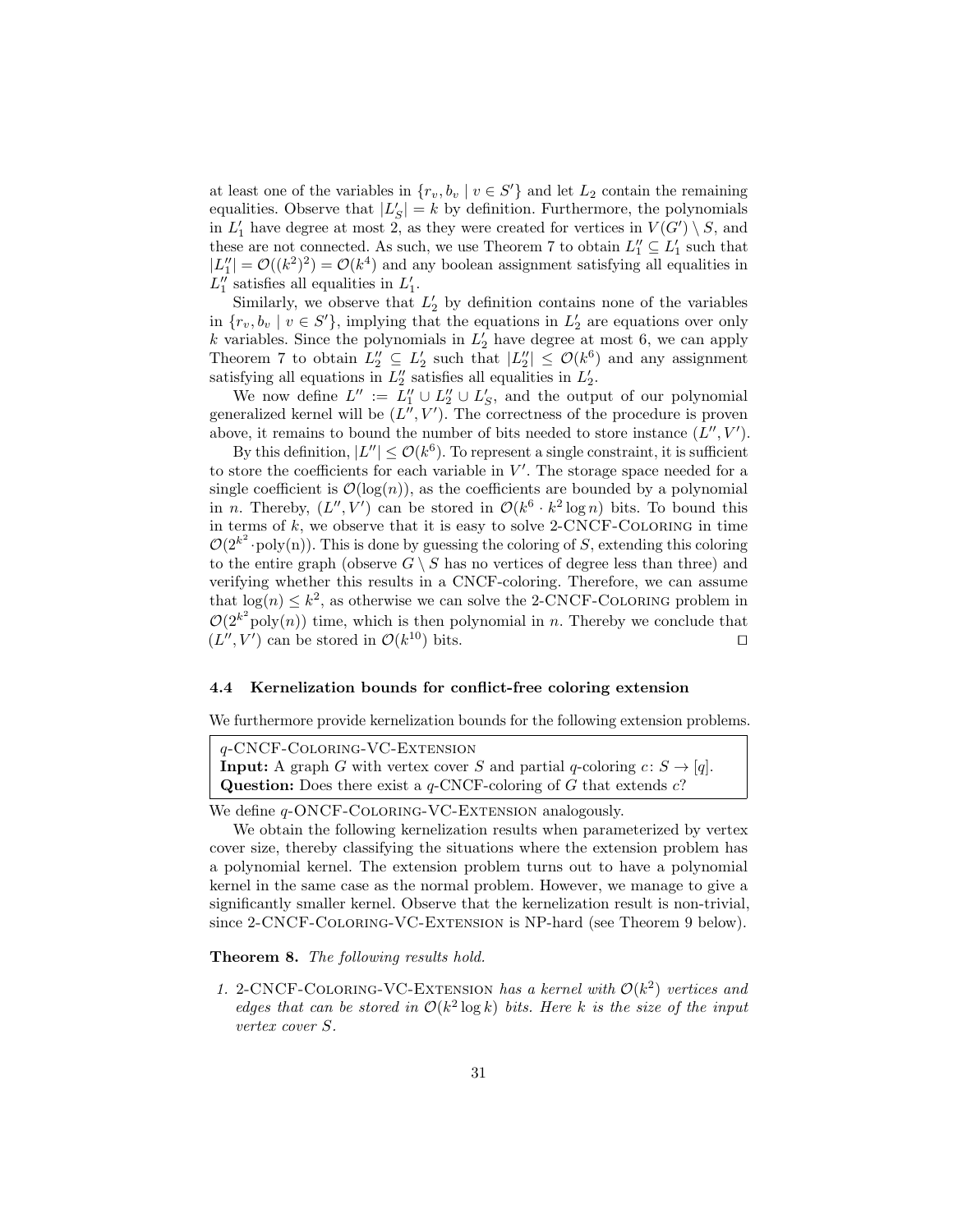2.  $q$ -CNCF-COLORING-VC-EXTENSION for any  $q \geq 3$ , and 2-ONCF-COLORING-VC-Extension parameterized by the size of a vertex cover do not have a *polynomial kernel, unless*  $NP \subseteq coNP/poly$ .

We start by noting that the kernelization lower bounds given in the previous sections still apply. In particular, we obtain the following two Corollaries.

Corollary 1. 2-ONCF-COLORING-VC-EXTENSION parameterized by the size of a vertex cover does not have a polynomial kernel, unless  $NP \subseteq \text{coNP/poly}$ .

Proof. Observe that in the cross-composition given in Lemma [8,](#page-13-3) the vertices

$$
H \cup \{R, R', B, B', a, a_1, a_2, a'_1, a'_2\} \cup \{v_j, v_j^1, v_j'^1, v_j'^1, v_j^2, v_j'^2, v_j''^2 \mid j \in [n]\}
$$
  

$$
\cup S \cup \{\text{all vertices in gadegets labeled } g_{10}, g_9, g_8, g_4, \text{ or } g_5\}
$$

form a vertex cover of appropriately bounded size, and that these vertices receive always receive the same color in the proof of Claim [13.](#page-24-2)  $\square$ 

Furthermore, Lemma [13](#page-22-1) immediately gives us the following result on this extension problem.

Corollary 2. For any  $q \geq 3$ , q-CNCF-COLORING-VC-EXTENSION parameterized by the size of a vertex cover does not have a polynomial kernel, unless NP ⊆ coNP/poly.

Proof. The result follows immediately from the same cross-composition as given in the proof of Lemma [13.](#page-22-1) Observe that the vertices  $C \cup H \cup \{v_j \mid j \in [n]\} \cup \{s_{j,j'}^{i,i'}\}$  $i, i' \in [k], j, j' \in [n]$ } ∪ {a, a<sub>1</sub>, a<sub>1</sub>, a<sub>2</sub>, a<sub>2</sub>, a<sub>3</sub>} form a vertex cover of the created graph G of size  $poly(n)$ , and that they are always given the same coloring in the proof of Claim [13.](#page-24-2)  $\Box$ 

The results above prove part 2 of Theorem [8.](#page-30-1) We will now show that 2-CNCF-COLORING-VC-EXTENSION has a simple polynomial kernel of size  $\mathcal{O}(k^2 \log k)$ , where  $k$  is the size of the vertex cover. This proves part 1 of Theorem [8.](#page-30-1) We start by arguing that 2-CNCF-Coloring-VC-Extension is indeed NP-hard.

<span id="page-31-0"></span>Theorem 9. 2-CNCF-COLORING-VC-EXTENSION is NP-hard.

*Proof.* We prove this by a reduction from MONOTONE EXACT SAT, which is defined as follows.

| MONOTONE EXACT SAT                                                                         |
|--------------------------------------------------------------------------------------------|
| <b>Input:</b> A formula $\mathcal F$ over variable set X that is a conjunction of clauses, |
| where each clause consists of a number of variables from $X$ .                             |
| <b>Question:</b> Does there exist an assignment $\tau: X \to \{0,1\}$ such that every      |
| clause in $\mathcal F$ contains exactly one variable that is set to 1?                     |

It is known that the MONOTONE EXACT SAT problem is NP-hard, as it generalizes problem NP1 in [\[18\]](#page-40-10). Let an instance  $\mathcal{F} = C_1 \wedge \cdots \wedge C_m$  over variables  $X = \{x_1, \ldots, x_n\}$  be given, we show how to construct a graph G with vertex cover S and precoloring  $f: S \to \{red, blue\}$  for 2-CNCF-COLORING-VC-EXTENSION. See Figure [6](#page-32-0) for a sketch of G.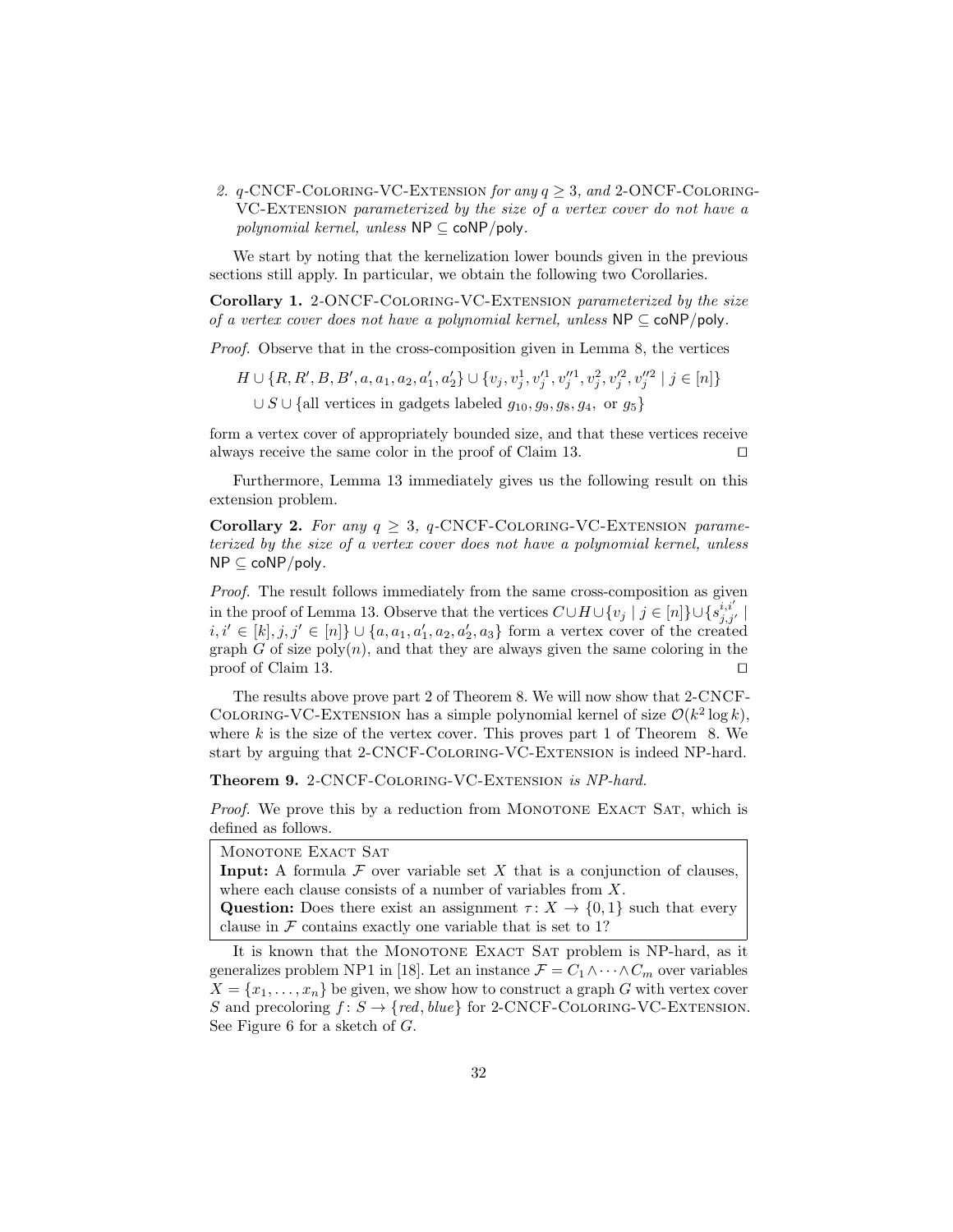

<span id="page-32-0"></span>Fig. 6. The reduction from MONOTONE EXACT SAT to 2-CNCF-COLORING-VC-EXTENSION.

- Add vertices  $R_1, R_2$ , and  $B_1$  to G and to S. Let  $c(R_1) := c(R_2) := red$  and let  $c(B_1) := blue$ . Connect  $R_1$  to  $B_1$ .
- For every clause  $C_i$  in  $\mathcal{F}$ , add a vertex  $u_i$  to  $G$ . Let  $u_i$  be contained in  $S$  and let  $c(u_i) := red$ . Connect all vertices  $u_i$  to  $R_2$ .
- For every variable  $x_j \in X$ , add a vertex  $v_j$  to G, let  $v_j$  be contained in S and set  $c(v_j) := blue$ . Connect  $v_j$  to  $R_2$ .
- For every  $i \in [m], j \in [n]$ , if variable  $x_j$  is in clause  $C_i$ , construct a new vertex  $w_{i,j}$  and connect  $w_{i,j}$  to  $v_j$  and  $u_i$ .  $w_{i,j}$  is not contained in S.

Clearly,  $S$  is hereby a vertex cover of  $G$  and it is colored by  $c$ . It is easy to see that the construction above can be done in polynomial time. It remains to show that c can be extended to a 2-CNCF-coloring of G if and only if  $\mathcal F$  is satisfiable.

 $(\Rightarrow)$  Suppose F is satisfiable and has satisfying assignment  $\tau: X \to \{0, 1\}$ , we give a 2-CNCF-coloring  $c' : V(G) \to \{ red, blue \}$  of G, such that c' extends c. Naturally, for every vertex  $s \in S$ , let  $c'(s) := c(s)$ . For  $i \in [m], j \in [n]$  let  $c(w_{i,j}) := blue$  if  $\tau(x_j) = 1$  and let  $c(w_{i,j}) := red$  otherwise. It remains to show that this is a valid CNCF-coloring of G. We check the neighborhoods of all vertices.

 $N[R_1] = \{R_1, B_1\} \cup \{u_i \mid i \in [m]\}.$  Here  $B_1$  is a unique *blue* vertex.  $N[R_2] =$  ${R_2\cup \{v_i \mid j \in [n]\}\text{ and } R_2 \text{ is a unique } red \text{ vertex in this set. } N[B_1] := {B_1, R_1\}$ and these vertices are *red* and *blue*, as desired. For any vertex  $u_i$ ,  $N[u_i]$  contains one blue vertex, namely  $w_{i,j}$  where j is such that  $x_j$  is the unique variable in clause  $C_i$  with  $\tau(x_j) = 1$ . For any  $j \in [n]$ ,  $N[v_j] := \{w_{i,j} \mid x_j \in C_i\} \cup \{v_j, R_2\}.$ Since all vertices in  $\{w_{i,j} \mid x_j \in C_i\}$  receive the same color, this set has a uniquely colored vertex which is either  $v_j$  (which is *blue*) or  $R_2$  (which is *red*). For any  $i \in [m], j \in [n]$ , vertex  $w_{i,j}$  has exactly two neighbors and these receive different colors, and thus  $N[w_{i,j}]$  is has a neighbor with a unique color.

 $(\Leftarrow)$  Let  $c' : V(G) \rightarrow \{ red, blue \}$  be a CNCF-Coloring of G. Let  $j \in [n],$ then  $N[v_j] = \{w_{i,j} \mid v_j \in C_i\} \cup \{R_2, v_j\}$ . Thereby, we observe that the vertices in  $W_j := \{w_{i,j} \mid v_j \in C_i\}$  all receive the same color since  $c'(v_j) = blue$  and  $c'(R_2) = red.$  Let  $\tau(x_j) := 1$  if all vertices in  $W_j$  have color *blue*, and let  $\tau(x_j) := 0$ otherwise. We show that  $\tau$  is a satisfying assignment for  $\mathcal{F}$ . Let  $C_i$  be a clause of F, we show that there is exactly one  $x_j$  such that  $\tau(x_j) = 1$ , by showing that there is exactly one  $j \in [m]$  such that vertex  $c'(w_{i,j}) = blue$ . Consider vertex  $u_i$ , then  $N[u_i] = \{u_i, R_1\} \cup \{w_{i,j} \mid v_j \in C_i\}$ . Since  $c'(u_i) = c'(R_1) = red$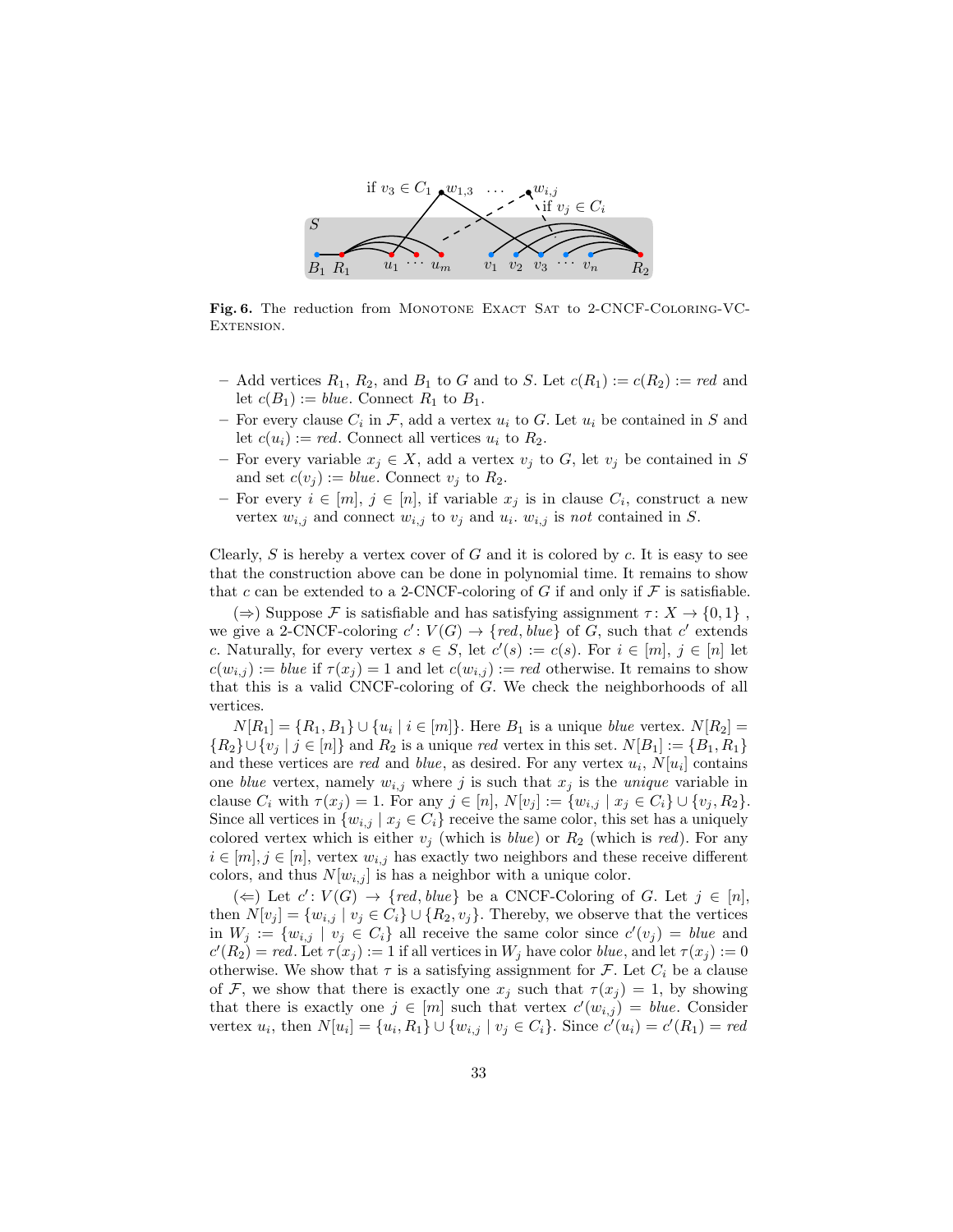since  $c'$  extends c, it trivially follows that there is indeed a unique j such that  $c'(w_{i,j}) = blue$ . This concludes the proof.

We now show that, unlike 3-CNCF-Coloring-VC-Extension, 2-CNCF-Coloring-VC-Extension has a simple polynomial kernel.

Lemma 14. 2-CNCF-COLORING-VC-EXTENSION parameterized by the size of the vertex cover has a kernel of size  $\mathcal{O}(k^2 \log k)$ .

*Proof.* Let G with partial coloring c and vertex cover S be an instance of the problem, with  $|S| \leq k$ . We first show how to obtain an equivalent instance  $(G', S', c')$  such that  $|S'| \leq 3|S|$  and such that every vertex in  $V(G') \backslash S'$  has degree at most two. Then we can use a procedure given by Gargano and Rescigno [\[10\]](#page-40-5) to further reduce the number of vertices in  $V(G') \setminus S'$  to at most  $\mathcal{O}(|S'|^2) = \mathcal{O}(k^2)$ .

If there exists a vertex that has at least two red and two blue neighbors by this precoloring, output a trivial no-instance. For the rest of the kernelization, we can thus assume that this case does not occur. Initialize  $(G', S', c')$  as  $(G, S, c)$ . Observe that for any vertex of degree at least 3, its coloring is now completely determined. While there exists a vertex v of degree at least three in  $G' \setminus S'$ , we define  $c'(v)$  as follows. If v has only red neighbors, let  $c'(v) := blue$ . Otherwise, if v has at least two red and exactly one blue neighbor, let  $c'(v) := red$ . Similarly, if v has only *blue* neighbors let  $c'(v) := red$  and if v has exactly one red neighbor let  $c'(v) := blue$ . It is easy to see that there is a 2-CNCF coloring of G that extends  $c$ , if and only if there is one extending  $c'$ .

For each vertex  $u \in S'$ , mark two neighbors that are colored red by c', and two that are *blue* (if these exist). Add all marked vertices to  $S'$ , and delete all vertices  $v \in G \setminus S'$  that have degree at least three and are not marked. Observe that hereby,  $c'$  is a coloring of the vertices of  $S'$ ,  $S'$  is a vertex cover of  $G'$ , and each vertex in  $V(G') \setminus S'$  has degree at most two. We argue the following.

**Claim 19.** The graph  $G'$  has a 2-CNCF-coloring extension if and only if  $G$  has a 2-CNCF-coloring extension.

*Proof.* Suppose G has a 2-CNCF-coloring extension of  $c$ , by the observation above there is also a 2-CNCF-extension of c', let this be c''. We show that  $c''|_{V(G')}$  is a proper coloring of G'. Every vertex in  $G'-S$  has the same neighborhood as in  $G$ , and thus this neighborhood is conflict-free colored by  $c''$ . For every vertex in  $s \in S$ ,  $N[s] \cap (S \cup \{v \notin S \mid d(v) \leq 2\})$  is the same in G and G'. For the vertices in  $S \cup \{v \notin S \mid d(v) = 2\}$  the color is the same for any 2-CNCF-coloring of G and we kept two red and two blue vertices. As such,  $c''$  is a CNCF-coloring of  $G'$ .

Suppose  $G'$  has a 2-CNCF-coloring extension  $c''$  of  $c'$ . We define a 2-CNCFcoloring d of G that extends c. Start by defining  $d(v) = c''(v)$  for any vertex  $v \in V(G) \cap V(G')$ . Hereby, all vertices in the vertex cover S of G are colored. Let  $v \in V(G) \setminus S$ . Note that v has at least three neighbors in s, as otherwise v would have been a vertex in G'. Note that  $N(v) \subseteq S$ . Define  $d(v)$  as red if  $N(v)$ has only blue vertices. Furthermore, let  $d(v) := red$  if  $N(v)$  contains exactly one blue vertex. In all other cases, define  $d(v) := blue$ . This concludes the definition of  $d$ , it remains to show that  $d$  is indeed a CNCF-coloring.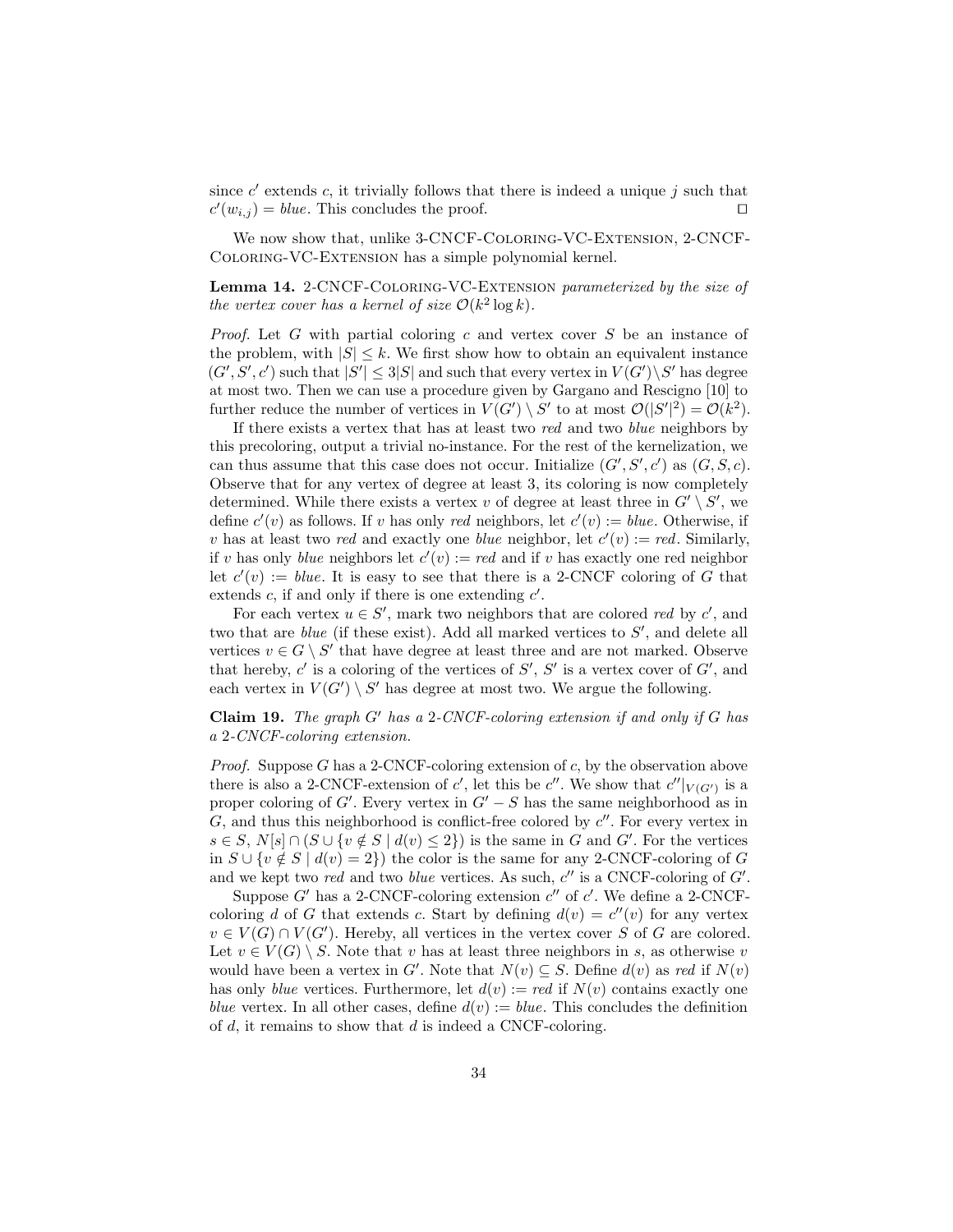Clearly, by this definition, for any  $v \notin S$  we have that  $N(v)$  is conflict-free colored by  $d$ , as we assumed that no such vertex had two red and two blue neighbors. It remains to show that for  $v \in S$ ,  $N(v)$  is conflict-free colored. Suppose for contradiction that it is not. Since any vertex  $v \in S$  was conflict-free colored by  $c''$  in G', this implies that there exists a vertex  $v \in S$  that has two red and two blue neighbors under d. Without loss of generality, suppose red was the conflict-free color of v in G'. Thus, there is a vertex  $w \in V(G) \setminus V(G')$  that is a neighbor of v, with  $d(w) := red$ . But this contradicts that w is removed by the marking procedure, as we always keep at least two red neighbors of v if they exist. Thereby,  $d$  is a CNCF-coloring of  $G$ .

To obtain the kernel, for every set  $X \subseteq S'$  of size at most two, mark 3 vertices  $v \in V(G')$  with  $X = N(v)$ , if less than three such vertices exist, mark all. Remove all unmarked vertices from  $V(G') \setminus S'$ . This concludes the procedure. It follows from [\[10,](#page-40-5) Lemma 6] that this last step does not change the 2-CNCF-colorability of  $G'$ , observe that this still holds after predefining the coloring of the vertex cover. It is easy to observe that  $|S'| \leq 3|S|$  and  $|V(G')| \leq |S'|^2 = \mathcal{O}(k^2)$ . Furthermore, since any vertex in  $G'\backslash S'$  has degree at most two,  $|E(G')|\leq |S'|^2+2|V(G')\backslash S'|=$  $\mathcal{O}(k^2)$ . Using adjacency lists, this kernel can thus be stored in  $\mathcal{O}(k^2 \log k)$  bits.  $\Box$ 

This completes the proof of Theorem [8.](#page-30-1)

## <span id="page-34-0"></span>5 Combinatorial bounds

Given a graph G, it is easy to prove that  $\chi_{\text{CN}}(G) \leq \chi(G)$ . However, there are examples that negate the existence of such bounds with respect to  $\chi_{ON}$  [\[10\]](#page-40-5). In this section, we prove combinatorial bounds for  $\chi_{ON}$  with respect to common graph parameters like treewidth, feedback vertex set and vertex cover.

First, note that if  $G$  is a graph with isolated vertices then the graph can have no ONCF-coloring. Therefore, in all the arguments below we assume that  $G$  does not have any isolated vertices. We obtain the following result. Recall that for a graph G,  $\mathsf{vc}(G)$ ,  $\mathsf{fvs}(G)$  and  $\mathsf{tw}(G)$  denote the size of a minimum vertex cover, the size of a minimum feedback vertex set and the treewidth of G, respectively.

<span id="page-34-2"></span>**Theorem 10.** Given a connected graph  $G$ ,

- 1.  $\chi_{\text{ON}}(G) \leq 2\text{tw}(G) + 1$ ,
- 2.  $\chi_{\text{ON}}(G) \leq$  fvs $(G) + 3$ ,
- 3.  $\chi_{\text{ON}}(G) \leq \text{vc}(G) + 1$ . Furthermore, if G is not a star graph or an edge-star graph, then  $\chi_{\text{ON}}(G) \leq \text{vc}(G)$ .

<span id="page-34-1"></span>In order to prove the above theorem, we prove each item separately. In the following lemma, we consider the bound on  $\chi_{ON}$  with respect to the treewidth of a given graph.

**Lemma 15.** If G is a graph with treewidth t, then  $\chi_{\text{ON}}(G) \leq 2t + 1$ .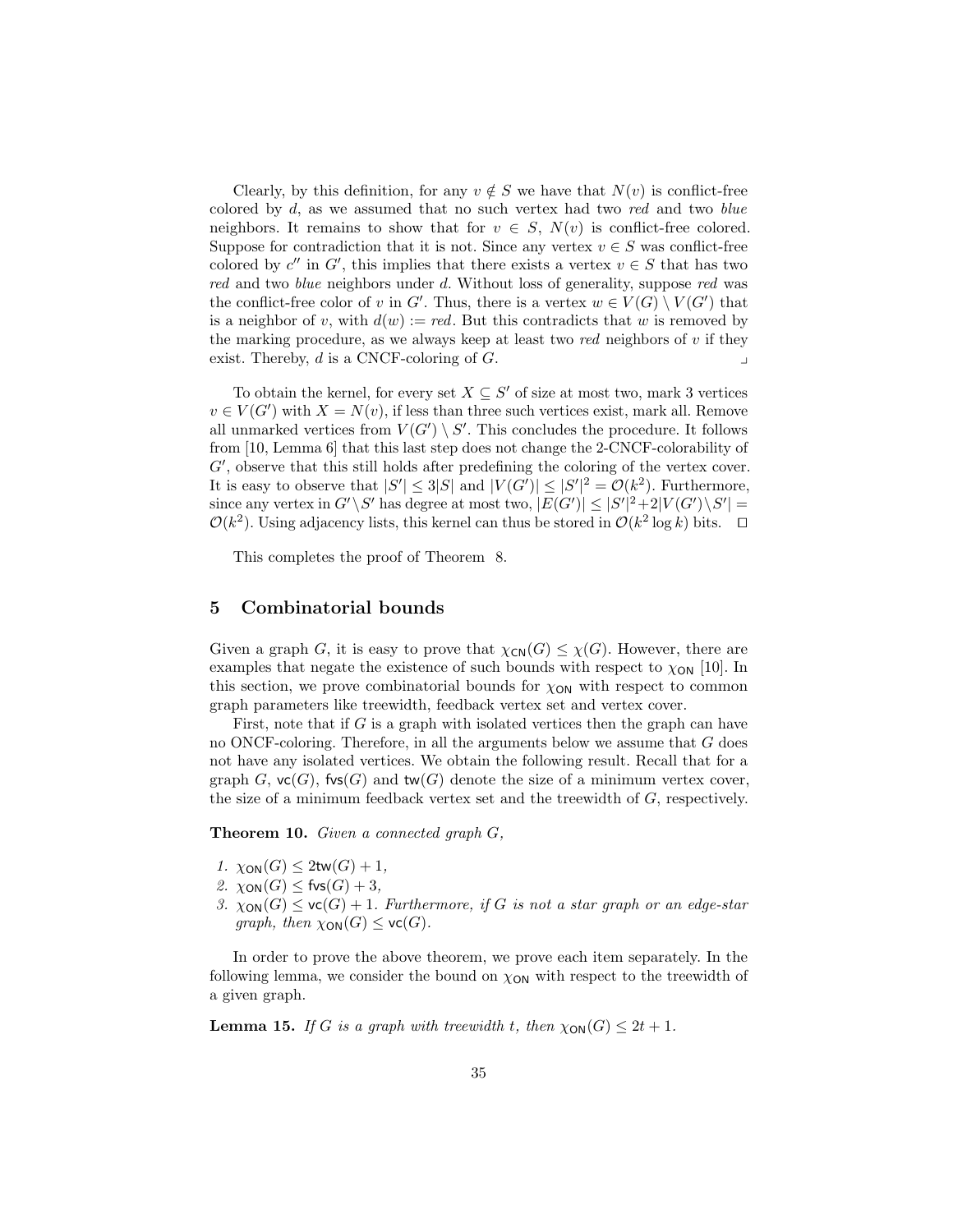*Proof.* Consider a nice tree decomposition  $\mathcal{T} = (T, \{X_{\mathbf{u}}\}_{\mathbf{u}\in V(T)})$  of G. We give a vertex coloring  $c: V(G) \to [2t+1]$  of G, which we will prove to be a  $(2t+1)$ -ONCF-coloring of G. Furthermore, we give a function  $f: V(G) \to [2t+1]$  such that  $f(v)$  is the color that is uniquely used in the neighborhood of v. We will color the graph such that

- If two vertices are in the same bag  $X_i$  of  $\mathcal T$ , they receive distinct colors.
- The graph induced by the colored vertices is ONCF-colored, with the exception of vertices that are isolated.

Observe that by these two properties,  $c$  is not only a ONCF-coloring, but also a proper coloring of G.

Let an arbitrary leaf  $r \in T$  be the root, and let the corresponding bag be denoted as  $X_{\mathbf{r}}$ . Note that  $|X_{\mathbf{r}}| \leq t+1$ . Color each of the vertices in  $X_{\mathbf{r}}$  with a unique color from  $[t + 1]$ . For each vertex  $v \in X_{\mathbf{r}}$ , if  $N(v) \cap X_{\mathbf{r}} \neq \emptyset$ , pick one arbitrary vertex  $u \in N(v) \cap X_r$  and let  $f(v) := c(u)$ . Else, let  $f(v) := 0$ .

Now, let  $\mathbf i$  be a vertex of T such that its parent  $\mathbf j$  has been handled. We show how to color the vertices of  $X_i$ . If  $X_i \subseteq X_j$ , all vertices of  $X_i$  have already been taken care of. Given that  $T$  is a nice tree decomposition, the only alternative is  $X_j$  is a forget node in T. Hence,  $X_i = X_j \cup \{v\}$  for some  $v \in V(G)$ . Let  $C := \{c(v) \mid v \in X_j\}$  and let  $F := \{f(v) \mid v \in X_j\}$ . Since  $|X_i| \leq t+1$ , it follows that  $|X_j| \leq t$ . Thereby,  $|F \cup C| \leq 2t$ . We color v with a color from  $[2t+1]\setminus (F\cup C)$ . If there is a vertex  $u \in X_i$  for which  $f(u) = 0$  and  $\{u, v\} \in E(G)$ , we let  $f(u) = c(v)$ . Furthermore, if v is not isolated in the graph constructed thus far, we let  $f(v) = c(u)$  for some  $u \in X_i$ . Note that in the graph colored so far,  $N(v) \subseteq X_j$ .

We argue that c is a  $(2t+1)$ -ONCF-coloring of G. Consider a vertex  $v \in V(G)$ . Let  $X_j$  be the vertex that is a forget node for v and that is closest to  $X_r$ . By definition of a nice tree decomposition rooted at  $\mathbf{r}, X_{j}$  is unique for the vertex v. Let  $X_i$  be the child of  $X_j$  - by definition  $X_j$  contains v. Let  $X_a$  be a bag closest to  $X_r$  that contains both v and a neighbor of v. Then, by the definition of our coloring c, there is a vertex  $w \in N(v) \cap X_a$  that witnesses the conflict-free coloring of  $N(v)$ .

<span id="page-35-0"></span>Thus,  $\chi_{\text{ON}}(G) \leq 2t + 1$ .

A larger parameter than the treewidth of a graph is the size of a minimum feedback vertex set of a graph. In the following result, we compare  $\chi_{ON}$  with the size of a minimum feedback vertex set.

**Lemma 16.** If G is a graph with a feedback vertex set of size  $\ell$ , then  $\chi_{ON}(G) \leq$  $\ell + 3$ .

*Proof.* Let X be a FVS of size  $\ell$  in G. Using the color set  $\mathcal{C} := \{r, g, b\} \cup \{c_x \mid x \in$ X, we define a vertex coloring  $c: V(G) \to \mathcal{C}$ , which we prove is a  $(\ell + 3)$ -ONCFcoloring of G. The general idea is as follows. Vertices in X are colored with  $c_x$ , and vertices not in X are conflict-free colored with  $\{g, b\}$ . The only problem with this coloring are vertices in  $x \in X$  with no neighbors in X. We resolve this issue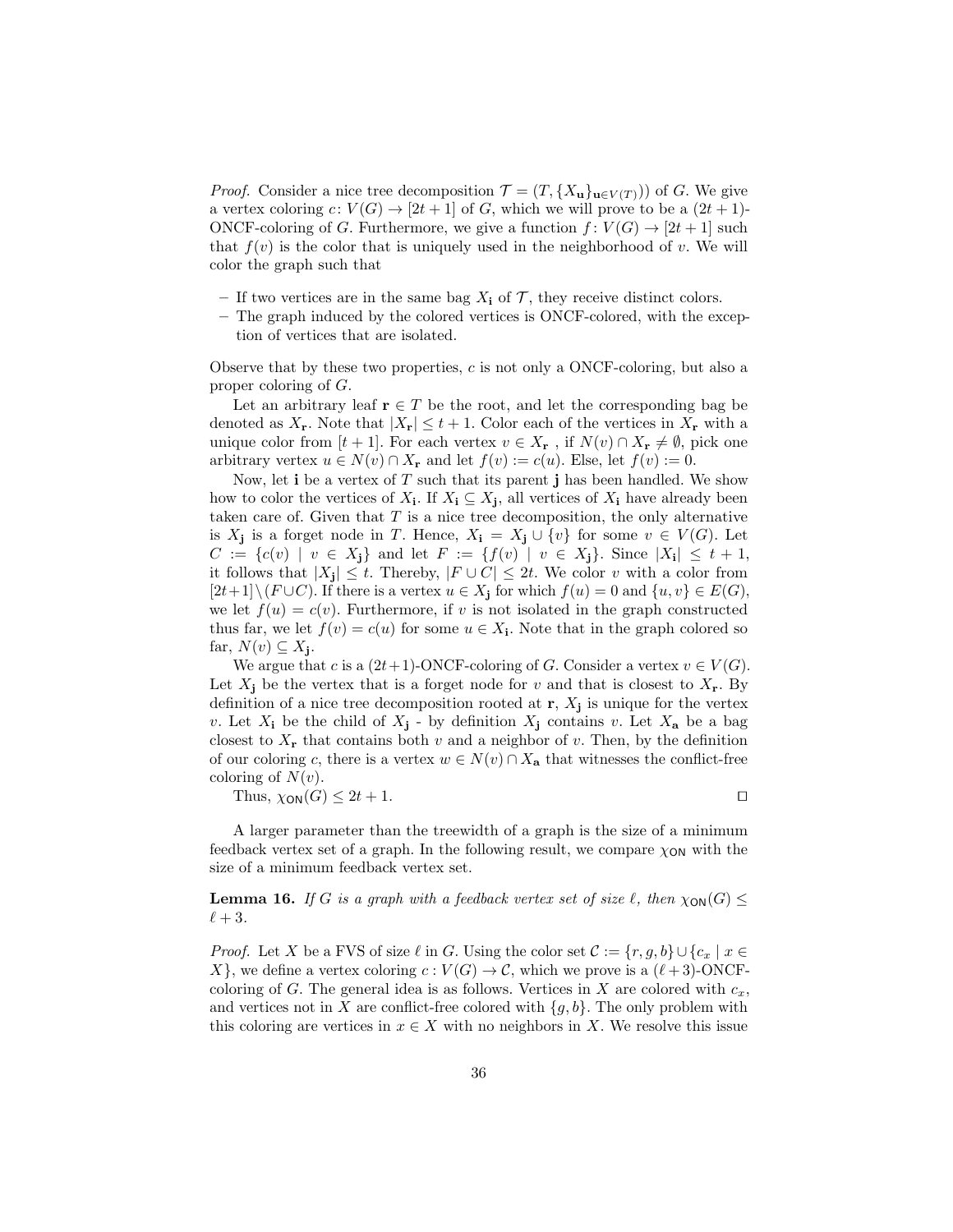by a careful recoloring of some of these vertices with color  $r$ , and some of the vertices in  $V(G) \setminus X$  with colors from  $\{c_x \mid x \in X\}.$ 

Let  $I := \{x \in X \mid N(x) \cap X = \emptyset\}$ . Initialize  $L = I$ . Color the vertices in G by the following procedure.

- 1. For all  $x \in X \setminus L$ , let  $c(x) := c_x$ .
- <span id="page-36-1"></span>2. Each connected component Y of  $G-X$  is a tree. If  $|Y| > 1$ , then ONCF-color Y with colors g and b. Otherwise, (when  $|Y| = 1$ ), color the single vertex in Y with q.
- 3. while there exists  $u \in V(G) \setminus X$  such that  $N(u) \subseteq L$
- 4. For each  $x \in N(u)$  let  $c(x) := c_x$
- 5. Let  $L := L \setminus N(u)$
- 6. Pick an arbitrary  $x \in N(u)$  and let  $c(u) := c_x$
- <span id="page-36-0"></span>7. for each  $x \in L$
- 8. Let  $c(x) := r$
- <span id="page-36-2"></span>9. If there is no  $y \in L$ ,  $v \in N(x)$  such that  $c(v) = c_y$
- 10. Pick an arbitrary  $v \in N(x)$  and recolor v by letting  $c(v) := c_x$

We argue that  $c$  is a ONCF-coloring. We consider the different vertices in G and argue their ONCF-coloring by c. Let  $L$  be the set  $L$  as in line [7](#page-36-0) of the procedure.

- Consider a vertex  $v \in V(G) \setminus X$ , if  $N(v) \setminus X \neq \emptyset$ . In line [2,](#page-36-1)  $N(v) \setminus X$  is given a conflict-free coloring using the colors  $\{b, g\}$ , which are not used for vertices in X. In line [9,](#page-36-2) some of these vertices may be recolored to  $c_x$  for  $x \in L$ , but observe that any such color is used at most once in G. This implies that  $N(v)$ is conflict-free colored by c.
- For a vertex  $v \in V(G) \setminus X$ , if  $N(v) \subseteq X$ , then it cannot be the case that  $N(v) \subseteq \{x \in X \mid c(x) = r\}$  as this would contradict the while loop in the definition of the coloring. All other colors are used at most once on vertices in X and therefore  $N(v)$  is ONCF-colored by c.
- For a vertex  $x \in X \setminus I$ , there is a neighbor in X the color of which is unique in  $V(G)$ . Hence,  $N(x)$  is ONCF-colored by c.
- Consider a vertex  $x \in I$  with  $c(x) = c_x$ . Note that  $N(x) \subseteq V(G) \setminus X$ . By definition of c, there is a vertex  $v \in V(G) \setminus X$  and  $y \in I$  such that  $x, y \in N(v) \subseteq I$  and  $c(v) = c_y$ . The color  $c_y$  is used at most once in  $N(x)$ , and thus it is ONCF-colored by c.
- Let  $x \in I$  be a vertex with  $c(x) = r$ . Note that  $N(x) \subseteq V(G) \setminus X$ . By definition of c, there is a vertex  $w \in N(x)$  that obtains a color  $c_y$ , for some  $y \in I$ . Since color  $c_y$  is used only once in  $V(G) \setminus X$ , vertex w witnesses the ONCF-coloring of  $N(x)$ .

Thus,  $\chi_{\text{ON}}(G) \le \ell + 3$ .

Observe that the bound given in Lemma [16](#page-35-0) is close to being tight. If we start from a clique  $K_k$  and subdivide each edge, the resulting graph has a feedback vertex set of size  $k - 2$  and needs k colors to be ONCF-colored.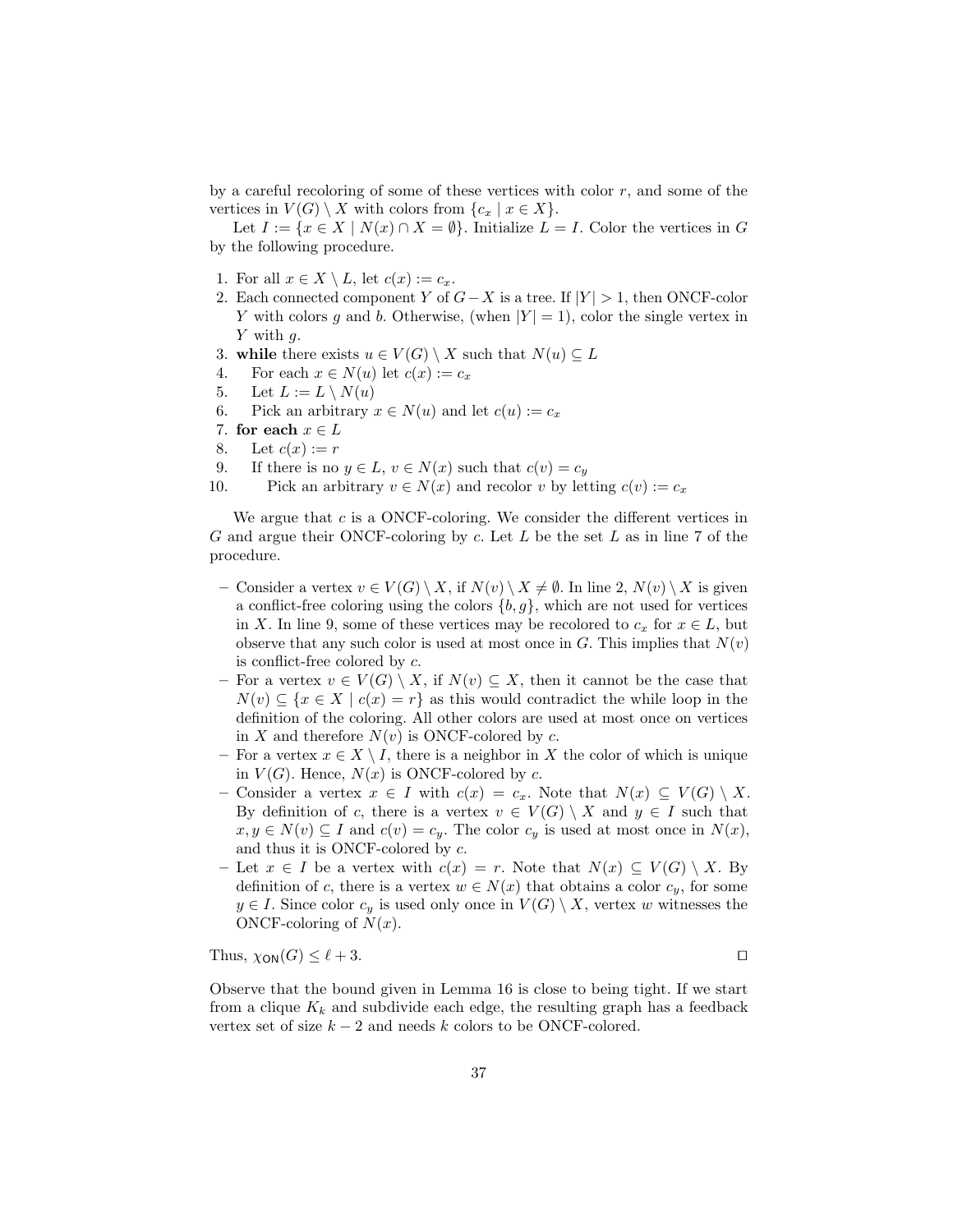

<span id="page-37-0"></span>**Fig. 7.** (left) A coloring of the graph when all vertices in  $G[S]$  are isolated. (middle) The case where  $G[S]$  contains an edge and the endpoints have a common neighbor. (right) The case where  $G[S]$  contains an edge and the endpoints have no common neighbors.

The next lemma bounds the value of  $\chi_{\text{ON}}(G)$  for graphs with a vertex cover of size  $k$ . In particular, we improve the bound given by Gargano and Rescigno [\[10,](#page-40-5) Lemma 4], who showed that  $\chi_{\text{ON}}(G) \leq 2k + 1$ .

<span id="page-37-1"></span>**Lemma 17.** Let G be a connected graph with  $\mathsf{vc}(G) = k$ . Then  $\chi_{\text{ON}}(G) \leq k + 1$ . Furthermore, if G is not a star graph or an edge-star graph, then  $\chi_{\text{ON}}(G) \leq k$ .

Proof. See Figure [7](#page-37-0) for a sketch of the colorings described in the proof.

We start by proving the bounds for the case where  $G$  is not a star and not an edge-star. Let S be a minimum vertex cover of G and let k be the size of S. We do a case distinction on the size and connectedness of S.

 $(k = 2 \text{ and } S \text{ connected})$  First, we prove the bounds for  $k = 2$  and  $G[S]$  is an edge  $\{u^*, v^*\}$ . Note that G is not an edge-star graph. Therefore at least one of  $u^*$  or  $v^*$  have neighbors with degree exactly 1 in  $G \setminus S$ . We show that it is possible to ONCF-color such a graph with 2 colors, namely r and b. Without loss of generality, let  $u^*$  have degree-1 neighbor  $w^*$ . We proceed as follows. Let  $c(u^*) := c(w^*) := r$ , and  $c(v^*) := b$ . For any other vertex in  $V(G)$ , let  $c(v) := b$ . It remains to verify that this is a ONCF-coloring. Any  $v \notin S$  is clearly ONCFcolored by the fact that their neighborhood is a subset of  $S$ , and the vertices in S receive different colors. Furthermore,  $v^*$  has exactly one neighbor of color  $r$ (namely  $u^*$ ), and  $u^*$  has one neighbor of color r, namely  $w^*$ , concluding this part of the proof.

 $(G[S]$  disconnected or  $k \geq 3$ ) We now prove the bounds for  $k = 2$  and  $G[S]$  is disconnected, and  $k \geq 3$ . We consider a number of cases.

(Suppose  $G[S]$  contains a connected component C of size at least three.) Let  $v^* \in C$  be a vertex such that  $G[C \setminus \{v\}]$  remains connected. We color the vertices in G as follows. For every vertex  $u \in S$ , let  $c(u) := c_u$ . For every vertex  $u \in S$ that is isolated in G[S], pick an arbitrary neighbor  $v \notin S$  and (re)color v such that  $c(v) := c_u$ . Notice that a vertex v in  $G \setminus S$  may be picked multiple times as the candidate for an arbitrary neighbor for an isolated vertex in S, and in this case the color of this vertex  $v$  is set to the last color it is assigned. For every vertex v that is not yet colored, let  $c(v) := c_{v^*}$ .

Note that by this definition, every vertex in  $S$  has a distinct color. The colors that appear on vertices of  $G \setminus S$  are either  $c_{v^*}$  or the color of a vertex that is isolated in  $G[S]$ . Also, by the choice of  $v^*$ , every vertex in the component C of  $G[S]$  has at least one other neighbor in C. We verify that c is an ONCF-coloring.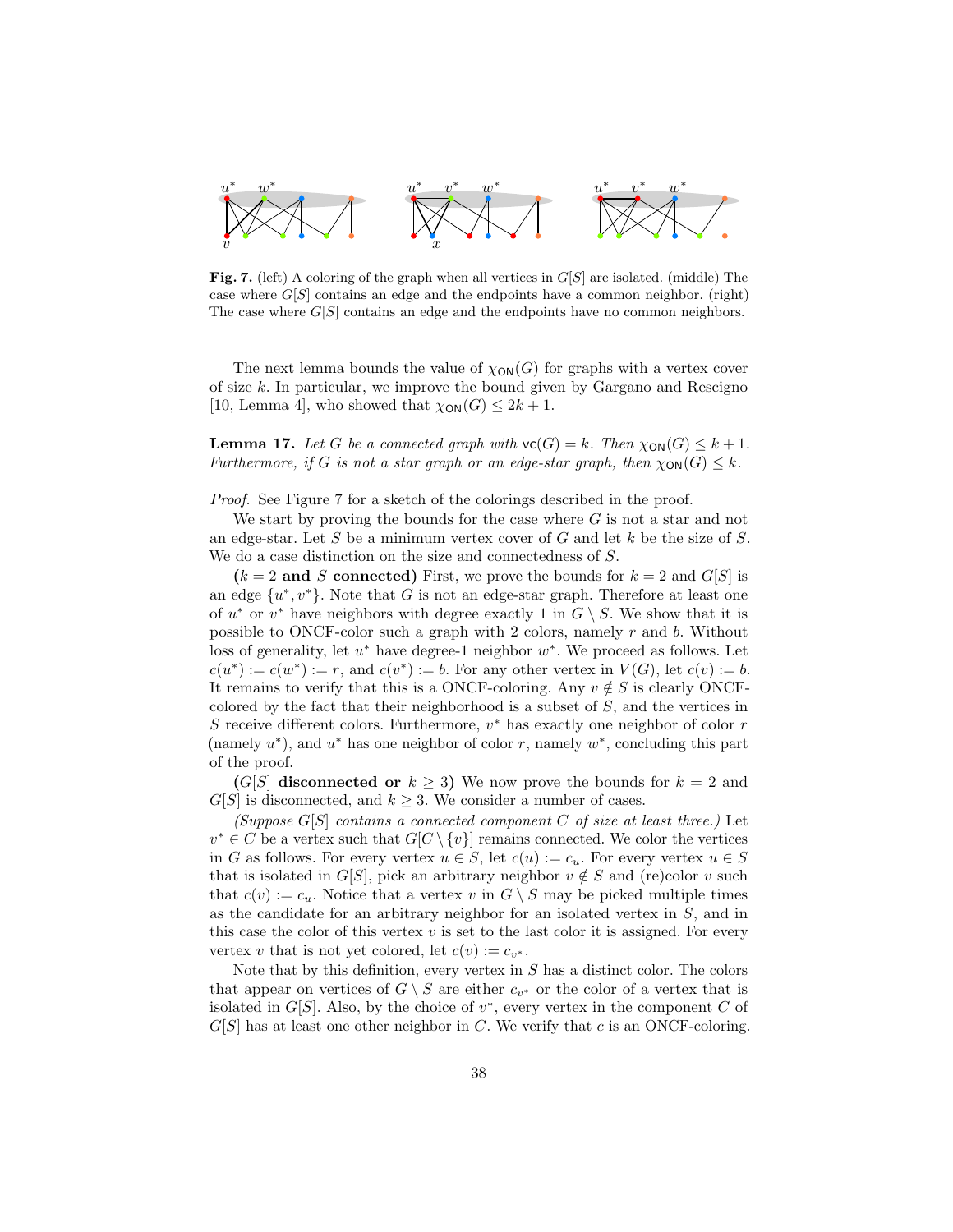- From the above, every vertex  $u \in S$  that belongs to a connected component of size at least two in  $G[S]$  has a uniquely colored neighbor in S that witnesses the ONCF-coloring of  $N(u)$ . Note that this includes  $v^*$ .
- Every isolated vertex u in  $G[S]$  has  $N(u) \subseteq V(G) \setminus S$ . By description, every color  $c_v$  for  $v \neq v^*$  occurs at most once in  $g \setminus S$ , and u sees at least one such vertex. Thus,  $N(u)$  is ONCF-colored.
- Finally, since all vertices in  $S$  are distinctly colored, the neighborhoods of vertices in  $V(G) \setminus S$  are ONCF-colored.

Also, notice that the number of colors used is k. Thus, we are done in this case.

(Suppose  $G[S]$  only contains connected components of size one.) Note that  $|S| > 1$ . Start by letting  $c(v) := c_v$  for every vertex  $v \in S$ . Since G is connected, there exists  $v \notin S$  such that  $|N(v)| \geq 2$ . Pick two vertices  $u^*, w^* \in N(v)$  with  $u^* \neq w^*$ . Let  $c(v) := c_{u^*}$ . For every vertex  $u \in S \setminus \{u^*, w^*\}$  pick an arbitrary neighbor  $v \notin S$  and recolor v to  $c_u$ . Color the vertices that remained uncolored by this procedure with  $c_{w^*}$ . Note that by this procedure, every vertex in S has a distinct color. To see that  $c$  is a ONCF-coloring:

- Every vertex v in  $G[S]$  has  $N(v) \subseteq V(G) \setminus S$ . By description, every color  $c_u$ for  $u \neq w^*$  occurs at most once in  $G \setminus S$ . Furthermore, v has at least one neighbor with a color in  $\{c_u \mid u \neq w^* \land u \in S\}$ . Thus,  $N(v)$  is ONCF-colored.
- $-$  Finally, since all vertices in  $S$  are distinctly colored, the neighborhoods of vertices in  $V(G) \setminus S$  are ONCF-colored.

Also, notice that the number of colors used is  $k$ . Thus, we are done in this case.

(Otherwise.) In this case  $G[S]$  has size at least 3, contains multiple connected components, and at least one such component has size two. Let  $C = \{u^*, v^*\}$  be a connected component in  $G[S]$  and let  $w^*$  be another arbitrarily chosen vertex. We do a further case distinction.

- Suppose there exists a vertex  $x \notin S$  with  $N(x) = \{u^*, v^*\}$ , take one arbitrary such vertex. Then we let  $c(v) := c_v$  for all  $v \in S$ , and we let  $c(x) := c_{w^*}$ . For every vertex  $u \in S$  that is isolated in  $G[S]$ , pick an arbitrary neighbor  $v \notin S$  and recolor v to  $c(v) := c_u$ . Define  $c(v) := c_{u^*}$  for all vertices v that remained uncolored thus far. Notice that this coloring is very similar to the colorings in the previous cases. The only verification to be done is that for the sets  $N(u^*)$  and  $N(v^*)$  and both these neighborhoods have a vertex x that is uniquely colored with  $c_{w^*}$ . Thus, with arguments similar to those in the previous cases we obtain a  $k$ -ONCF-coloring for  $G$  in this case.
- Alternatively, if there exists no vertex x with  $N(x) = \{u^*, v^*\}$ , then we let  $c(u^*) = c(v^*) = c_{u^*}$ , and we let  $c(v) := c_v$  for all vertices in  $S \setminus \{u^*, v^*\}.$ For every vertex  $u \in S$  that is isolated in  $G[S]$ , pick an arbitrary neighbor  $v \in N(u)$  and recolor v to  $c(v) := c_u$ . Color all remaining vertices with  $c_{v^*}$ . Notice that  $N(u^*)$  and  $N(v^*)$  have  $v^*$  and  $u^*$  uniquely colored with  $c_{u^*}$ , respectively. Using arguments similar to previous cases, we can show that the described coloring is a k-ONCF-coloring.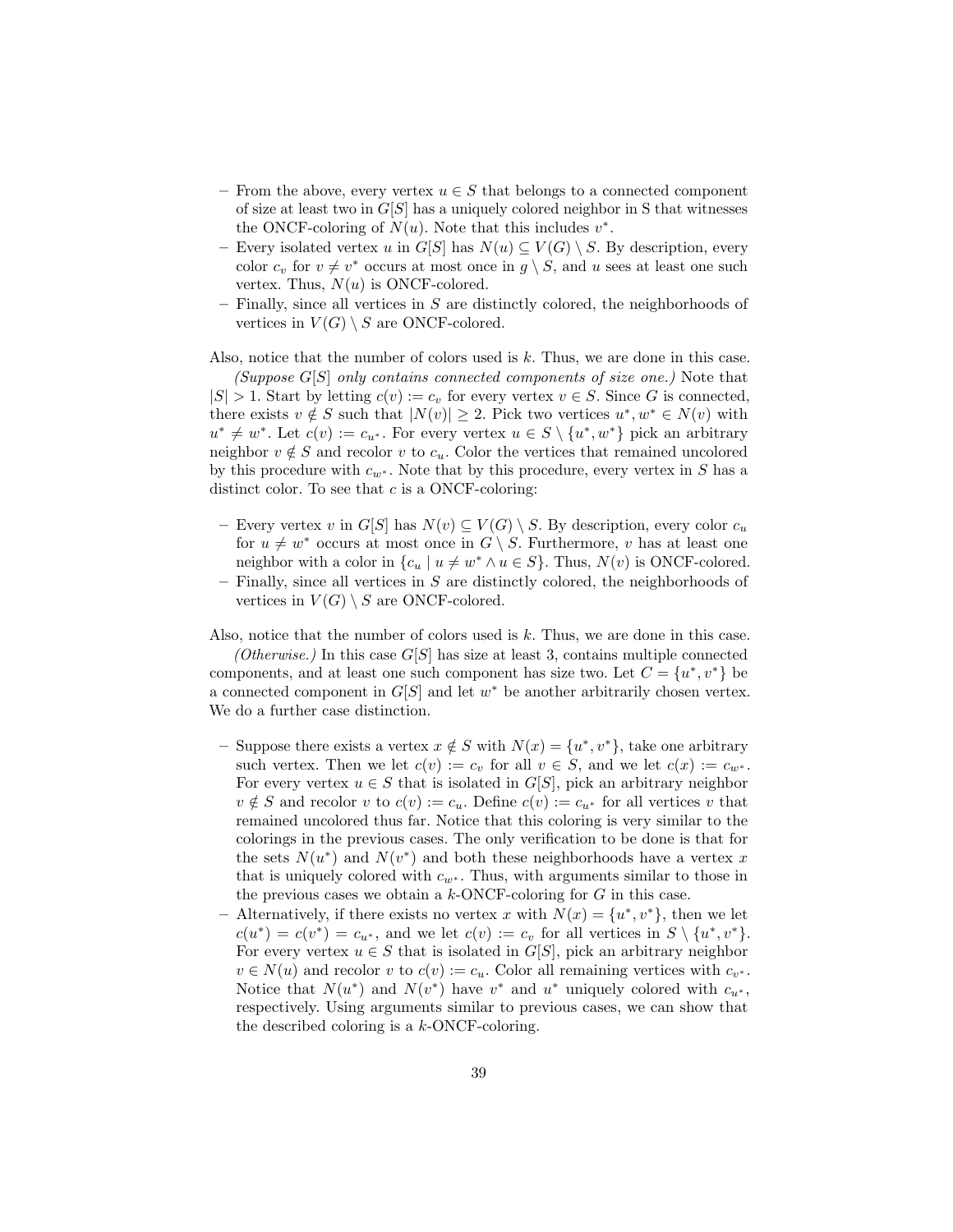If G is not a star and not an edge-star, we are in one of the cases above. Otherwise, it is easy to observe that stars have a vertex cover of size one and can always be colored with two colors, and edge-stars can be colored with three colors while having a minimum vertex cover size of two.  $\Box$ 

Observe that the bounds of Lemma [17](#page-37-1) are tight. First, a star graph requires 2 colors and has vertex cover size 1 while an edge-star graph requires 3 colors and has vertex cover size 2. On the other hand, given an  $q \geq 3$ , taking the complete graph  $K_q$  and subdividing each edge once results in a graph that requires q colors [\[10\]](#page-40-5) for an ONCF-coloring and has a vertex cover of size q.

Using Lemmas [15,](#page-34-1) [16](#page-35-0) and [17](#page-37-1) we complete the proof of Theorem [10.](#page-34-2)

## 6 Open Problems

The study in this paper leads to some interesting open questions. In this paper we only exhibit a generalized kernel of size  $\mathcal{O}(k^{10})$  for 2-CNCF-COLORING and it remains to resolve the size of tight polynomial kernels for the problem. On the combinatorial side, with respect to minimum vertex cover, we obtain tight upper bounds on  $\chi_{ON}(G)$ . It would be interesting to obtain corresponding tight bounds for  $\chi_{ON}(G)$  with respect to feedback vertex set and treewidth.

# References

- <span id="page-39-7"></span>1. Abel, Z., Alvarez, V., Demaine, E.D., Fekete, S.P., Gour, A., Hesterberg, A., Keldenich, P., Scheffer, C.: Three colors suffice: Conflict-free coloring of planar graphs. In: Proc. 28th SODA. pp. 1951–1963 (2017)
- <span id="page-39-1"></span>2. Ajwani, D., Elbassioni, K., Govindarajan, S., Ray, S.: Conflict-free coloring for rectangle ranges using  $O(n^{382})$  colors. Discrete & Computational Geometry 48(1), 39–52 (2012). https://doi.org/10.1007/s00454-012-9425-5
- <span id="page-39-5"></span>3. Bodlaender, H.L., Jansen, B.M.P., Kratsch, S.: Kernelization lower bounds by cross-composition. SIAM J. Discrete Math. 28(1), 277–305 (2014). https://doi.org/10.1137/120880240
- <span id="page-39-4"></span>4. Bodlaender, H.L., Thomassé, S., Yeo, A.: Kernel bounds for disjoint cycles and disjoint paths. Theor. Comput. Sci. 412(35), 4570–4578 (2011). https://doi.org/10.1016/j.tcs.2011.04.039
- <span id="page-39-2"></span>5. Cheilaris, P.: Conflict-free Coloring. Ph.D. thesis, City University of New York (2009)
- <span id="page-39-3"></span>6. Cygan, M., Fomin, F.V., Kowalik, L., Lokshtanov, D., Marx, D., Pilipczuk, M., Pilipczuk, M., Saurabh, S.: Parameterized Algorithms. Springer (2015). https://doi.org/10.1007/978-3-319-21275-3
- <span id="page-39-0"></span>7. Even, G., Lotker, Z., Ron, D., Smorodinsky, S.: Conflict-free colorings of simple geometric regions with applications to frequency assignment in cellular networks. In: Proc. 43rd FOCS. pp. 691–700 (2002). https://doi.org/10.1109/SFCS.2002.1181994
- <span id="page-39-6"></span>8. Fomin, F.V., Kratsch, D.: Exact Exponential Algorithms. Springer (2010)
- <span id="page-39-8"></span>9. Garey, M.R., Johnson, D.S.: Computers and Intractability; A Guide to the Theory of NP-Completeness. W. H. Freeman & Co., New York, NY, USA (1990)